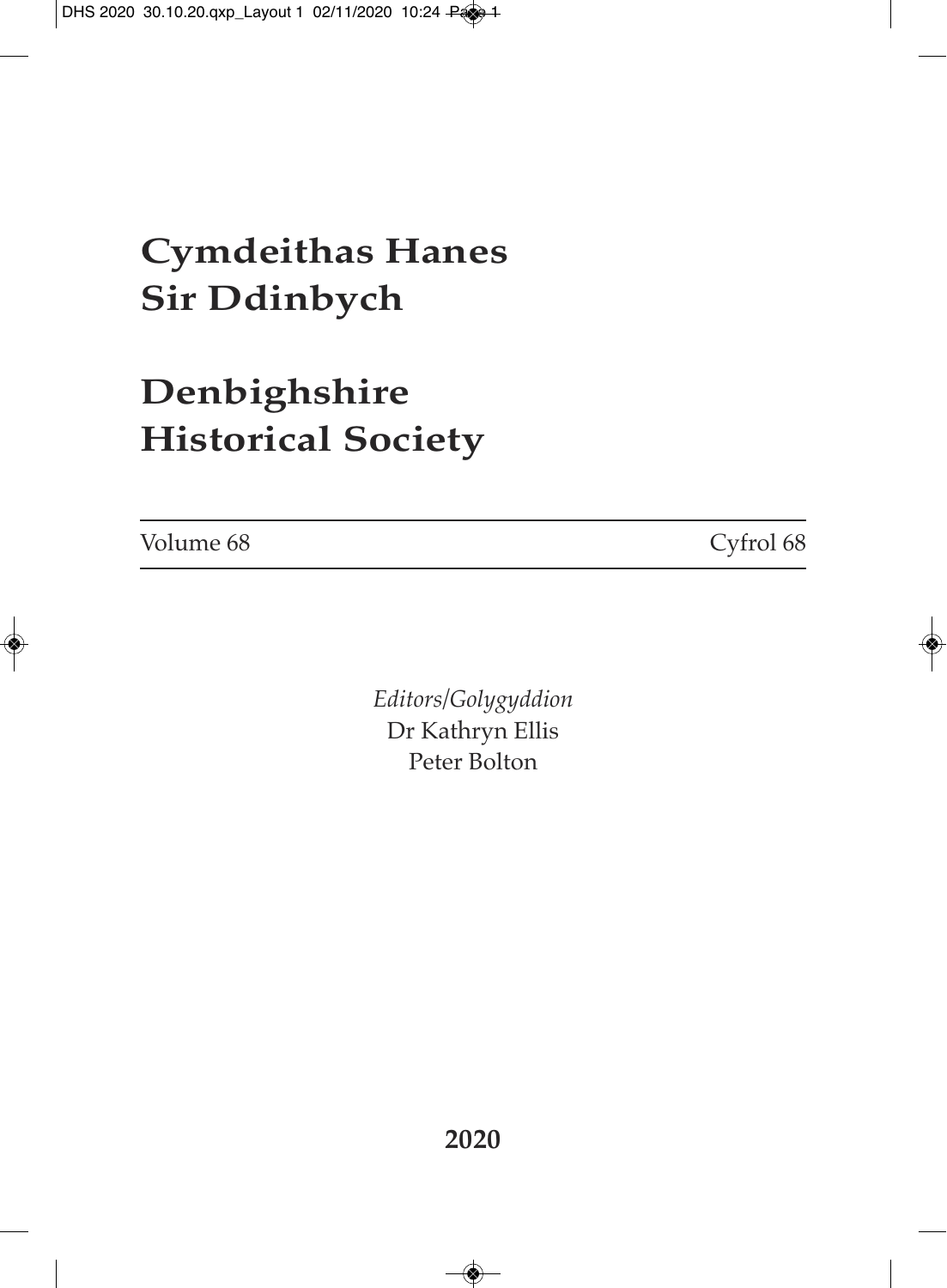DHS 2020 30.10.20.qxp\_Layout 1 02/11/2020 10:24 P

#### **THE TRANSACTIONS**

A copy of the *Transactions* is sent to each paid-up member when published. Back numbers, where available, or additional copies, may be obtained from the Hon Secretary at prices available on request.

Indexes have been published as follows:

Vols 1–10 in Volume 11 Vols 11–15 in Volume 16 Vols 16–20 in Volume 21

There are separate indexes to Vols 21–30 and 31–40

Honorary Secretary: Mrs Lucy Wiliams, 30 Erw Goch, Ruthin, Denbighshire, LL15 1RR Tel: 01824 704880 e-mail: lucyewilliams@gmail.com

Contributions to the Transactions should be addressed to the Editors, Dr Kathryn Ellis and Peter Bolton, Department of History, Glyndŵr University, Wrexham, LL11 2AW Tel: 01978 290666 e-mail: ellisk@glyndwr.ac.uk p.bolton@glyndwr.ac.uk

Annual subscriptions, currently £25. Applications for membership should be sent to the Hon Treasurer, Dr Christopher K. Roberts, 23 Retreat Road, Richmond upon Thames, Surrey TW9 1NN Tel: 07584 188768 e-mail: chris.k.roberts@btinternet.com

© 2020 Denbighshire Historical Society

ISSN 040–8844

#### **All Rights Reserved**

No part of this publication may be reproduced, stored in a retrieval system, or transmitted in any form or by any means, electronic, mechanical, photocopying, recording or otherwise without the prior permission of the Copyright holder.

*Cover:* 'South West view of Ruthin, 1742', Samuel & Nathaniel Buck

Typeset and designed by Bridge Books, Wrexham Printed by Book Empire, Leeds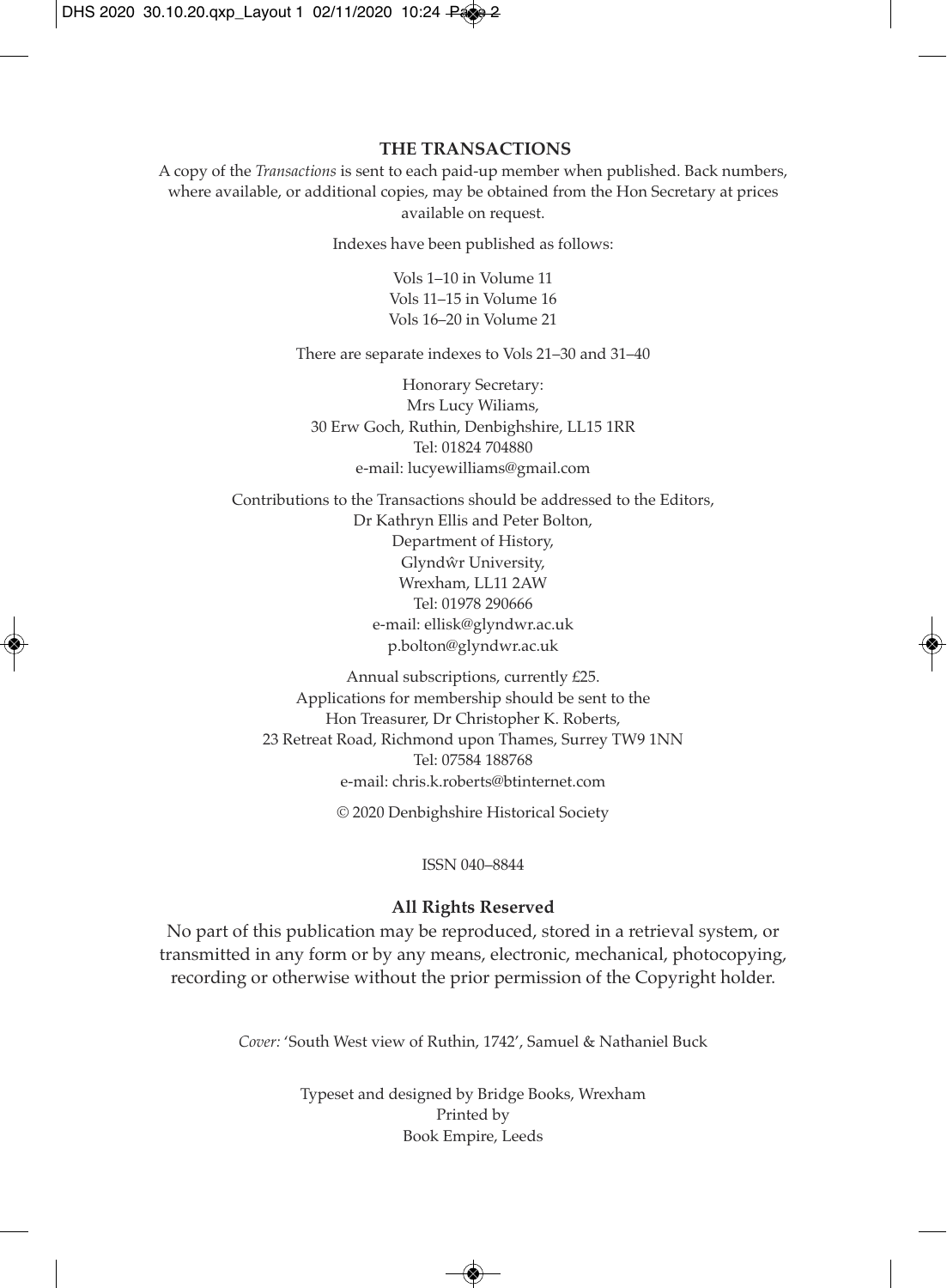# **Cynnwys/Contents**

♦

|                                                                                  | Tud/Page |
|----------------------------------------------------------------------------------|----------|
| Rhestyr Swyddogion ac aelodau'r Cyngor/<br>List of Officers and Council members  | 9        |
|                                                                                  | 11<br>12 |
| Records of Denbighshire Lordships: IV. i. -<br>The Borough of Ruthin in 1483-4   | 15       |
| The Life and Times of William Henry Darby (1819–82) and<br>the Brymbo Iron Works | 75       |
| Edward Parry, Bryn Bugad: ei Fywyd a'i Waith                                     | 91       |
| The 'Old Boys' of Denbigh County School and the<br>Great War, 1914-18            |          |
| Notes and Queries<br>The Origin of Wrexham                                       |          |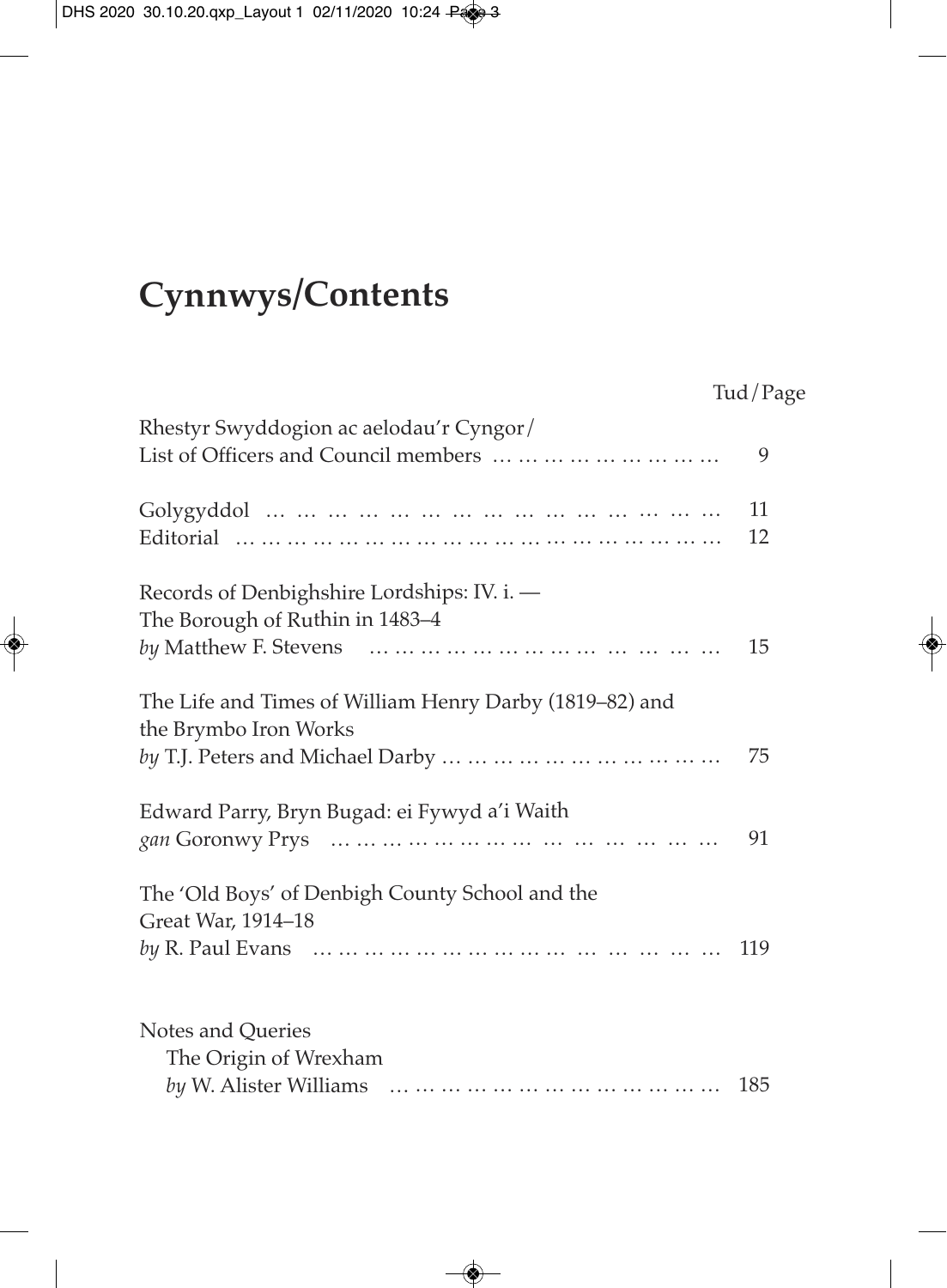| Adolygiadau / Book Reviews                                  |            |
|-------------------------------------------------------------|------------|
| The Economy of Medieval Wales, 1067-1536                    | 203        |
| Medieval Welsh Genealogy: An Introduction and Textual Study | 206        |
|                                                             | 210        |
| Nodiadau ar cyfranwyr/Notes on contributors      213        |            |
| Adroddiad Blynyddol yr Ymddiriedolwyr                       | 216<br>221 |
|                                                             | 226<br>230 |
|                                                             | 234<br>236 |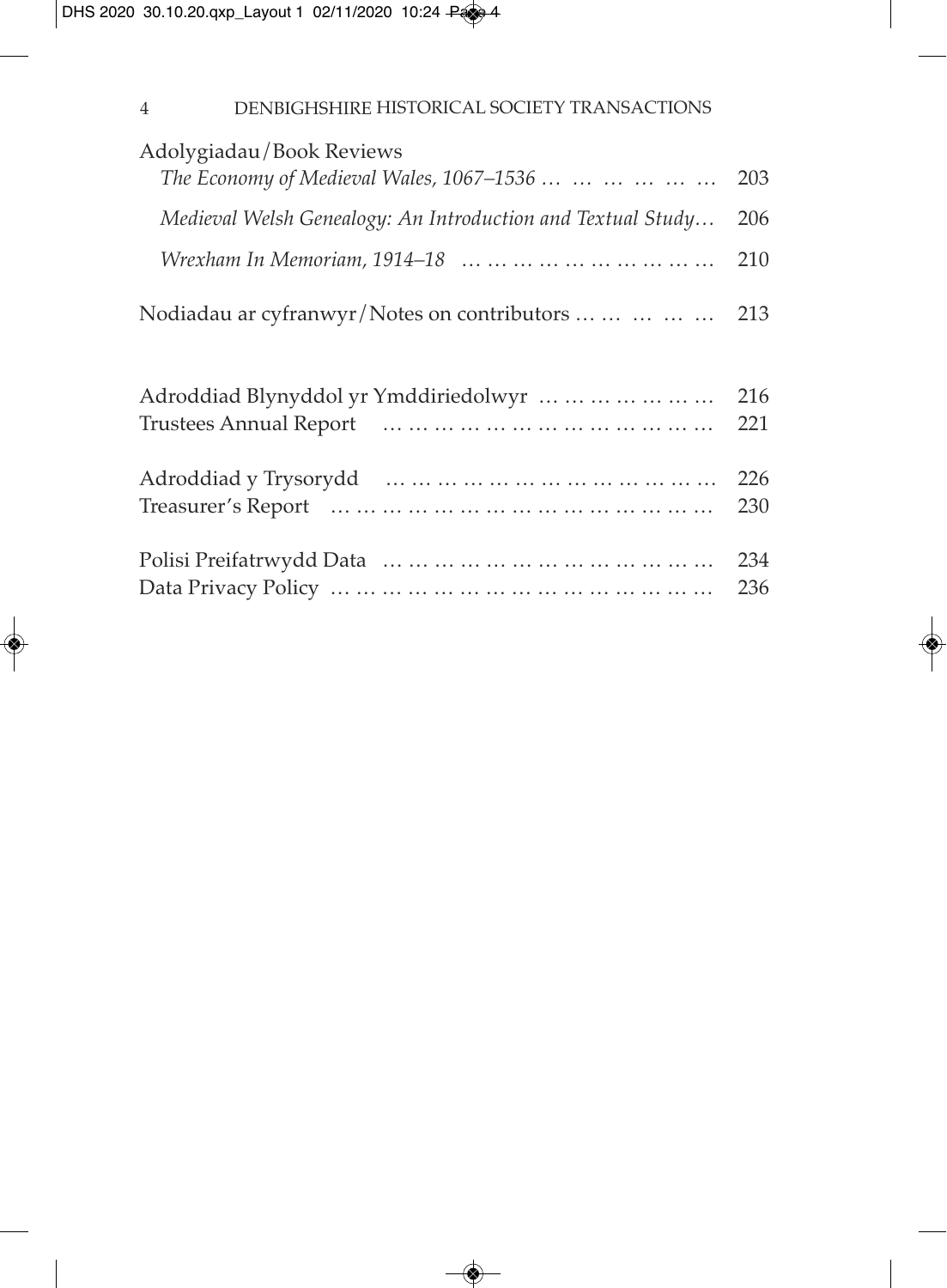5

## Denbighshire Student Essay Prize £200

The Denbighshire Historical Society/Cymdeithas Hanes Sir Ddinbych hereby invites submissions of article-length essays (approximately 5,000 to 10,000 words) written by current and recently completed postgraduate students, in the medium of Welsh or English. Essays investigating any aspect of the history of the historic country of Denbighshire, its inhabitants or their connections with the wider world, submitted between the 1 January and 31 December of each year, will be considered for the annual Denbighshire Student Essay Prize of £300. The prize shall have, each year, one recipient, and the winning essay shall be published in the Denbighshire Historical Society Transactions of the following calendar year.

Essays should be submitted to the editors, Dr Kathryn Ellis and Peter Bolton, Glyndŵr University, by email at:

> ellisk@glyndwr.ac.uk p.bolton@glyndwr.ac.uk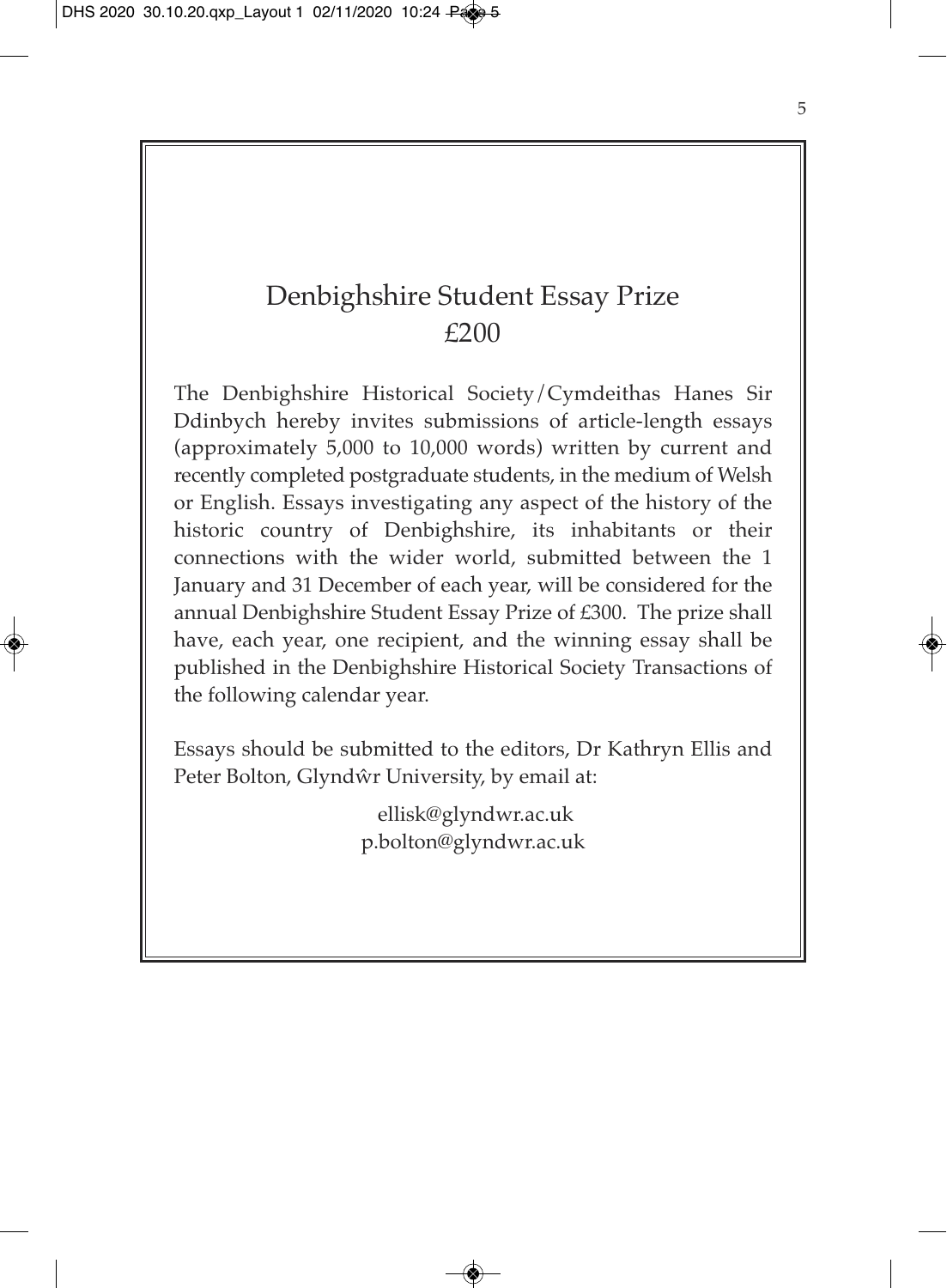DHS 2020 30.10.20.qxp\_Layout 1 02/11/2020 10:24 Page 6

◈

 $\begin{array}{c} \bullet \end{array}$ 

 $\overline{\phantom{a}}$ 

 $\blacklozenge$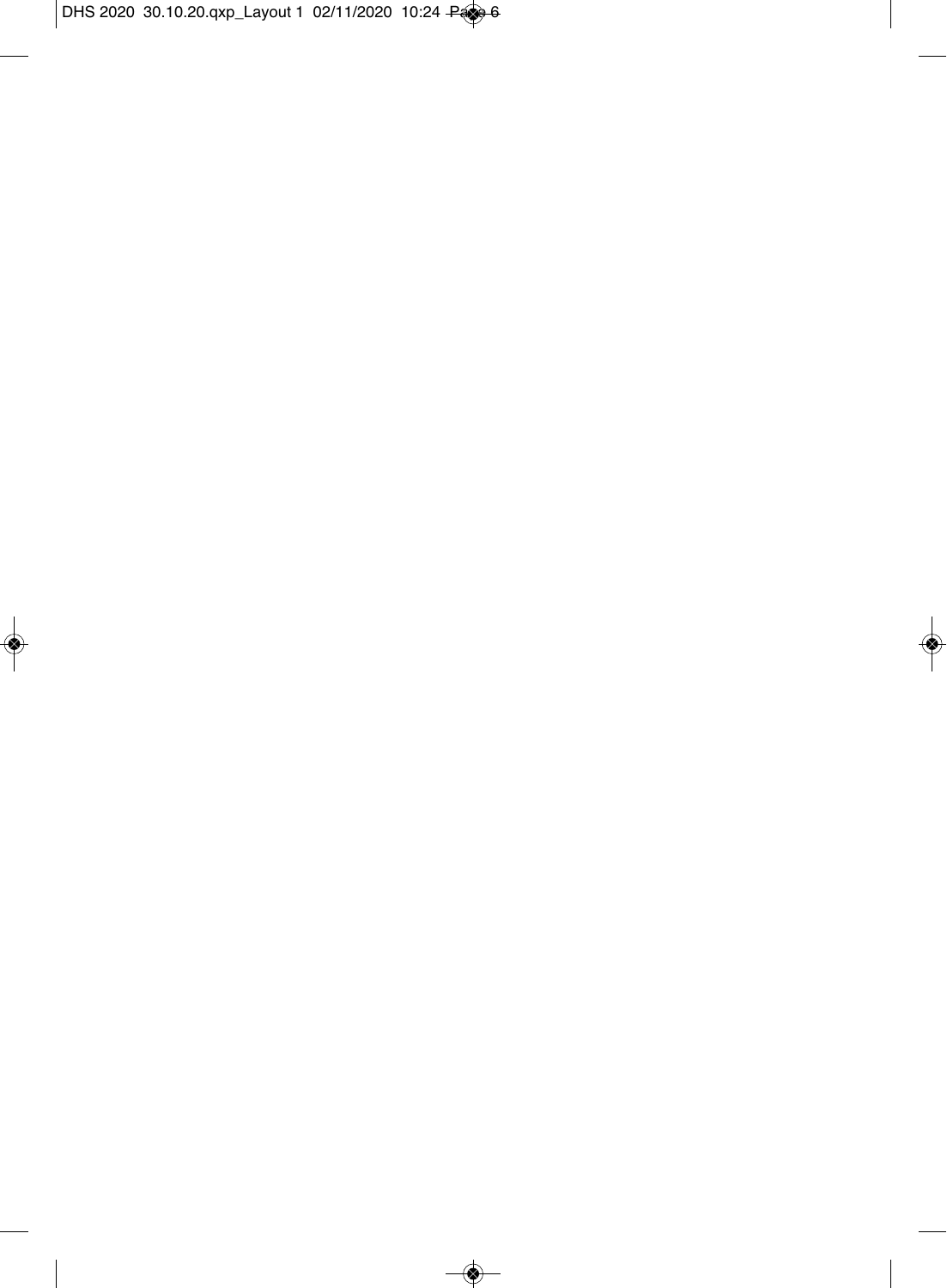CYMDEITHAS HANES SIR DDINBYCH Sefydlwyd ym 1950 Rhif elusen cofrestredig: 519210

DENBIGHSHIRE HISTORICAL SOCIETY Founded 1950 Registered Charity Number: 519210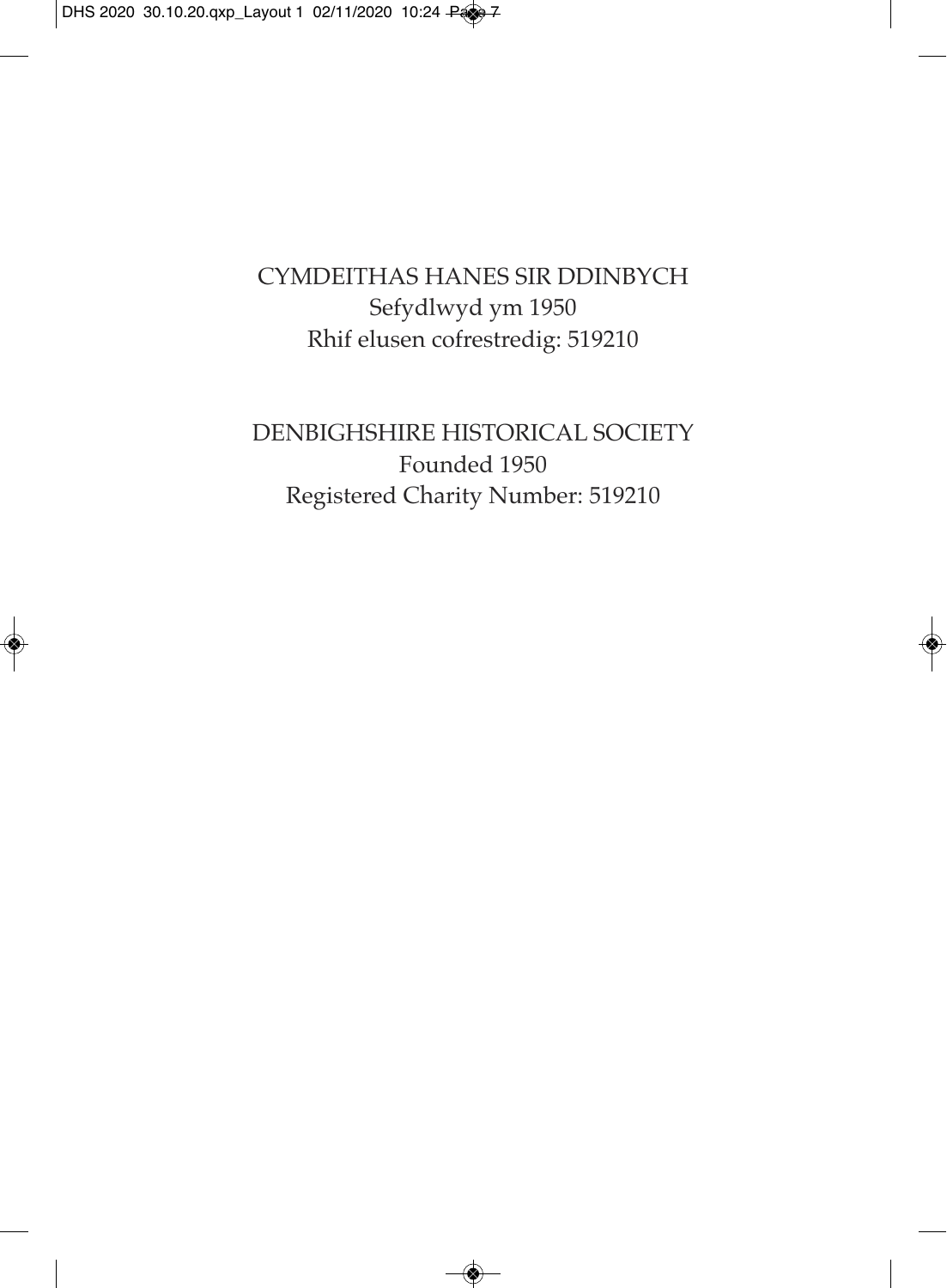DHS 2020 30.10.20.qxp\_Layout 1 02/11/2020 10:24 Page 8

◈

 $\begin{array}{c} \bullet \end{array}$ 

 $\overline{\phantom{a}}$ 

 $\blacklozenge$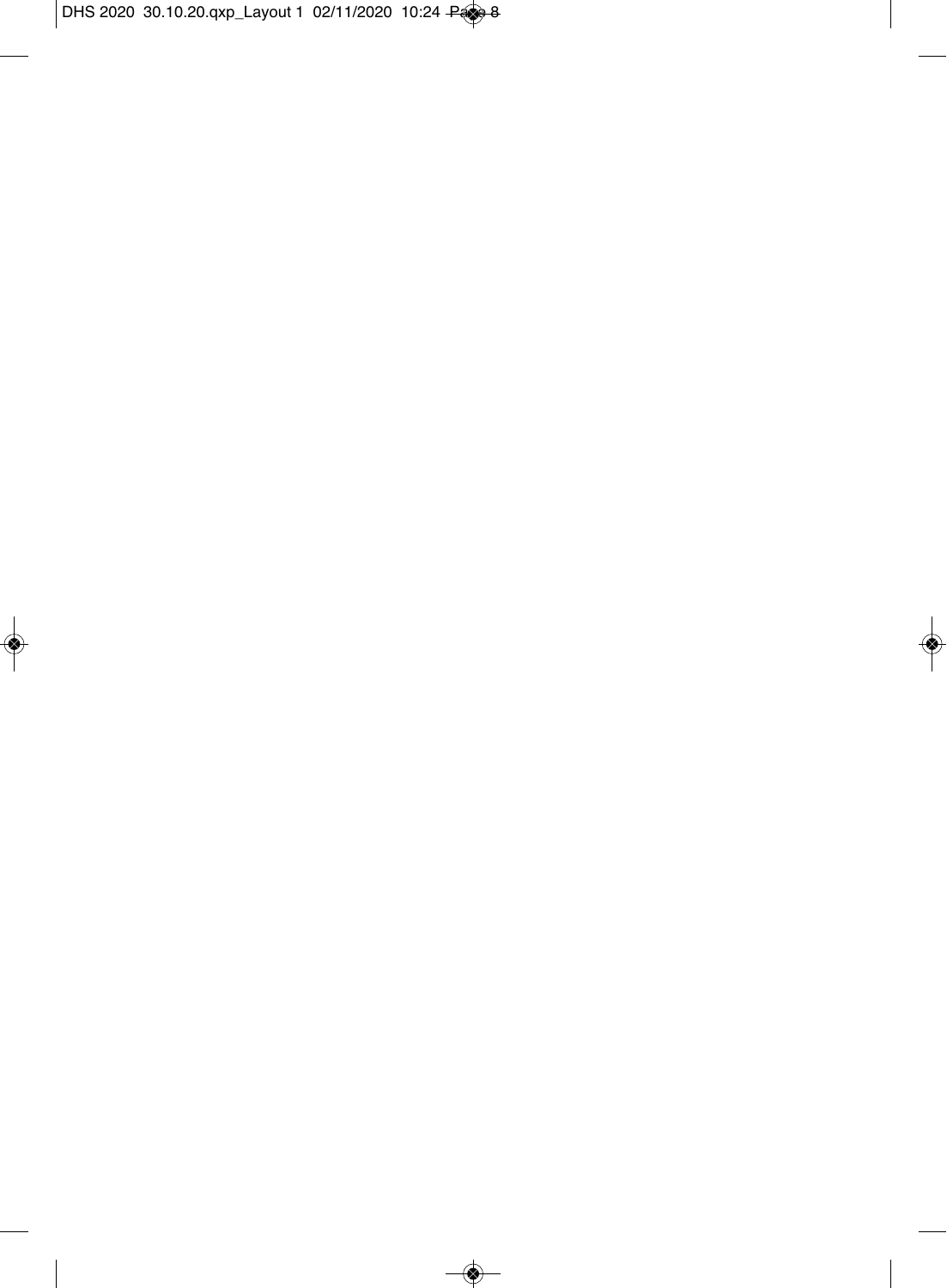## **CYMDEITHAS HANES SIR DDINBYCH DENBIGHSHIRE HISTORICAL SOCIETY**

## **OFFICERS 2020:**

*President:* His Honour Judge G. E. Kilfoil, MA

> *Vice-Presidents:* Mrs Iris Price Jones Dr Christopher K. Roberts Dr Robin Gwyndaf Dr David R. Jones

*Chair*: Mr Gwynn Price Rowlands, MA, LLB, MBA *Vice-Chair*: Dr Kathryn M. Ellis

*Hon. Secretary*: Mrs Lucy Williams

*Hon. Treasurer*: Dr Christopher K. Roberts

*Editors*: Dr Kathryn Ellis, Mr Peter Bolton

*Editorial Board*: Dr Kathryn Ellis Dr David R. Jones Mr Peter Bolton Mr Gareth V. Williams

> *Council of the Society:* The officers together with

Mr Gareth W. Benjamin Mr Peter Bolton Mr Meirick Lloyd Davies Mr D. Gareth Evans Mr John Hughes

Miss A. Elizabeth Jones Mr Elwyn A. Jones Miss E. Joy Thomas Mr Gareth V. Williams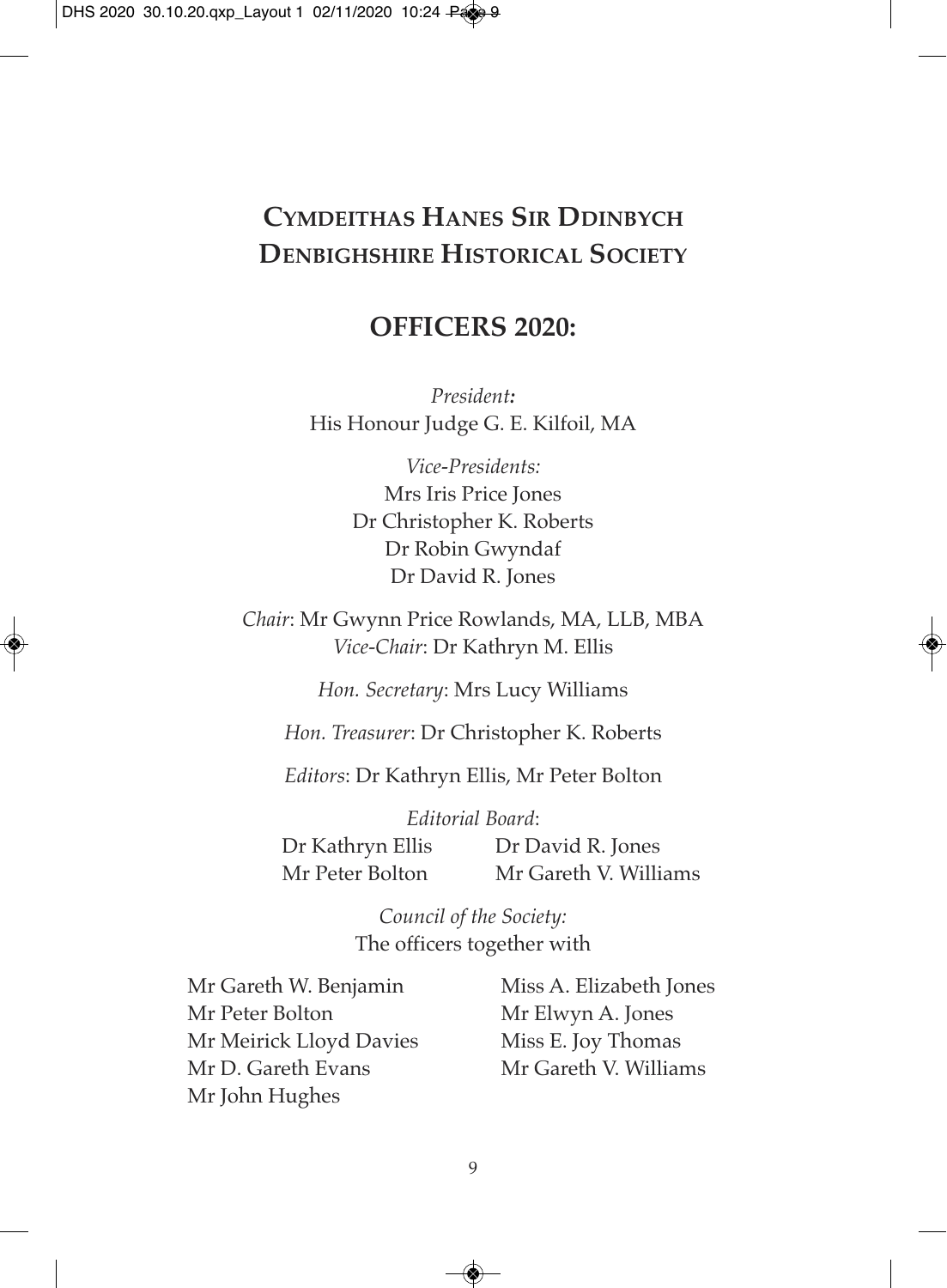*Representatives from other bodies on the Council:* Mrs Susan C. Ellis (Conwy Archives) Mr Kevin Plant (Wrexham Archives) Mrs Sarah Roberts (Denbighshire Archives)

*Society representatives on other bodies* Mr Meirick Lloyd Davies (Clwyd-Powys Archaeological Trust)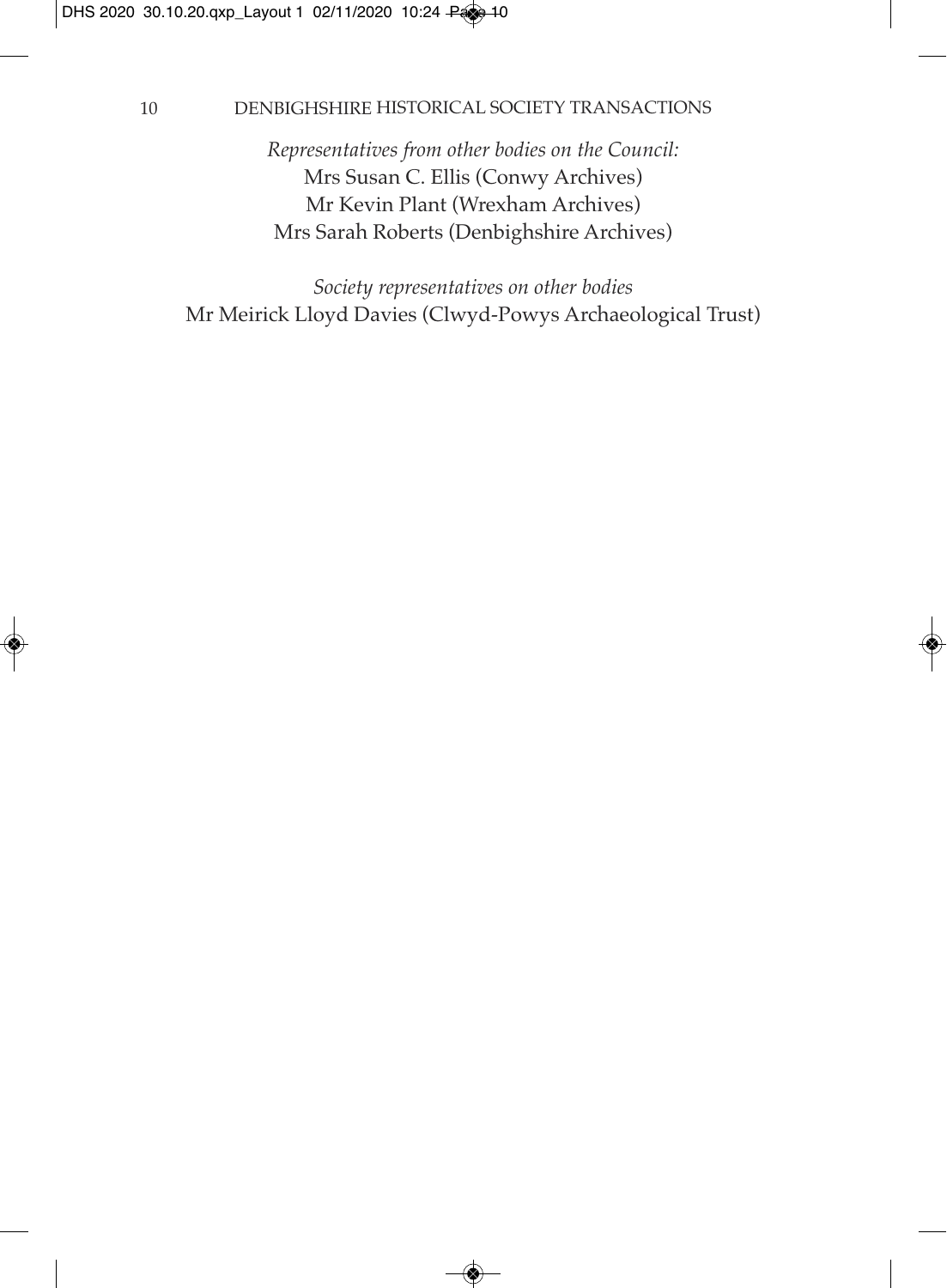## **Records of the Denbighshire Lordships: IV.i. — The Borough of Ruthin in 1483-4**<sup>1</sup>

*by* Matthew F. Stevens

The late Professor Melville Richards of the University College of North Wales, Bangor (d. 1973) in 1965 set out in these *Transactions* the wealth of unpublished records from the marcher lordships of what we now know as 'historic Denbighshire', namely Denbigh, Dyffryn Clwyd, Bromfield & Yale and Chirk.<sup>2</sup> In doing so Prof. Richards, who was a leading light in place-name studies and was shortly to publish his path breaking survey of *Welsh Administrative and Territorial Units*, introduced to these *Transactions* a series of instalments entitled 'Records of Denbighshire lordships'.<sup>3</sup> So far, that series has published, in three instalments, records only of the lordship of Dyffryn Clwyd and only so-called 'rentals' or 'surveys'. These are lists of each property holder in the lordship and the ground rents they paid to the lord each year, plus monies paid by certain persons for the

- 1. This work was supported by the British Academy under grant no. SG171150, 'Jim Crow in Medieval Wales: a comparative approach to the long history of legal discrimination and segregation'; the National Science Centre, Poland (*Narodowe Centrum Nauki*) under grant no. UMO-2016/22/M/HS3/00157; and the Polish National Agency for Academic Exchange (*Narodowa Agencja Wymiany Akademickiej*), Ulam Fellowship, under grant no. PPN/ULM/2019/1/00033/U/00001.
- 2. M. Richards, 'Some unpublished source material for the history of the lordships of Denbighshire', these *Transactions*, 14 (1965), 197–208.
- 3. M. Richards, *Welsh Administrative and Territorial Units, Medieval and Modern* (Cardiff, 1969). Prof. Richards also began a study of Welsh place names, but his work by cut short by an early death. However, his archive of 328,778 Welsh place names has since been made available online, in a searchable form, by Bangor University <http:// www.e-gymraeg.co.uk/enwaulleoedd/amr/cronfa\_en.aspx >, accessed 20 June 2020. And his work was ultimately finished and published as H.W. Owen and R. Morgan, *Dictionary of Welsh Place Names* (Llandysul, 2007).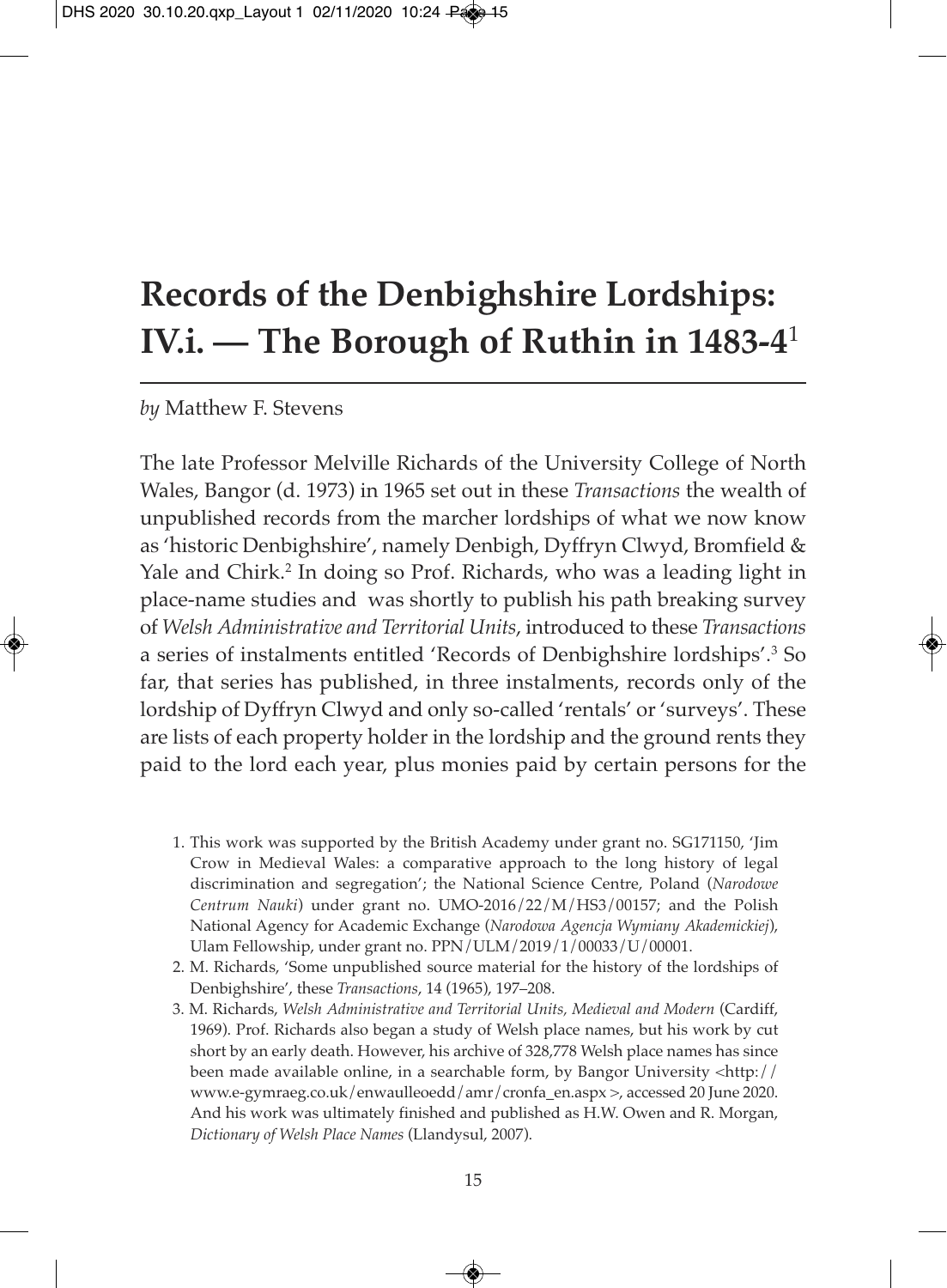right to operate the lord's mills, to enforce regulations in the borough market and other sundry sources of revenue which the lord 'put to farm' (that is, leased to the highest bidder). Professor Richards published 'Records of Denbighshire Lordships: I. –the lordship of Dyffryn Clwyd in 1465' in 1966 (volume 15). The series was then taken up by R. Ian Jack, who had completed a PhD thesis on the de Grey lords of Dyffryn Clwyd in 1961.4 He prepared 'Records of Denbighshire lordships: II. –the lordship of Dyffryn Clwyd in 1324' in 1968 (volume 17) and finally 'Records of Denbighshire lordships: III. –the lordship of Dyffryn Clwyd, [in] 1630–5' in 1970 (volume 19); between these publications he would move to the University of Sydney, where he would finish his career in this century as associate Professor and the Royal Australian Historical society's longestserving president (2003–11).

Presented below, in this new instalment, is the first part – pertaining to the borough of Ruthin – of the final and most extensive of the three medieval rentals of Dyffryn Clwyd compiled before the 1536 'Act for Laws and Justice to be Ministered in Wales in like Form as it is in this Realm' (popularly known as the 'Act of Union'). That is, it was the final rental before the Act of Union created the historic county of Denbighshire, extended uniform English law to Wales and stripped 'lordship' in the Welsh March of its plenary character. It was also the last rental of the lordship before its sale to the crown. The de Grey family, descendants of the first lord of Dyffryn Clwyd, Reginald de Grey, so created by Edward I in 1282, held and closely managed the lordship until Richard de Grey, 3rd Earl of Kent, finally fell into debt through gambling and sold it to king Henry VII before eventually dying in his London townhouse in 1524 'when he had greatly wasted his estate'.5 Thus the de Grey's maintained a remarkable continuity of lordship nearly from the lordship's inception until the 1536 Act of Union. The survey of the lordship in 1630–5, edited

 <sup>4.</sup> R.I. Jack, 'The Lords Grey of Ruthin, 1325 to 1490: a study in the lesser baronage' (University of London, unpublished PhD thesis, 1961), now available for download from the British Library: Ethos, e-thesis online service, EThOs ID uk.bl.ethos.283008 < https://ethos.bl.uk/OrderDetails.do?uin=uk.bl.ethos.283008 >, accessed 20 June 2020.

 <sup>5.</sup> G.E Cakyne, ed., *The Complete Peerage of England, Scotland, Ireland, Great Britain and the United Kingdom, Dormant and Extinct, Volume 4, G. to K*. (London, 1892), 354.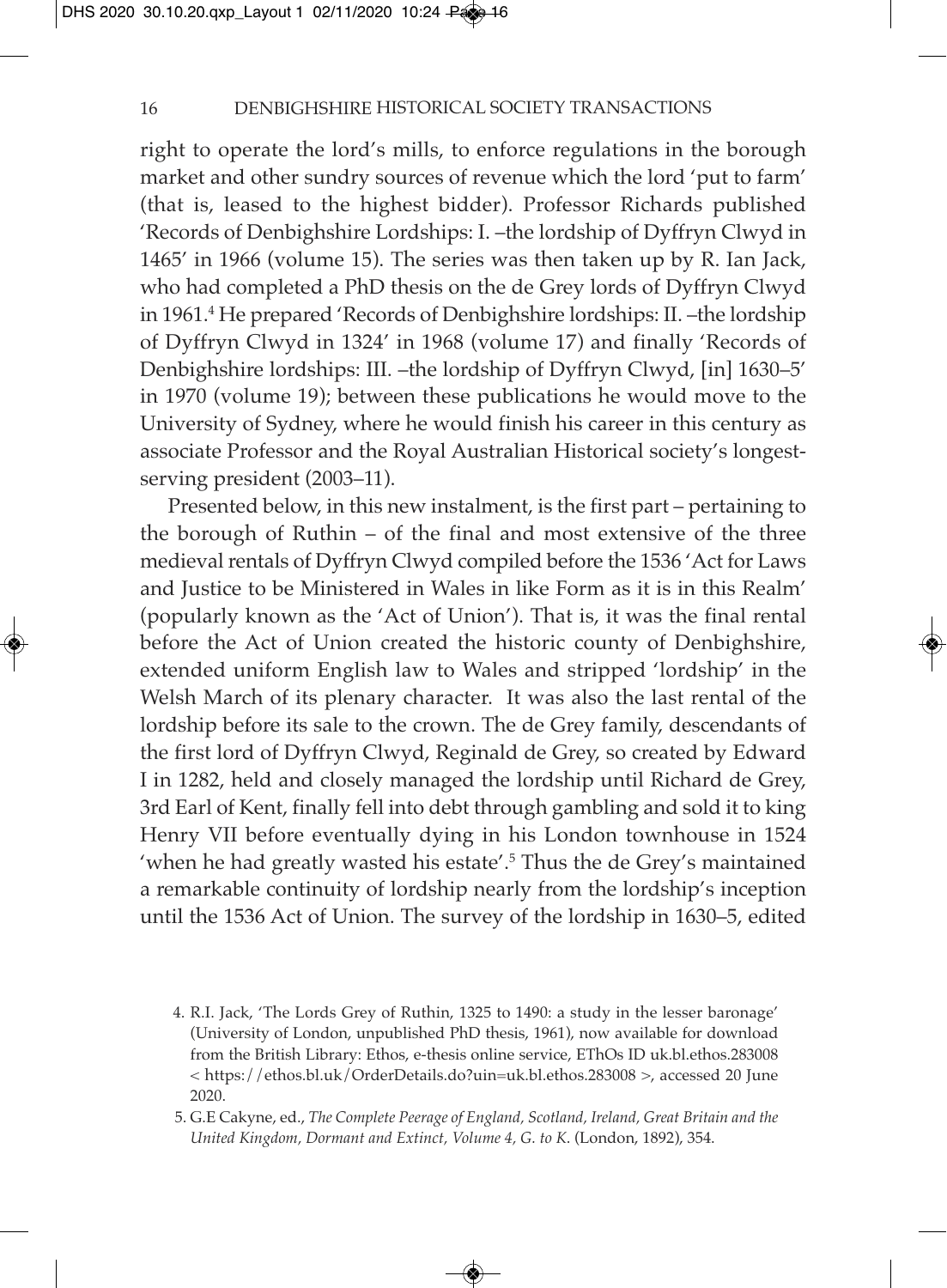#### RECORDS OF DENBIGHSHIRE LORDSHIPS: IV.i 17

for these *Transactions* by Jack, reflects the assets of the lordship when sold by Charles I back into private ownership, to Sir Francis Crane.<sup>6</sup>

This series of rentals is of great importance for scholars of pre-modern, and especially medieval, Wales. Unlike most marcher lords of Wales, the de Grey family astutely managed their Welsh lands and avoided the precipitous collapse of lordship income common to most of the March after the Black Death of 1348–9 and/or the Glyndŵr rebellion of 1400–15. The first two instalments in this series comprise two of the three surviving surveys of medieval Dyffryn Clwyd, from 1324 and 1465, the third being the 1483–84 rental printed, in part, below. For the vast majority of Wales, we have either no, or at most one, such record of property holders and rents prior to 1536. Moreover, unique to Wales, from Dyffryn Clwyd there survive relatively complete records of the biannual borough and lordship 'great courts' and three-weekly borough and local-commotal courts, from 1294 to 1610.<sup>7</sup> These encompass the enforcement of lordship regulation, and civil and criminal litigation, both great and small. Plus, there survive numerous additional but less complete records of surrenders of, and admissions to, property in the lordship throughout the later Middle Ages. Together these documents are of unparalleled value in unpicking the realities of life medieval Dyffryn Clwyd, Denbighshire and Wales, but in many ways the rentals are the 'Rosetta Stone' which allows us to place the disembodied names that appear in the lordship's court records within the townscape and landscape of the lordship. People's land, and its value, is the best measure available to us of the wealth, and sometimes background, of inhabitants. For example, is a named individual in a court record from a wealthy and long-established family, or that of an impoverished newcomer? Did he, or she, have land and family connections in other parts of the lordship? The rentals help us to answer such crucial questions.

Each of the lordship's surviving rentals is important. The 1324 rental

 <sup>6.</sup> Jack, 'Records of Denbighshire lordships: III', 9–10.

 <sup>7.</sup> The National Archives, SC 2/215/65–SC 2/226/6; Many thousands of entries from the court rolls, mostly regulatory fines and interpersonal litigation, were translated and published as a machine-readable database at the University of Wales, Aberystwyth, between 1991 and 1995. R.R. Davies and Ll.B. Smith, eds, *The Dyffryn Clwyd Court Roll Database, 1294–1422* (Aberystwyth, 1995). This is now available from the UK Data Service <https://www.ukdataservice.ac.uk/>, accessed 20 June 2020.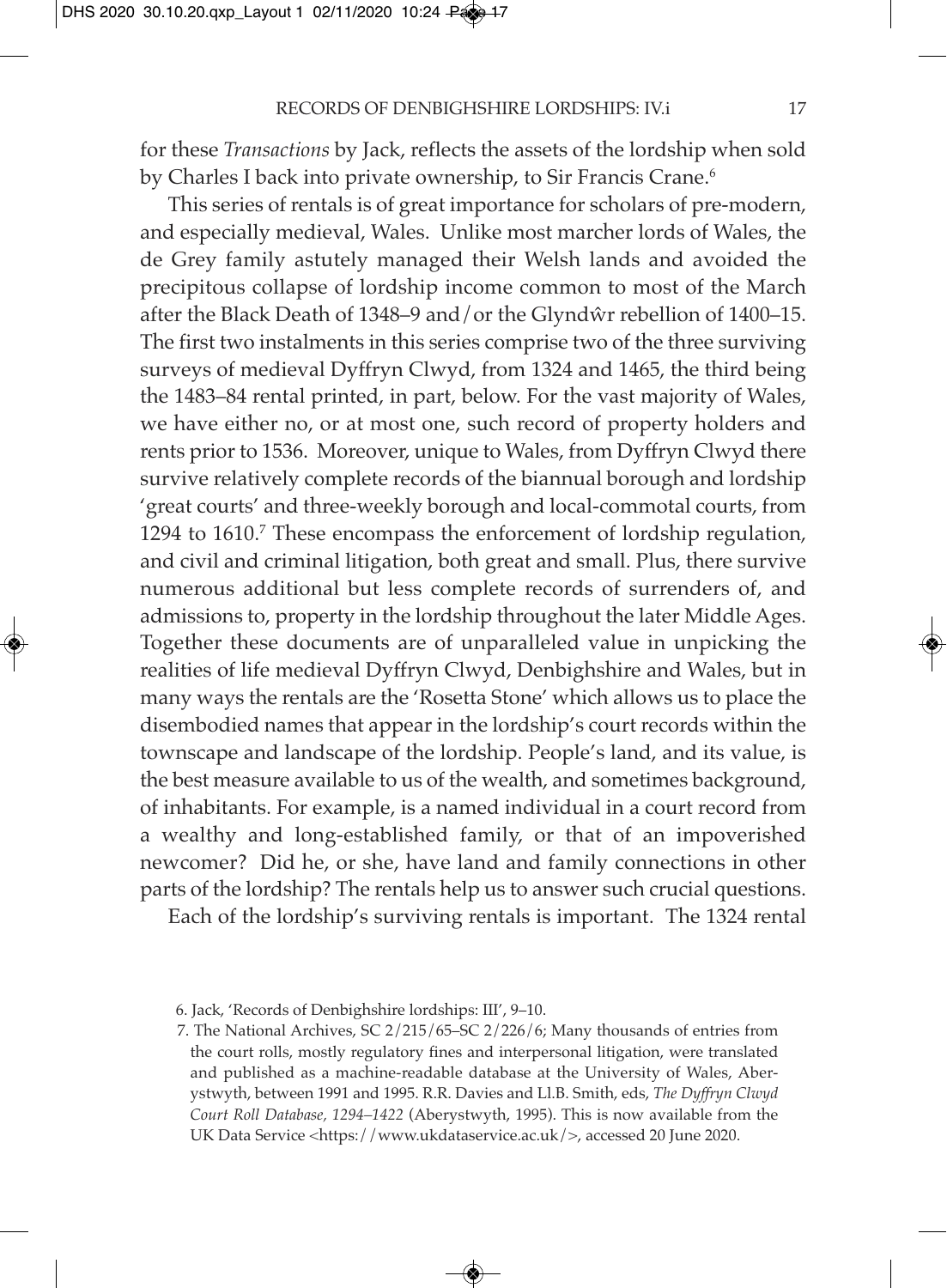allows us to glimpse, nearest its creation, the post-conquest English colony in the lordship and its borough of Ruthin.<sup>8</sup> The 1465 rental offers a first view of the lordship following the Black Death of 1348–49 and Glyndŵr's rebellion of 1400–15, which resulted in widespread depopulation and confiscations of rebels' estates.<sup>9</sup>

The 1483–84 rental, compiled during the lordship of Edmund Grey, 1st Earl of Kent, offers the last glimpse of the lordship before the close of the Middle Ages and the Act of Union. Moreover, it is the most detailed of the three medieval rentals of the lordship. Composed neatly and with some decorative capitals in a booklet of paper pages bound within a single membrane of skin, it was clearly intended as a thorough survey which could, and likely did, form a long-term point of reference for lordship officials. In this respect, it ought to be considered a forerunner to the careful valuation, or 'Valor', of Edmund de Grey's English estates undertaken by his steward, Richard Carlile, in 1467–68, which is similarly bound in a small paper book (and carefully notes decayed rents, see below).<sup>10</sup>

Each property, from parcels as small as a few feet of land between burgage plots, to large estates in the more remote parts of the lordship, is recorded alongside the name of the current property owner(s), the two previous owners and the annual rent. Where, occasionally, property has been granted to an individual for a term of years or of life at less than the 'ancient rent', or where a rent is in 'decay' and not generating revenue, this has been carefully noted. Additionally, as mentioned above, it lists all revenue-producing aspects of the lordship, such as rent arising from the farm of the right to regulate the borough's official measures or the farm of the right to operate lord's mills. The 1483–84 rental is superior to its predecessors, in so far as its detail allows one to follow family fortunes, such as the formation, division and disestablishment of personal estates

 <sup>8.</sup> See, A.D.M. Barrell and M. Brown, 'A settler community in post-conquest rural Wales: the English of Dyffryn Clwyd, 1294–1399', *Welsh History Review,* 17 (1995), 332–55; M.F. Stevens, *Urban Assimilation in Post-Conquest Wales: Ethnicity, Gender and Economy in Ruthin, 1282–1348* (Cardiff, 2010).

 <sup>9.</sup> A.D.M. Barrell and R.R. Davies, 'Land lineage and revolt in north-east Wales, 1243– 1441: a case study', *Cambrian Medieval Studies*, 29 (1995), 48–9.

<sup>10.</sup> Jack, 'The lords Grey', 232; R.I. Jack, *The Grey of Ruthin Valor: The Valor of the English Lands of Edmund Grey, Earl of Kent, Drawn Up from the Ministers' Accounts of 1467–8* (Sydney, 1965).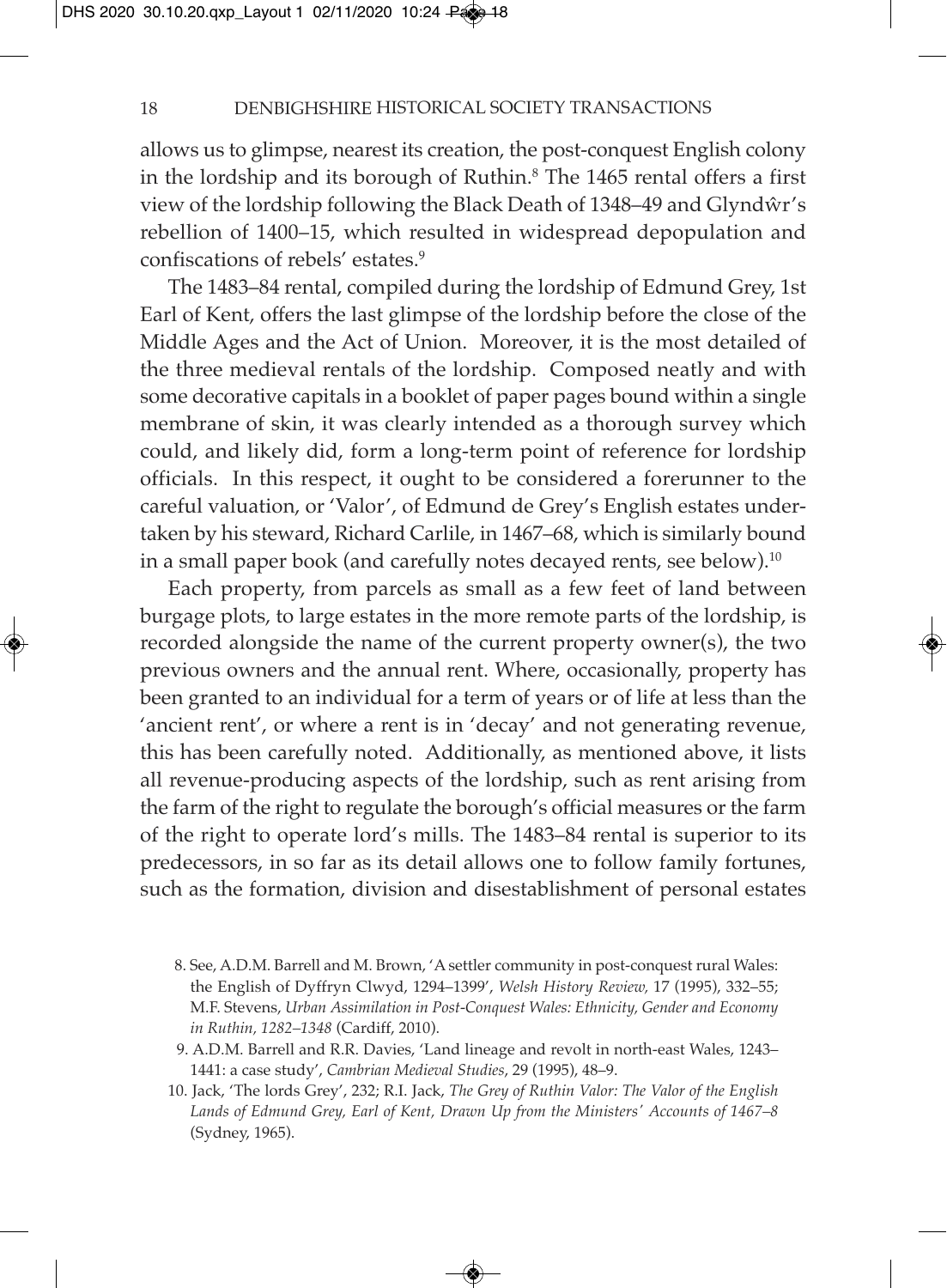#### RECORDS OF DENBIGHSHIRE LORDSHIPS: IV.i 19

over three generations. It also allows one to see how much property was inherited, as opposed to purchased, by the two most recent generations of possessors. Likewise, it allows one, in light of Welsh patronymic naming practices, to gauge roughly the interaction of Welsh and English property heirs, buyers and sellers over the two most recent generations. This great detail also means that the 1483–84 rental is a considerably lengthier document than the rentals previously published in this series. And so, the edition of its content will be divided between at least two instalments in these *Transactions*, the first, presented here, being the first part of the rental, covering the borough of Ruthin.

Stored in the National Archives 'special collections' series, reference SC 12/24/1, the 1483–84 rental comprises just over 100 pages, now numbered with modern-era ink-stamp numbers, numbering the front cover of the closed book as page one, its dorse as page two, the front of the first internal paper leaf (what we would normally think of as 'the first page') as page three, that leaf's dorse as page four, and so forth. The edition below begins on page three, so numbered. The page numbers are here reproduced to the left of the text so as to indicate where each new manuscript page begins.

The language of the manuscript is generally Latin, presented in a highly abbreviated form, with the exception of some personal, occupational and place names that appear in Welsh or English; numbers were written in Roman numerals. The editorial approach adopted has been to maximise the ease with which the modern reader might employ the document, and so the Latin has been translated and Roman numerals converted to modern Arabic numerals.

Common English Christian names appear in the manuscript as their abbreviated Latin equivalents. They are here presented in modern English. Abbreviated Welsh names, as indicated in the table below, have here been extended in their modern forms. Welsh names consistently written in full have not been modernised, but there modern equivalents are given in the table below. Problematic and inconsistent name elements are addressed in footnotes. Personal names in the rental are abbreviated or written in full with a very high degree of consistency. This allows the identification of the same persons in different parts of the rental with a high degree of confidence.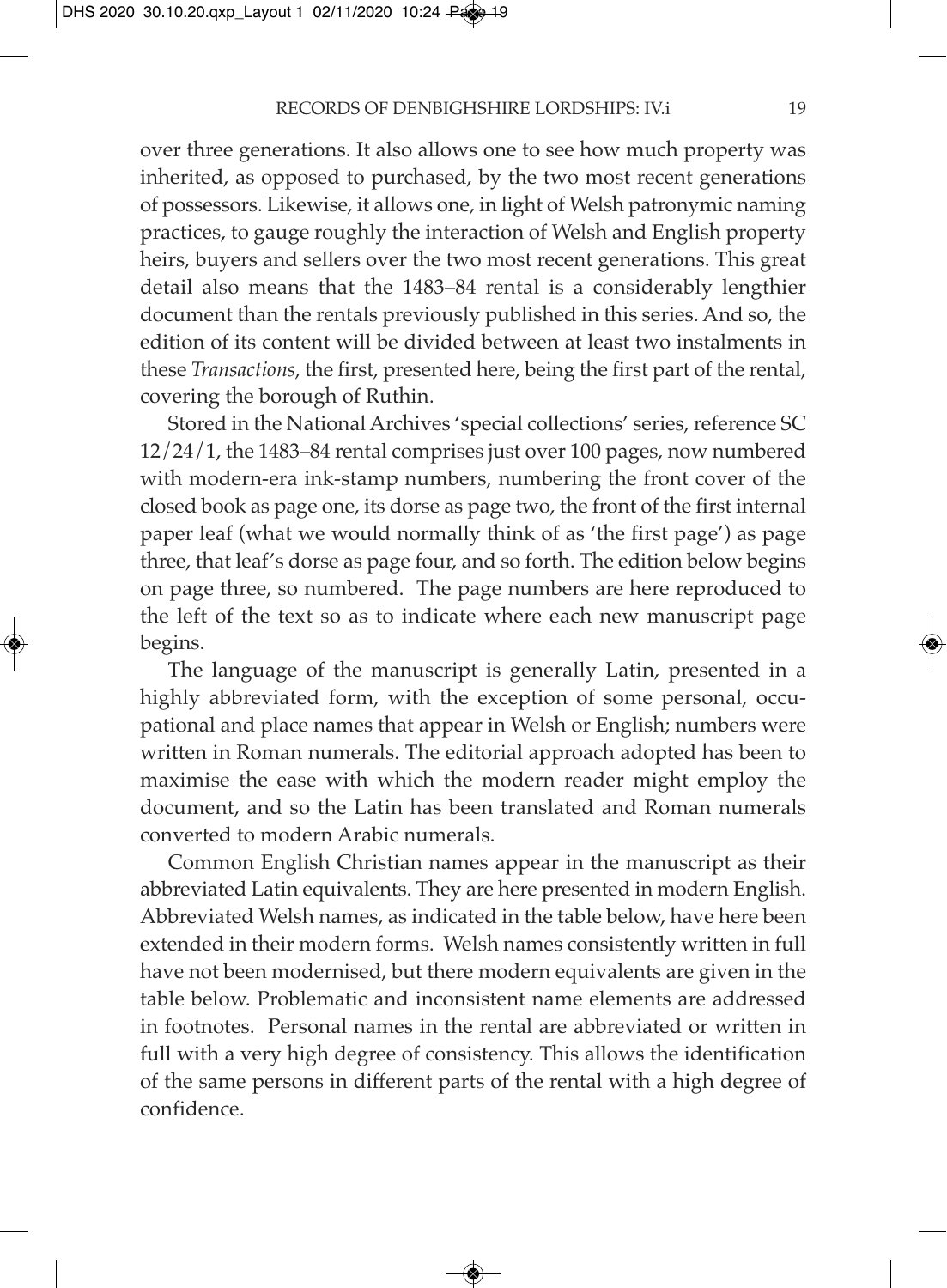## *Table 1. Welsh names and by-names*

|          | MS abbreviations and their modern equivalents. |
|----------|------------------------------------------------|
| Plethyn' | Bleddyn                                        |
| Dic'     | Dicon                                          |
| Eden'    | Ednyfed                                        |
| Eign'    | Einion                                         |
| Go'/Go'e | Goch                                           |
| Gruff'   | Gruffydd                                       |
| Gwen'    | Gwenllian                                      |
| Hoell'   | Howell                                         |
| Ieun'    | Ieuan                                          |
| Iollyn   | Iolyn                                          |
| Ior'     | Iorwerth                                       |
| Ith'     | Ithel                                          |
| Lleq'    | Lleucu                                         |
| $Lli'$   | Llywelyn                                       |
| Mad'     | Madog                                          |
| Mariot   | Marion                                         |
| Me'd'    | Maredudd                                       |
| Morvith  | Morfudd                                        |
| Owen'    | Owain                                          |
| Tod'     | Tudur                                          |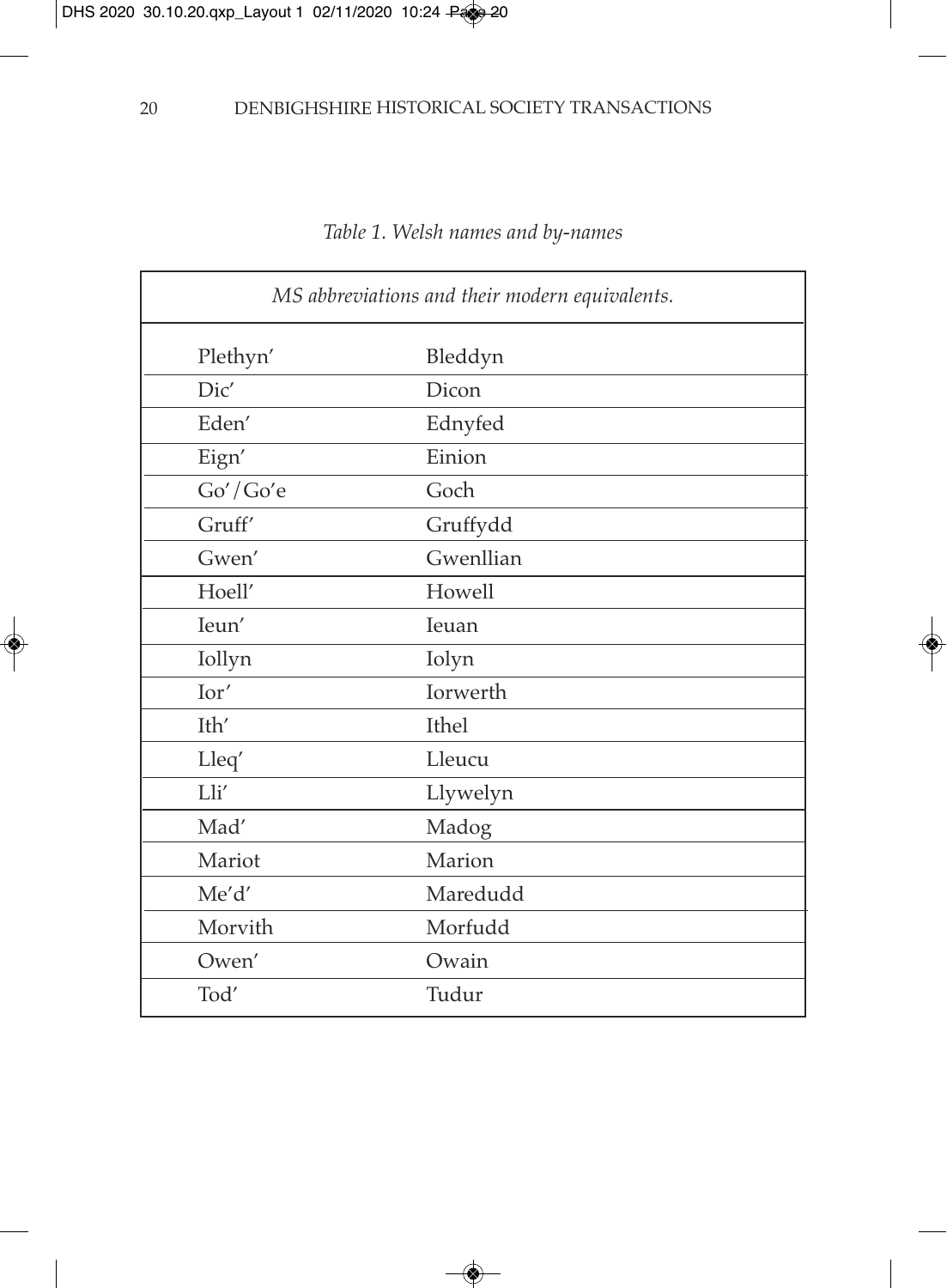|                    | Unabbreviated MS names and by-names, and their modern<br>equivalents. |
|--------------------|-----------------------------------------------------------------------|
| Agharat            | Angharad                                                              |
| Bady               | Badi                                                                  |
| Deio <sup>11</sup> | Tudur or Dafydd                                                       |
| Grono              | Gronwy                                                                |
| Jankyn             | Iankin/Jenkin                                                         |
| Ken                | Cyn                                                                   |
| Luce               | Lucy/Lleucu                                                           |
| Moris              | Morys                                                                 |
| <b>Res</b>         | Rhys                                                                  |
| Saier              | Saer                                                                  |
| Tona               | Twna                                                                  |
| Vachan             | Fychan                                                                |

#### RECORDS OF DENBIGHSHIRE LORDSHIPS: IV.i 21

Some occupational by-names appear in English or Welsh. In the late fifteenth century it is likely that most of these were employed as surnames, and so their spellings have not been modernised. The exception to this rule, made for clarity, is *gwehydd* (E. weaver), which was spelled variously *weth* and *quheth*, where appearing in addition to a surname.<sup>12</sup>

An attempt has been made, in the edition below, to preserve the layout of the original document. The rental proceeds street by street. Where a property's rent was decayed, this is indicated in the left-hand margin. The main entry for each piece of property, including the annual rent and any rent reduction, is in a central column. Occasionally, where a person other than the property holder was responsible for a rent, the property holder's name is underlined and the liable party's name inserted above as in interlineation. A calculation of the six-month rent value appears in a righthand column likely intended to aid officials in collecting the annual rent

12. See below, manuscript pages 23 and 25.

<sup>11.</sup> D[d]eio could be short for 'Theodor', usually rendered Tudur; or Deio could be a familiar form of Dafydd.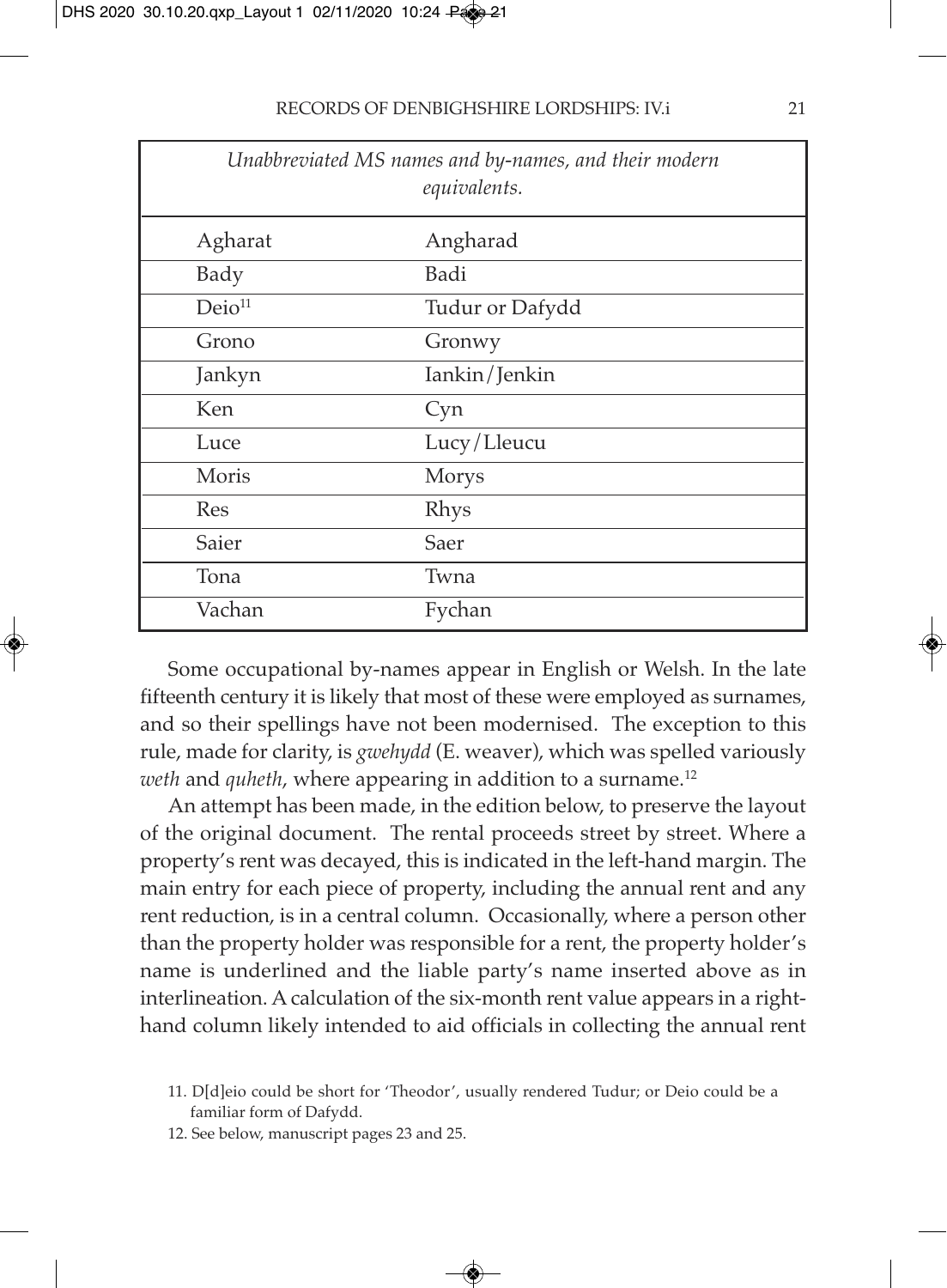in two payments, around Easter and Michaelmas (29 September), although, as indicated at the end of the rental, payments such as periodic revenues from tolls were to be made at different intervals.13 Additional calculations, pertaining to decayed and reduced rents, appear in the righthand margin. Words and sums struck through on the manuscript have likewise been struck through here. Information supplied by the editor, excepting the extension of English and Welsh (as above) Christian names abbreviated in a standard way, has been placed between square brackets. Where a textual error appearing in the manuscript has been reproduced, it has been followed by the abbreviated Latin word 'sicut', meaning 'just as', between square brackets, '[*sic*.]'. Where an abbreviation's extension is not clear, the manuscript letters have been reproduced in italic font followed by an apostrophe. The manuscript sums have been checked for accuracy and errors noted, but reproduced faithfully even where in error.

13. For example, as per manuscript page 35.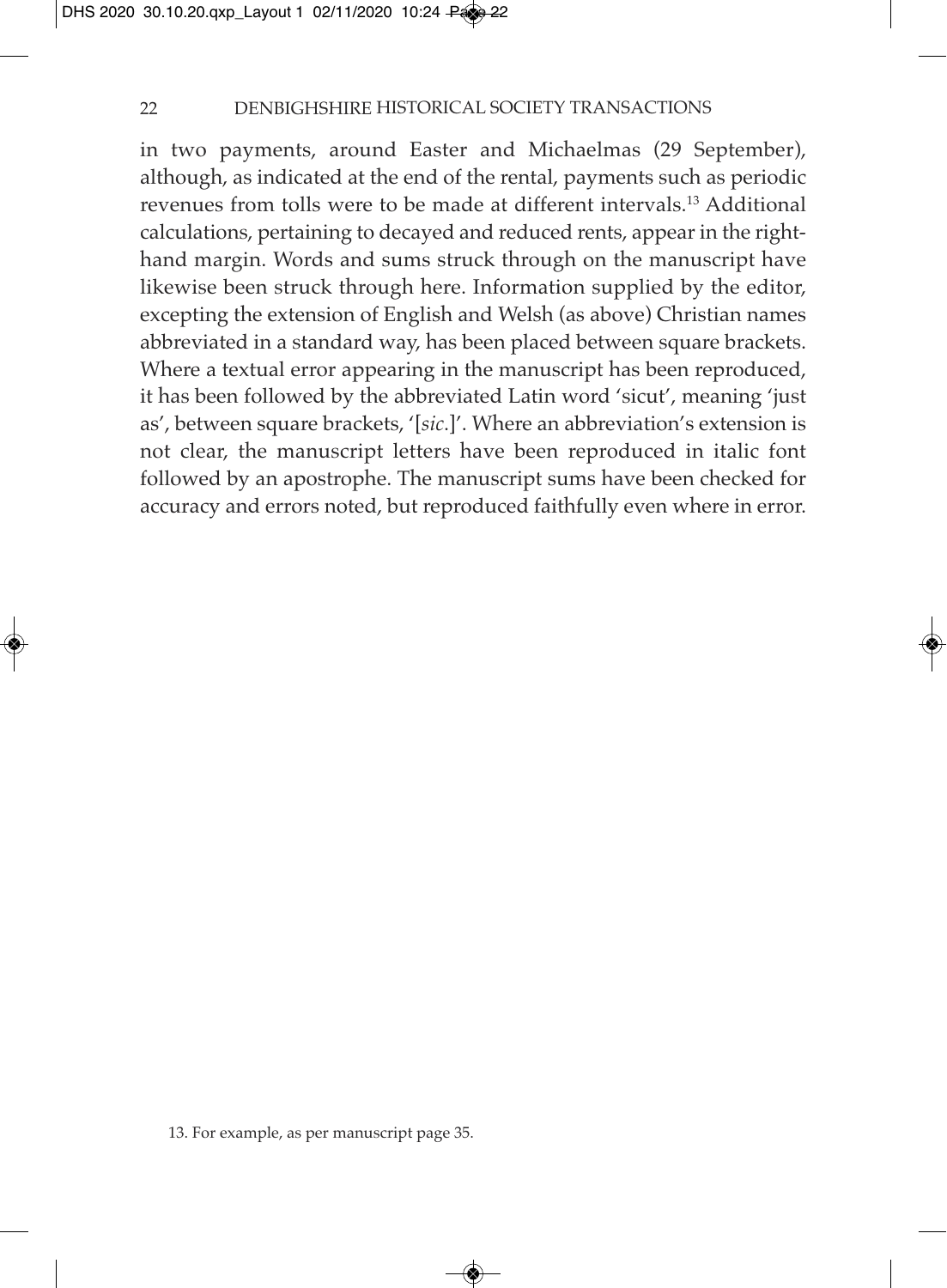(The National Archives, SC 12/24/1) (The National Archives, SC 12/24/1)

|                                                                                                                                                                               |                                                                                                                    |        |              | half year} 3d.<br>Reductions                                                                                                                                                                                                                 |                                                                                |                                                                                       |                                                                                                          |
|-------------------------------------------------------------------------------------------------------------------------------------------------------------------------------|--------------------------------------------------------------------------------------------------------------------|--------|--------------|----------------------------------------------------------------------------------------------------------------------------------------------------------------------------------------------------------------------------------------------|--------------------------------------------------------------------------------|---------------------------------------------------------------------------------------|----------------------------------------------------------------------------------------------------------|
|                                                                                                                                                                               |                                                                                                                    |        |              | હં                                                                                                                                                                                                                                           | s.                                                                             | Ġ.                                                                                    | Ġ.                                                                                                       |
| lord of Hastings, Weysford and Ruthin, year of the reign of<br>Rental of the honour of lord Edmund de Grey, earl of Kent,<br>king Richard III, first [July 1483 to July 1484] | [This page contains 16 lines of seemingly draft, struck-<br>through names, as well as calculations in the margin.] | Ruthin | Welsh Street | for 12d. per annum, and therefore reduction, 6d. per annum.<br>ancient rents per annum were 18d., but now in his tenure<br>Item. John ap David ap Maredudd for one garden lately<br>of his father and formerly of John Diconso[n], for which | Item. William Butler for one burgage lately of John Harres,<br>12d. per annum. | Item. Llywellyn ap Moris for one burgage lately of Almary<br>Wodward, 12d. per annum. | Item. John ap Richard ap Ithel for one parcel of land lately<br>of Nicholas Iorwerth, 3s. 3d. per annum. |
|                                                                                                                                                                               |                                                                                                                    |        |              | Gruffydd Lloyd<br>ap David John<br>ap [blank] <sup>14</sup>                                                                                                                                                                                  |                                                                                |                                                                                       |                                                                                                          |
| $\infty$                                                                                                                                                                      |                                                                                                                    | ١Ω     |              |                                                                                                                                                                                                                                              |                                                                                |                                                                                       |                                                                                                          |

14. This is the only name appearing in the left margin, and his role in unspecified. 14. This is the only name appearing in the left margin, and his role in unspecified.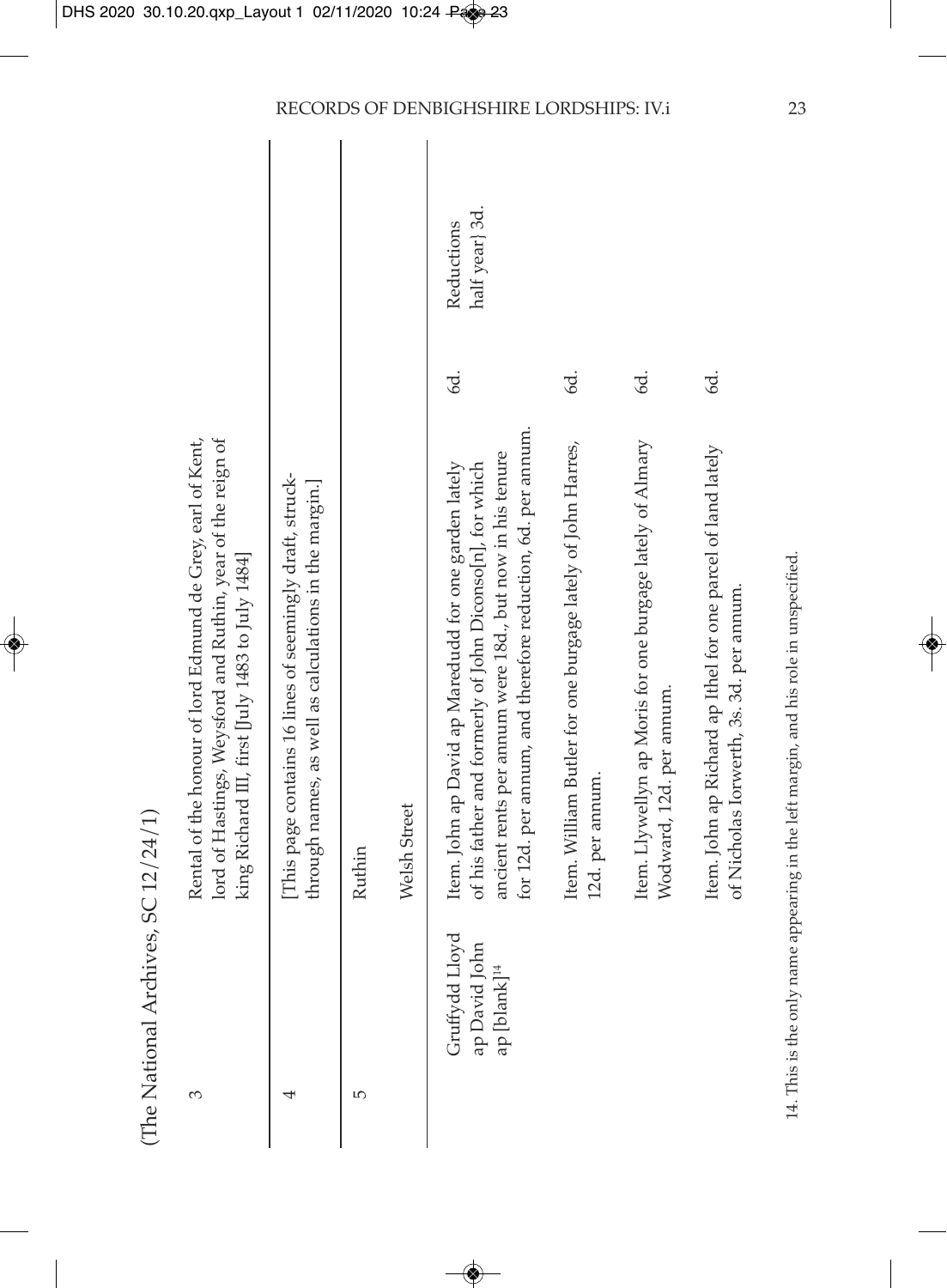|                                | Item. The same John for one burgage lately of David ap<br>Iorwerth ap Heilyn, 12d. per annum.                                                                                                                                                                                                                                                                                                                                                                                                                                                                | જીં                                                                              | 24           |
|--------------------------------|--------------------------------------------------------------------------------------------------------------------------------------------------------------------------------------------------------------------------------------------------------------------------------------------------------------------------------------------------------------------------------------------------------------------------------------------------------------------------------------------------------------------------------------------------------------|----------------------------------------------------------------------------------|--------------|
|                                | Item. Robert Harsnap for one burgage lately of Henry<br>ap Gefferey <sup>15</sup> and formerly of Richard Hopkynson, 2s.<br>per annum.                                                                                                                                                                                                                                                                                                                                                                                                                       | 12d.                                                                             | DENBI        |
|                                | Item. John ap Gruffydd ap Ieuan ap David Duy for one<br>burgage lately of Agnes Kaynford, 2d. per annum.                                                                                                                                                                                                                                                                                                                                                                                                                                                     | 1d.                                                                              |              |
|                                | Sum, half year, balance and reduction} 4s. 11d.                                                                                                                                                                                                                                                                                                                                                                                                                                                                                                              | reduction<br>4s. 8d. ob.<br><i><b>[balance</b></i><br>Value <sup>16</sup><br>3d. |              |
| $\circ$                        | of the vill of Ruthin at the time of the Welsh war, and therefore<br>de Grey, knight, lately lord of Dyffryn Clwyd to Adam Burges,<br>the said Tibot, with an ancient rent per annum of 2s. 5d., now<br>in their tenure for 7d. per annum by concession of Reginald<br>ditch was made upon the land of the said Adam in defence<br>with a certain croft adjacent lately of John Burges, father of<br>father of the said John, for 7d. per annum because a certain<br>Item. David ap Bady and Tibot his wife for half a burgage<br>reduction, 22d. per annum. | half year} 11d.<br>Reduction<br>3d. ob.                                          | TRANSACTIONS |
| 5. Manuscript, Harr' an Geff'. |                                                                                                                                                                                                                                                                                                                                                                                                                                                                                                                                                              |                                                                                  |              |

15. Manuscript, *Harr' ap Geff*'.

15. Manuscript, *Harr' ap Geff*.<br>16. Abbreviated, here and throughout, as *Vu'*, from the Anglo-Norman *valu* or *value*, meaning 'value'. 16. Abbreviated, here and throughout, as *Vu*', from the Anglo-Norman *valu* or *value*, meaning 'value'.

 $\overline{\phantom{a}}$ 

G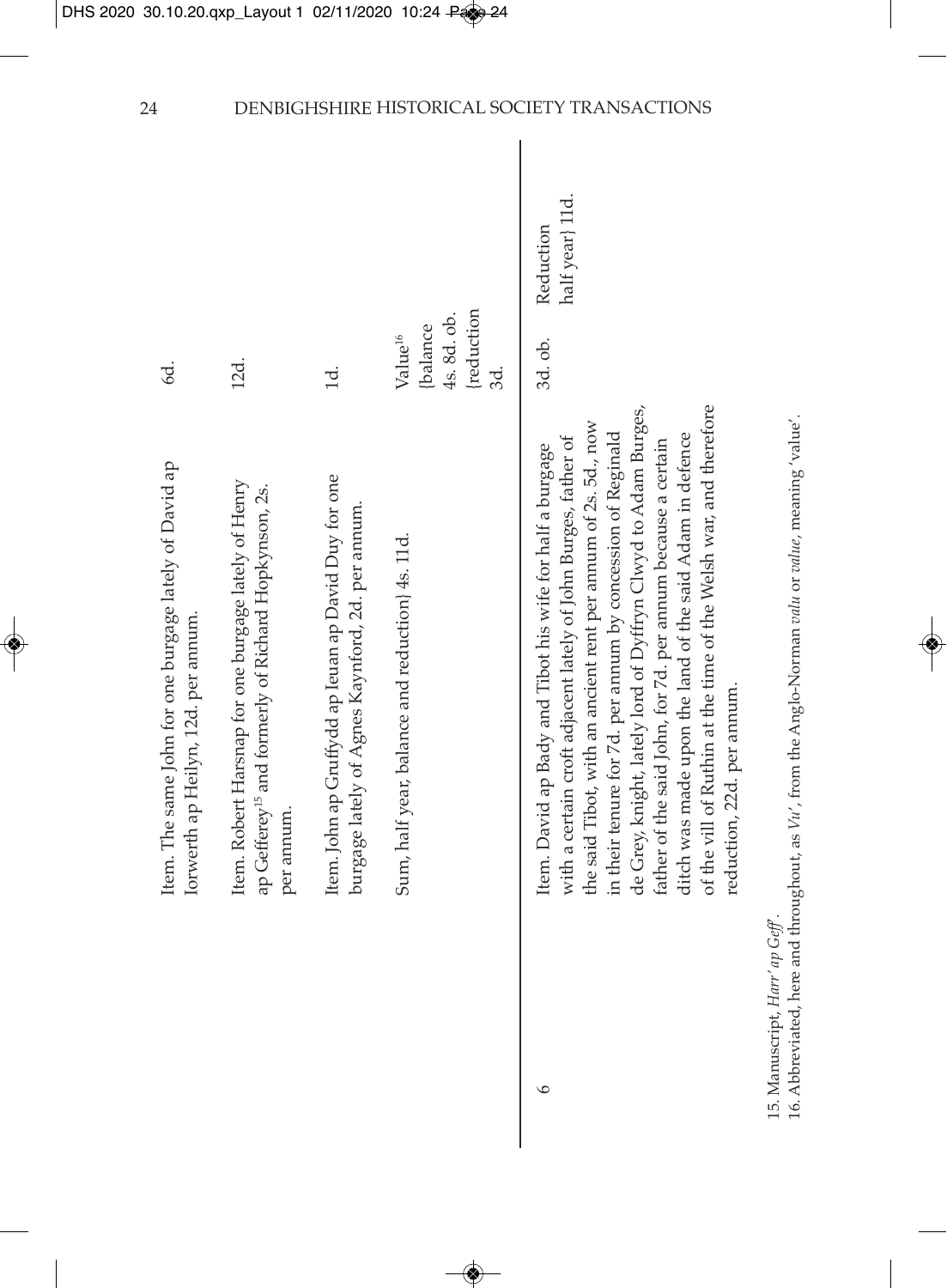| Item. John Bean for one burgage and a half lately of his father<br>for 2s. per annum.                                                                                                                                                                                                                                                                                                                                           | 12d. |                                         |  |
|---------------------------------------------------------------------------------------------------------------------------------------------------------------------------------------------------------------------------------------------------------------------------------------------------------------------------------------------------------------------------------------------------------------------------------|------|-----------------------------------------|--|
| Item. The same John for one burgage lately of his father and<br>formerly of William Barker for 4s. per annum.                                                                                                                                                                                                                                                                                                                   | 2s.  |                                         |  |
| Reginal de Grey, knight, lately lord of Dyffryn, granted by his<br>formerly of Thomas Moston, with an ancient rent per annum<br>of 18s. 1d., now in his tenure for 18d. per annum by grant of<br>Item. Henry Grey for one burgage lately of William Clerk<br>charter to the said Henry and his heirs in perpetuity, and<br>and] for 12 acres of arable land in the fields of Ruthin<br>therefore reduction, 16s. 7d. per annum. | 9d.  | Reduction,<br>8s. 3d. ob.<br>half year) |  |
| as granted to him and his heirs by charter of the said Reginald,<br>Item. The same Henry for land lately of the said William next<br>annum, now in his tenure in perpetuity for 12d. per annum,<br>to the park of Ruthin, with an ancient rent of 6s 8d. per<br>and therefore reduction, 5s. 8d. per annum.                                                                                                                     | sd.  | Reduction,<br>half year}<br>2s. 10d.    |  |
| Item. The same Henry for two burgages in the High Street and<br>Sergeant and also for one tenement lately of Agnes Heth and<br>for one tenement lately of Henry Ironmonger and for one<br>in Mill Street, and also for one tenement lately of Richard<br>tenement lately of Llywelyn Goch, with ancient rents of                                                                                                                | sd.  | Reduction,<br>9s. 7d. ob.<br>half year) |  |

## RECORDS OF DENBIGHSHIRE LORDSHIPS: IV.i 25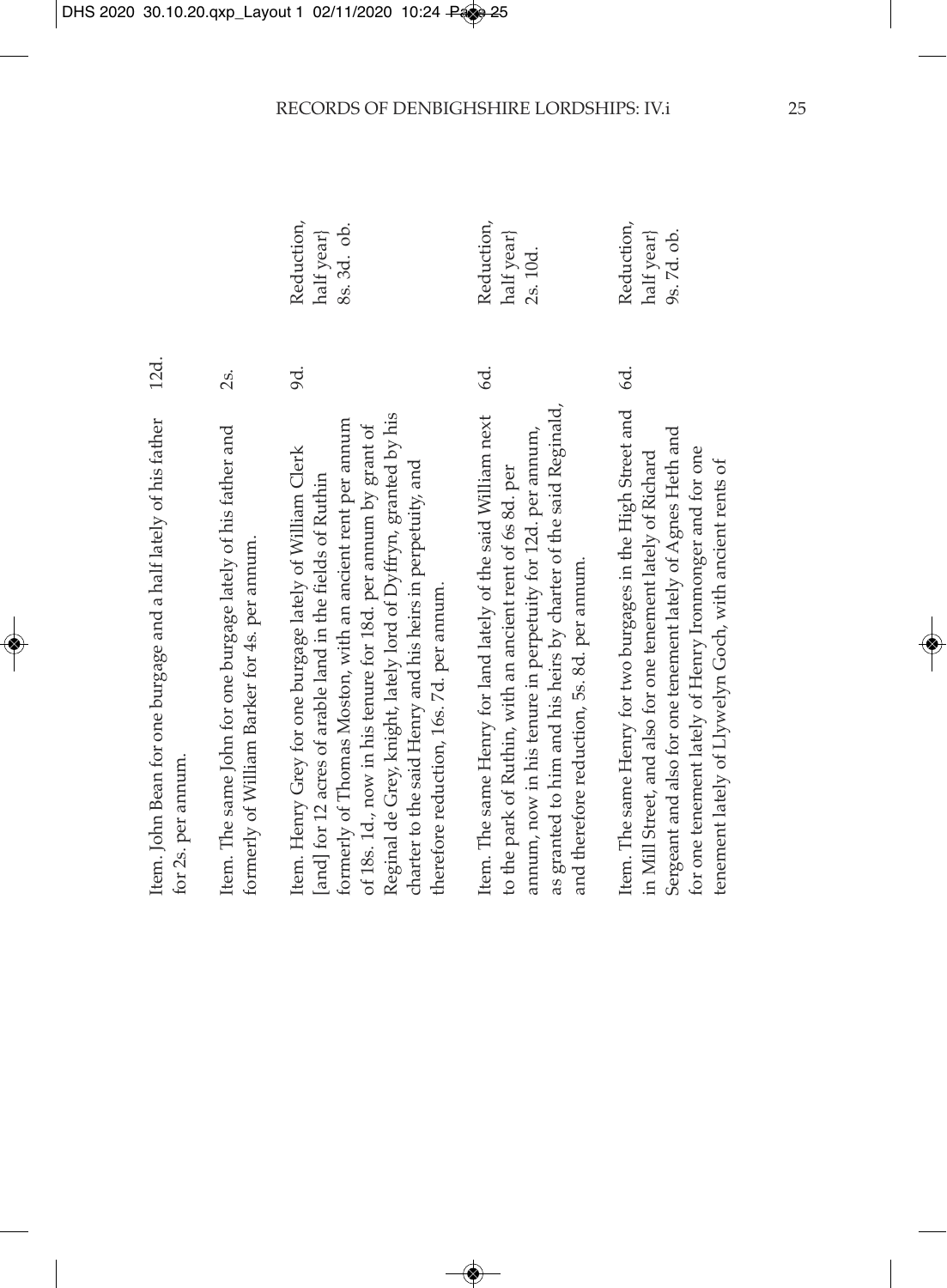| anted to him and his heirs by charter of the said Reginald,<br>od., now in his hands in perpetuity for 12d. per annum,<br>herefore reduction 19s. 3d. per annum. |                                                         |
|------------------------------------------------------------------------------------------------------------------------------------------------------------------|---------------------------------------------------------|
| half year, balance and reduction} 26s. 8d. ob.                                                                                                                   | 5s. ob. {reduction,<br>Value {balance,<br>$\frac{1}{2}$ |

| s granted to him and his heirs by charter of the said Reginald<br>0s. 3d., now in his hands in perpetuity for 12d. per annum,<br>nd therefore reduction 19s. 3d. per annum. |
|-----------------------------------------------------------------------------------------------------------------------------------------------------------------------------|

|                                                                                                                                                                                 | 5s. ob. {reduction,<br>Value {balance,<br>21s. 8d.  |                                       | Ġ.                                                                                                | Ś.                                                                           | 2s. 5d. ob.                                                                                                         | 17d.                                                                                   | 2d.                                                                            |
|---------------------------------------------------------------------------------------------------------------------------------------------------------------------------------|-----------------------------------------------------|---------------------------------------|---------------------------------------------------------------------------------------------------|------------------------------------------------------------------------------|---------------------------------------------------------------------------------------------------------------------|----------------------------------------------------------------------------------------|--------------------------------------------------------------------------------|
| as granted to him and his heirs by charter of the said Reginald,<br>20s. 3d., now in his hands in perpetuity for 12d. per annum,<br>and therefore reduction 19s. 3d. per annum. | Sum, half year, balance and reduction} 26s. 8d. ob. | Robert ap Howell ap Thomas for rents. | Item. Reginald-Grey, esquire, for one burgage lately of John<br>Grey, his father, 12d. per annum. | Item. Ibull Thelwall for one burgage lately of Hugh Mold,<br>12d. per annum. | Thelwall and formerly of the said Hugh, 4s 11d. per annum.<br>Item. The same Ibull for one burgage lately of Thomas | Item. The same Ibull for one burgage lately of the said<br>Thomas, 2s. 10d. per annum. | Item. John Mule for one burgage lately of William Sclat[er],<br>4d. per annum. |
|                                                                                                                                                                                 |                                                     | $\overline{C}$                        |                                                                                                   |                                                                              |                                                                                                                     |                                                                                        |                                                                                |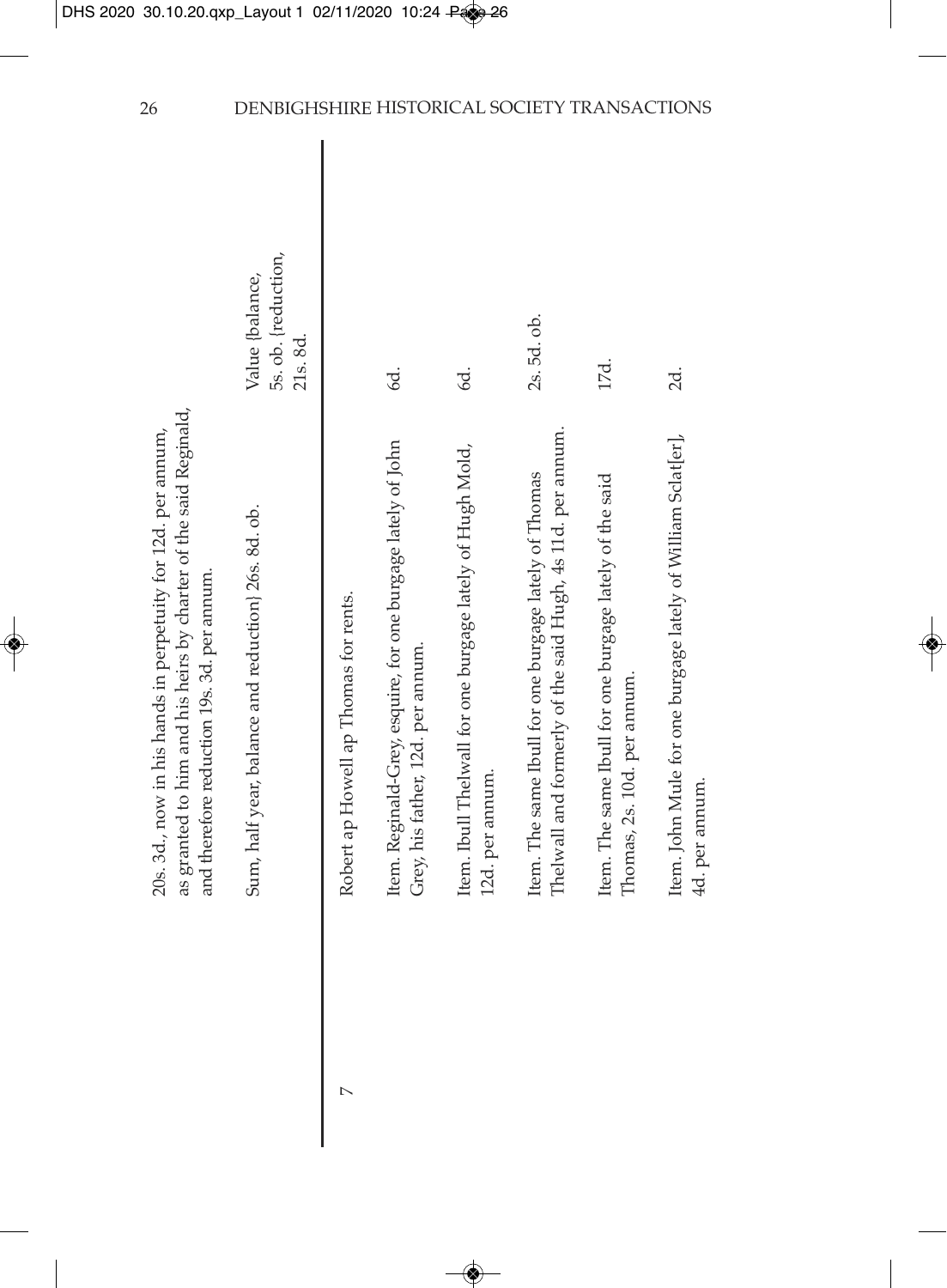| 12d.                                                                     | 12d.                                                                                                                  | 2d.                                                                                                             | sd.                                                                                                                                                      | 10d.                                                                                                     | 4s.                                                                                                                                    | 1d. ob.                                                                                          |                                   | 9d.                                                          |
|--------------------------------------------------------------------------|-----------------------------------------------------------------------------------------------------------------------|-----------------------------------------------------------------------------------------------------------------|----------------------------------------------------------------------------------------------------------------------------------------------------------|----------------------------------------------------------------------------------------------------------|----------------------------------------------------------------------------------------------------------------------------------------|--------------------------------------------------------------------------------------------------|-----------------------------------|--------------------------------------------------------------|
| Item. John Bean for two burgages lately of his father, 2s.<br>per annum. | Item. Llywelyn ap Moris for one burgage lately of Richard<br>Trevour and formerly of Nicolas Iorwerth, 2s. per annum. | Item. Llywelyn ap Moris for one burgage lately of the said<br>Richard and formerly of John Baze, 4d. per annum. | Item. The same Llywelyn for one burgage of the said Richard<br>with one croft adjacent and formerly of Simon Ward, rents for<br>which are 12d. per amum. | Item. William Rutta for three parts of one burgage lately of<br>Edward ap Gwilym, clerk, 20d. per annum. | Geoffrey Hynd, his father, and formerly of the said Edward,<br>Item. Robert Hynd for two parts of one tenement lately of<br>9s. [sic.] | Item. John ap Edward for one burgage lately of John and<br>formerly Thomas Holond, 3d. per amum. | Sum, half year, balance} 12s. 8d. | Item. The same John for one tenement lately of the said John |
|                                                                          |                                                                                                                       |                                                                                                                 |                                                                                                                                                          |                                                                                                          |                                                                                                                                        |                                                                                                  |                                   | $\infty$                                                     |

RECORDS OF DENBIGHSHIRE LORDSHIPS: IV.i 27

and formerly of Richard Buttery, 18d.

and formerly of Richard Buttery, 18d.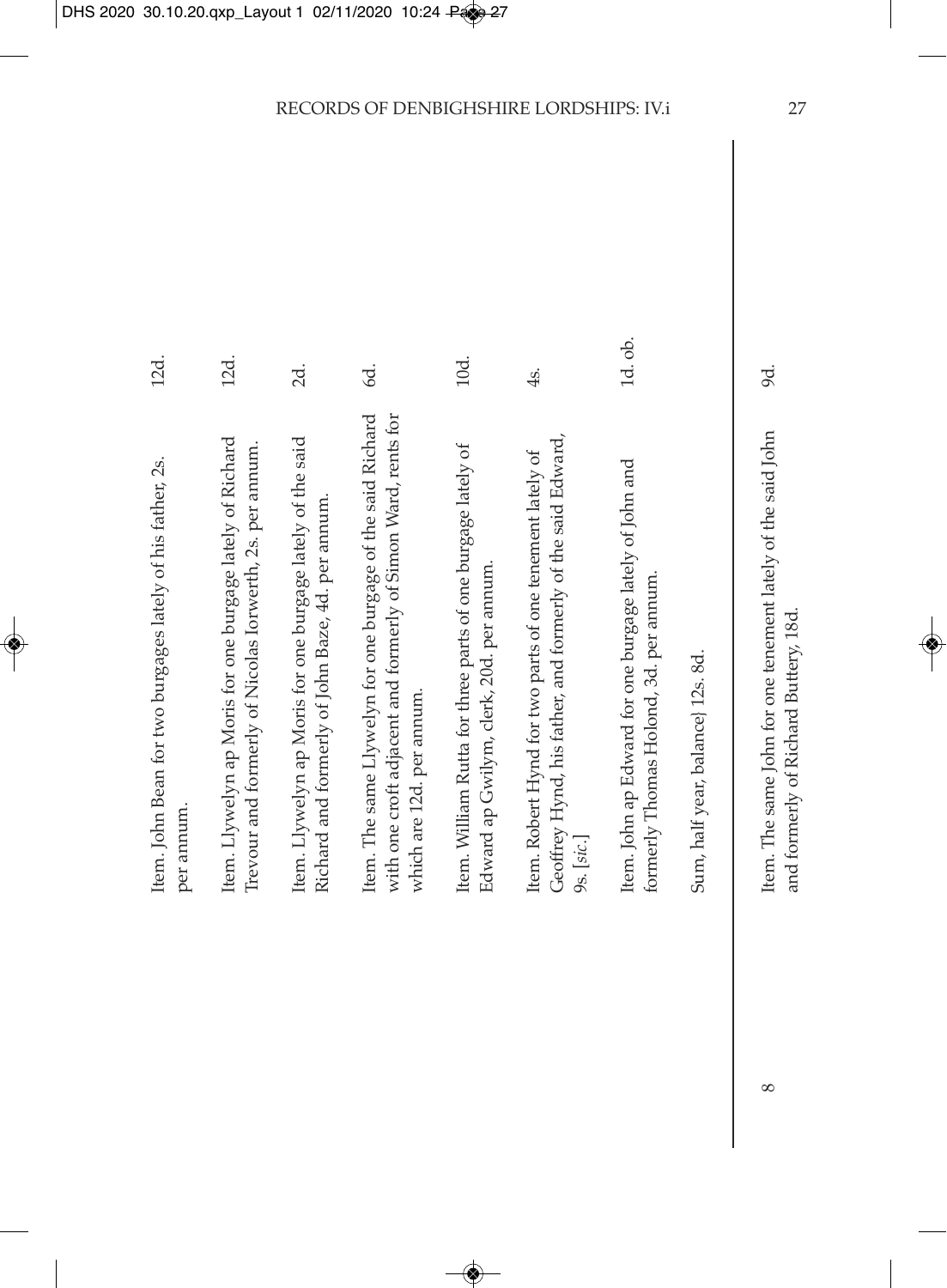| Item. Margery Lloyd for half a burgage lately of Thomas<br>Holond and formerly of John Passaunt, 4d. per annum.   | 2d.     |
|-------------------------------------------------------------------------------------------------------------------|---------|
| Item. The same John for one burgage lately of John Witton and<br>formerly of Almary Marres, 4d. per amum.         | 2d.     |
| Item. John Mule for two parts of one burgage lately of<br>Gwenllian Loppan, 2s. per annum.                        | 12d.    |
| Item. Edward Longford for half a burgage lately of John<br>Turvour, <sup>17</sup> 6d. per annum.                  | 3d.     |
| Item. The same Edward for half of a burgage lately of the<br>said John, 6d. per annum.                            | 3d.     |
| Item. John Longford for one tenement lately of Thomas<br>Holond and formerly of John Passaunt, 5d. per annum.     | 2d. ob. |
| Item. The same Edward for a one-third part of a burgage<br>lately of John Turvour, <sup>18</sup> 3d. per annum.   | 1d. ob. |
| Item. Henry Aspull for half of one burgage lately of his<br>father and formerly of Robert Backern, 5d. per annum. | 2d. ob. |

17. Elsewhere 'John Trevour'.<br>18. Elsewhere 'John Trevour'. 17. Elsewhere 'John Trevour'. 18. Elsewhere 'John Trevour'.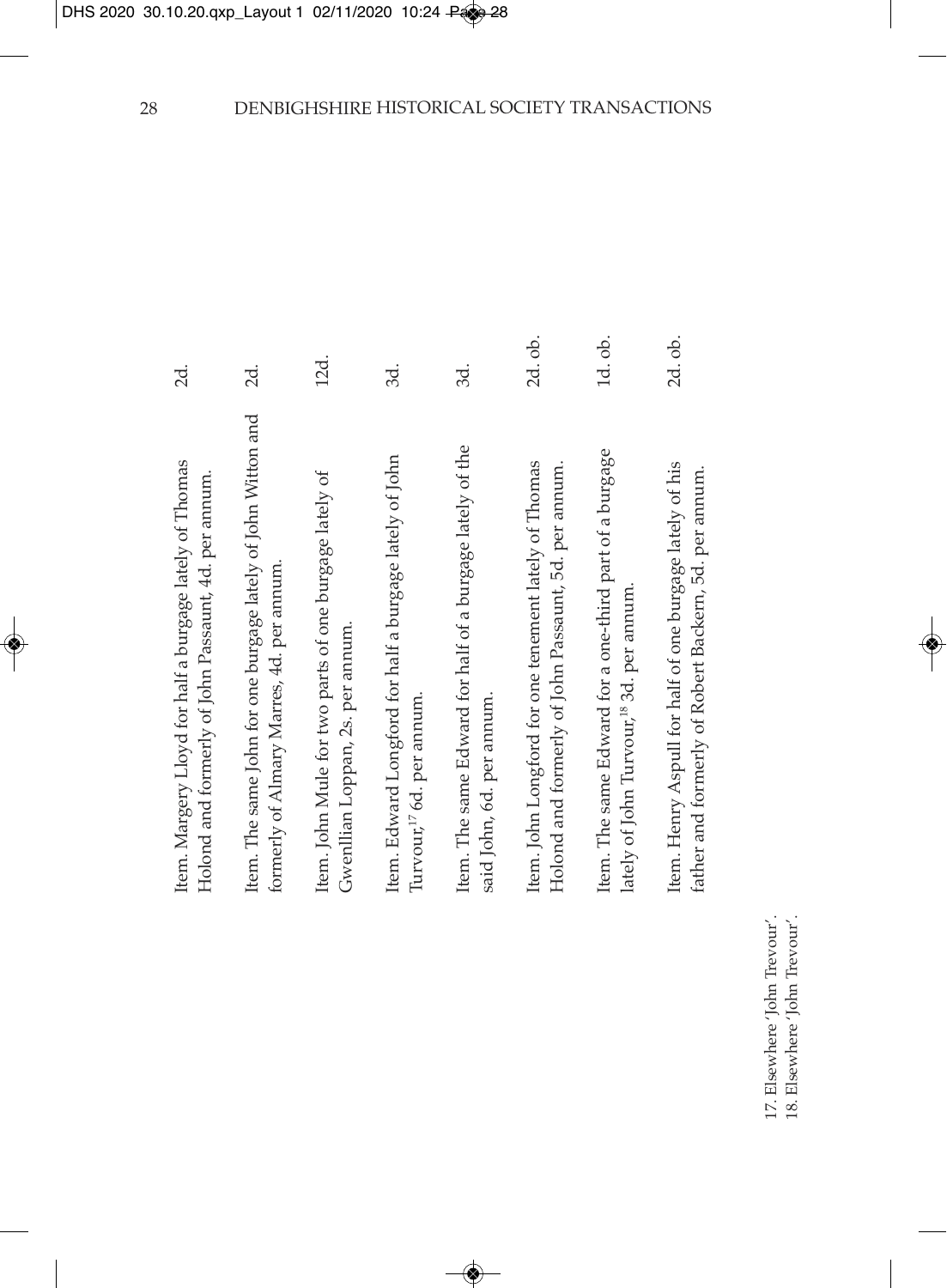RECORDS OF DENBIGHSHIRE LORDSHIPS: IV.i 29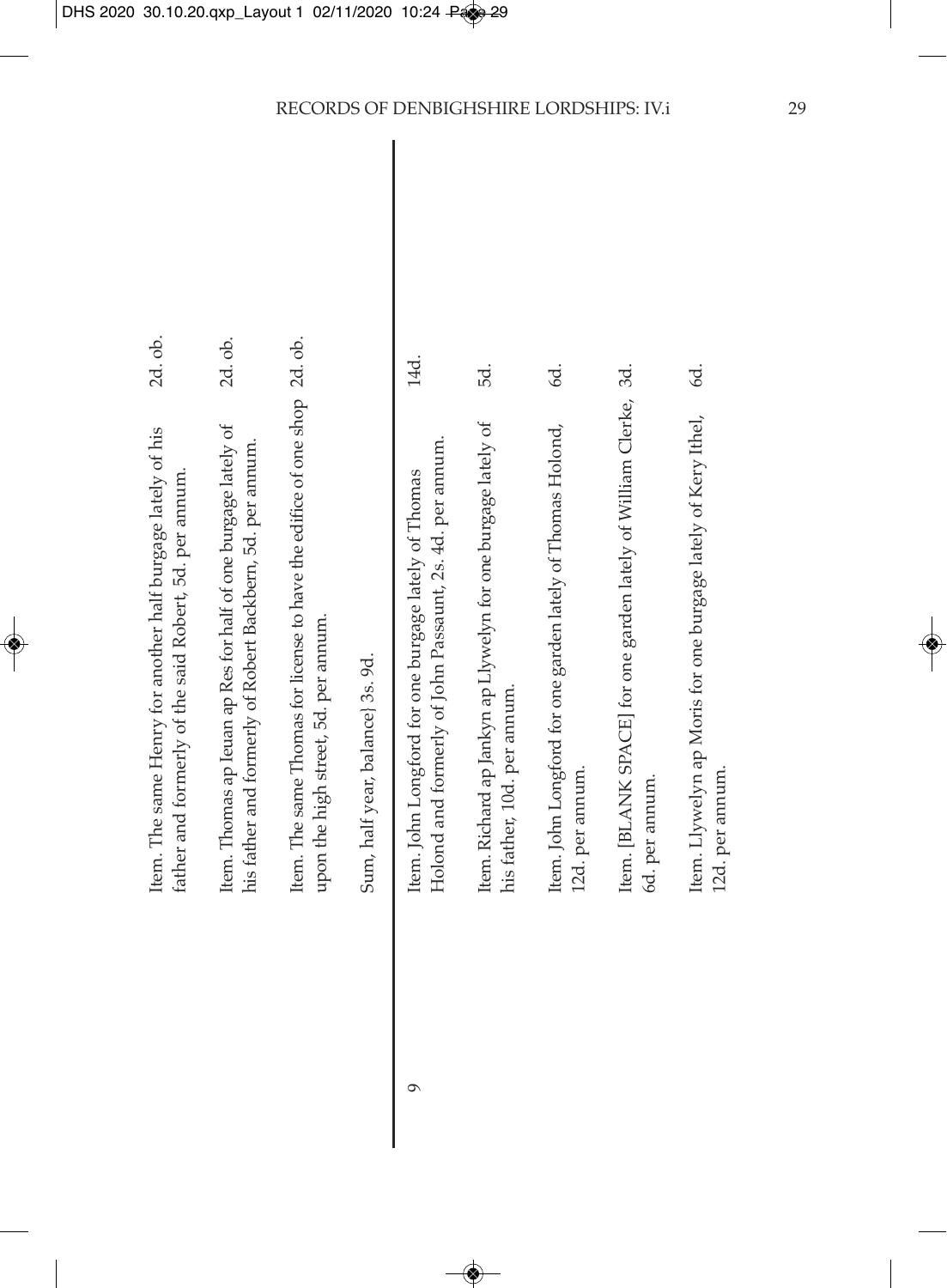| 4d.                                                                                          | 2s. 9d. ob.                                                                                                                                                         | न<br>द                                                                               | 13d.                                                                                                                                  | Ś.                                                                                                                                                                  | 17d.                                                                                                  | 9d.                                                                                                                                                |
|----------------------------------------------------------------------------------------------|---------------------------------------------------------------------------------------------------------------------------------------------------------------------|--------------------------------------------------------------------------------------|---------------------------------------------------------------------------------------------------------------------------------------|---------------------------------------------------------------------------------------------------------------------------------------------------------------------|-------------------------------------------------------------------------------------------------------|----------------------------------------------------------------------------------------------------------------------------------------------------|
| Item. Henry ap Gefferey for half an acer of land lately of<br>Benet ap David, 8d. per annum. | lately of Henry Cardmaker, clerk, and formerly of David ap<br>Item. Richard Exmewe for one burgage with croft adjacent<br>Ieuan ap Miles, 5s. 8d. [sic.] per annum. | Item. Luce ferch Gefferey for one burgage lately of Walter<br>Wetton, 8d. per annum. | Pert and formerly of Jankyn ap Madog and his wife, 2s. 2d.<br>Item. Thomas Pert, clerk, for one burgage lately of Ralph<br>per annum. | Duy [for a] burgage lately of his father and formerly of Cad <sup>19</sup><br>Item. Malle who was the wife of Jankyn ap Madog ap David<br>ap Ieuan, 12d. per annum. | Item. The same ap Malle [sic.] for one burgage with croft<br>adjacent lately of William Ros, 2s. 10d. | Item. Agnes who was the wife of Gruffydd Trevour for one<br>burgage lately of the said Gruffydd and formerly of David<br>ap leuan ap Res Wyn, 18d. |

19. Cad', could equally be extended as Cadfael, Cadwal or Cadwgan, all of which were is contemporary use. 19. Cad', could equally be extended as Cadfael, Cadwal or Cadwgan, all of which were is contemporary use.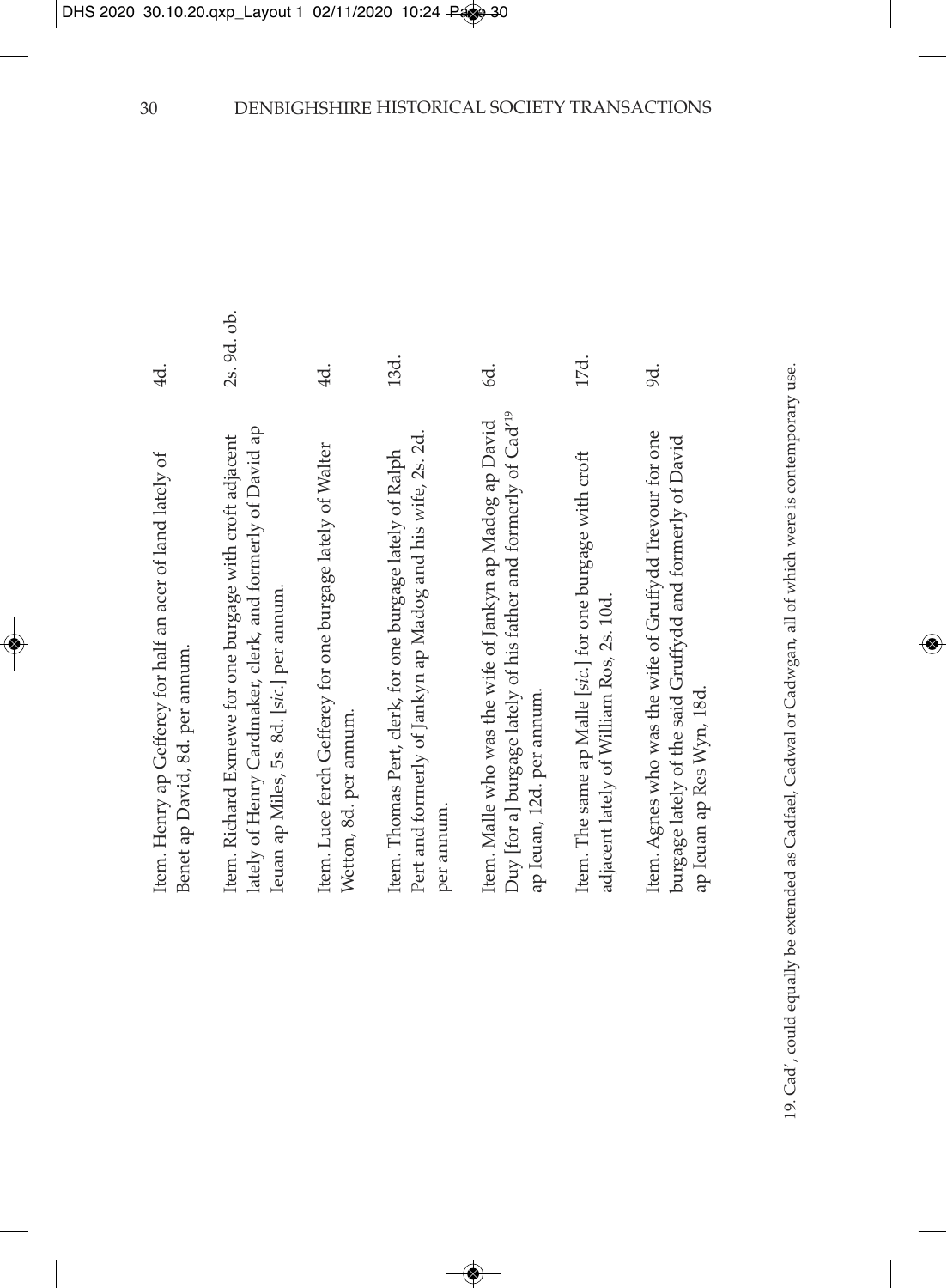|                                   | Ś.                                                                                                                                   | હતં.                                                                                                                               | 8d. qua.                                                                                             | 9d.                                                                                                                     | ₫.                                                                              | 14d. qua.                                                                                            |                                                   | 4d.                                                                                                                                          |
|-----------------------------------|--------------------------------------------------------------------------------------------------------------------------------------|------------------------------------------------------------------------------------------------------------------------------------|------------------------------------------------------------------------------------------------------|-------------------------------------------------------------------------------------------------------------------------|---------------------------------------------------------------------------------|------------------------------------------------------------------------------------------------------|---------------------------------------------------|----------------------------------------------------------------------------------------------------------------------------------------------|
| Sum, half year, balance} 10s. ob. | now in the hands of Gwenllian ferch Edward, 12d. per annum<br>Item. Thomas Holand <sup>20</sup> for one garden lately of his father, | Item. Llywelyn ap Moris for one burgage lately of Ieuan ap<br>Ednyfed and formerly of Thomas Holand, <sup>21</sup> 12d. per annum. | Item. The same Llywelyn for one burgage lately of his father<br>and formerly of Ithel Kery, 16d. ob. | Item. The same Llywelyn for one acer of land lately of his<br>father and formerly of Howell Rowhall, <sup>22</sup> 18d. | Item. Richard ao Jankyn ap Llywelyn for one garden lately of<br>his father, 8d. | Item. John ap Gruffydd for four acres of land in Trwyn-swch<br>lately of Agnes Raynford, 2s. 4d. ob. | Richard ap John ap Gruffydd, chaplain, for rents. | Item. Einion Taillo[ur] for one burgage lately of David Lloyd<br>ap Ithel, now in the hands of David ap Tona of the aforesaid<br>street, 8d. |
|                                   | $\overline{10}$                                                                                                                      |                                                                                                                                    |                                                                                                      |                                                                                                                         |                                                                                 |                                                                                                      |                                                   |                                                                                                                                              |

Sum half wear halancel 10s ob

RECORDS OF DENBIGHSHIRE LORDSHIPS: IV.i 31

20. Elsewhere "Thomas Holond'.<br>21. Elsewhere "Thomas Holond'.<br>22. Elsewhere 'Howell Rowhill'. 20. Elsewhere 'Thomas Holond'. 21. Elsewhere 'Thomas Holond'. 22. Elsewhere 'Howell Rowhill'.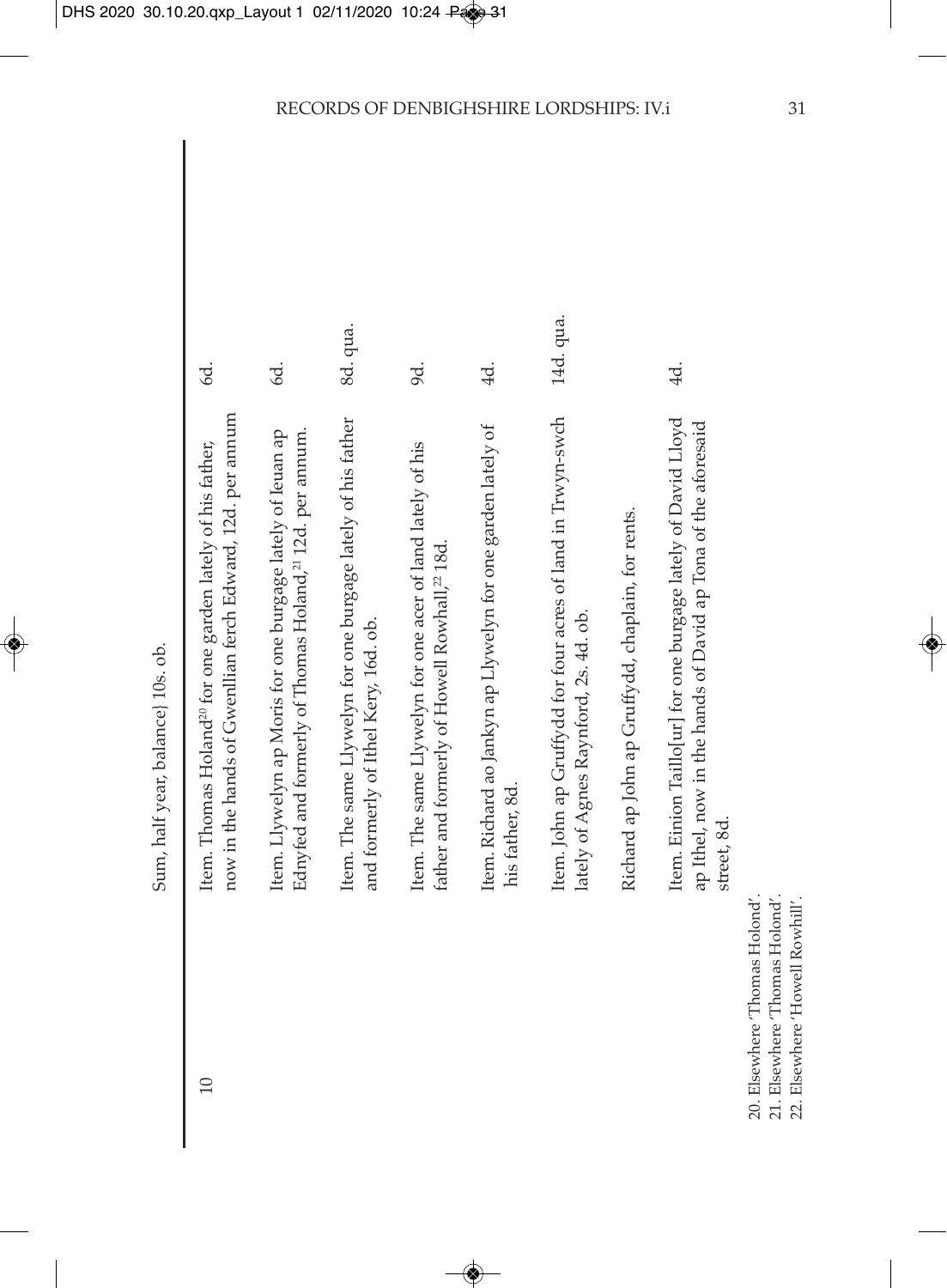|--|

24. Manuscript,  $an'$  Ade' ap Jor'. The extension of  $an'$  as  $ancilla$ , or maid servant, is uncertain.<br>25. Manuscript, Tronsogh', here and elsewhere. 24. Manuscript, *an' Ade' ap Jor*'. The extension of *an*' as *ancillae*, or maid servant, is uncertain.

25. Manuscript, *Tronsogh*', here and elsewhere.

32 DENBIGHSHIRE HISTORICAL SOCIETY TRANSACTIONS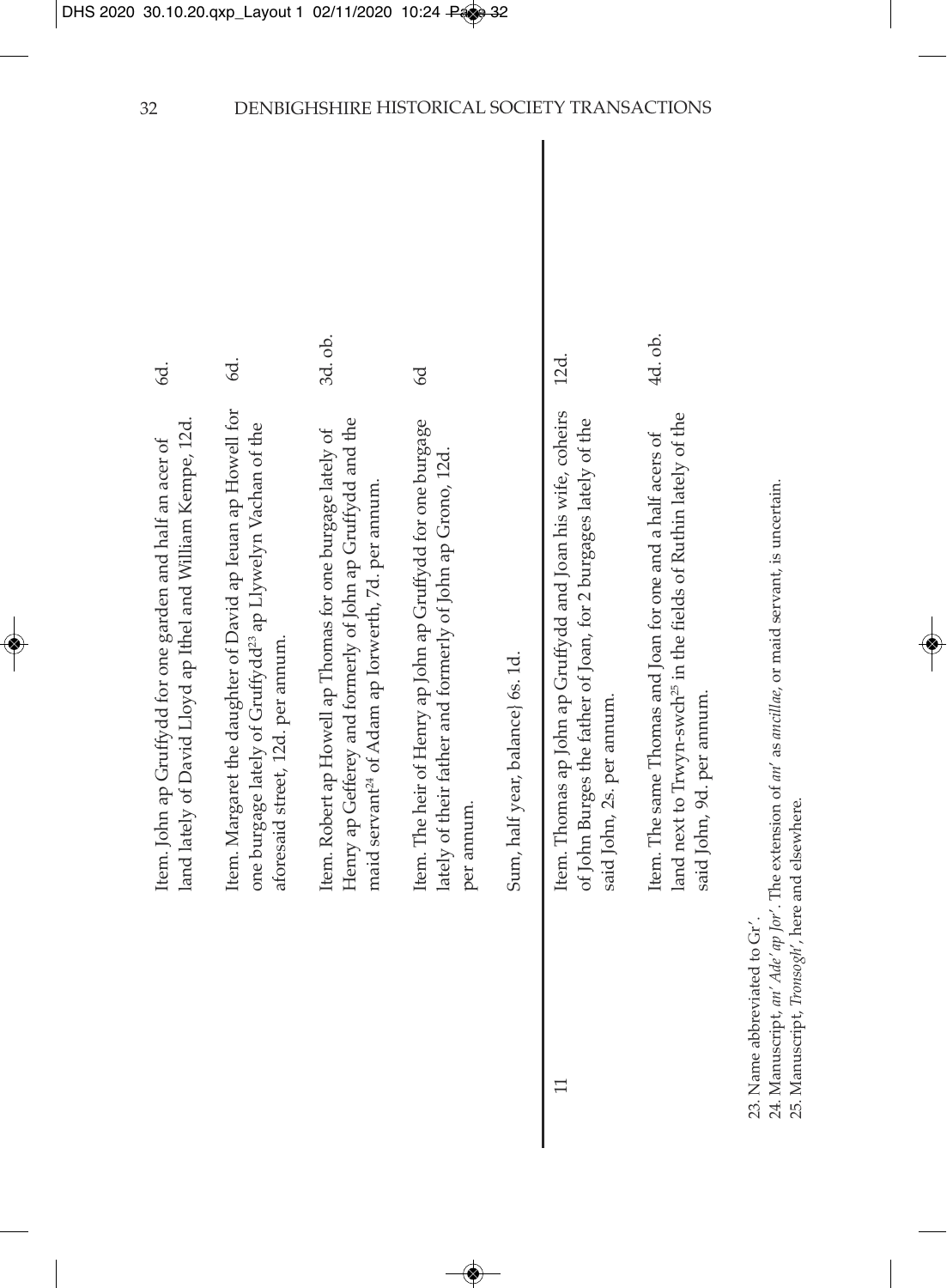| $\Xi$                                                                                                  | 4d. ob.                                                                                                                                                                                | ನೆ.                                                                                                       |                                        | 16d.                                                                                                 | ડે.                                                                                                                                  | 18d.                                                                                                              | 3d                                                                           | 12d.                                                             |
|--------------------------------------------------------------------------------------------------------|----------------------------------------------------------------------------------------------------------------------------------------------------------------------------------------|-----------------------------------------------------------------------------------------------------------|----------------------------------------|------------------------------------------------------------------------------------------------------|--------------------------------------------------------------------------------------------------------------------------------------|-------------------------------------------------------------------------------------------------------------------|------------------------------------------------------------------------------|------------------------------------------------------------------|
| Item. John Bean for one burgage lately of his father and<br>formerly of Gruffydd Bean, 22d. per annum. | Item. David ap Bady and Tibot his wife for one and a half acres<br>of land lately of John lately of John [sic.] Burg[es] lying in<br>Trwyn-swch in the fields of Ruthin, 9d. per annum | Item. The same David for one burgage lately of John Bean and<br>formerly of Howell Marres, 6d. per annum. | Robert ap Howell ap Thomas, for rents. | Item. Reginald Grey for one garden and two acers of land<br>lately of his father, 2s. 8d. per annum. | Item. John Bean for one <i>hortus<sup>26</sup></i> lately of his father and formerly<br>of Ieuan ap Ithel, 6d. 3d. [sic.] per annum. | Item. Ibull Thelwall for three acres of land lately of his father and<br>formerly of Thomas Samon, 3s. per annum. | Item. The same Ibull for one burgage lately of Adam Brian,<br>6d. per annum. | Item. Llywelyn ap Moris for four acres of land lately of Richard |
|                                                                                                        |                                                                                                                                                                                        |                                                                                                           |                                        |                                                                                                      |                                                                                                                                      |                                                                                                                   |                                                                              |                                                                  |

26. Hortus, here and below, probably refers to a fruit garden or kitchen garden, as distinct from the more frequently appearing common 26. *Hortus*, here and below, probably refers to a fruit garden or kitchen garden, as distinct from the more frequently appearing common *gardinum*, or 'garden'. gardinum, or 'garden'.

## RECORDS OF DENBIGHSHIRE LORDSHIPS: IV.i 33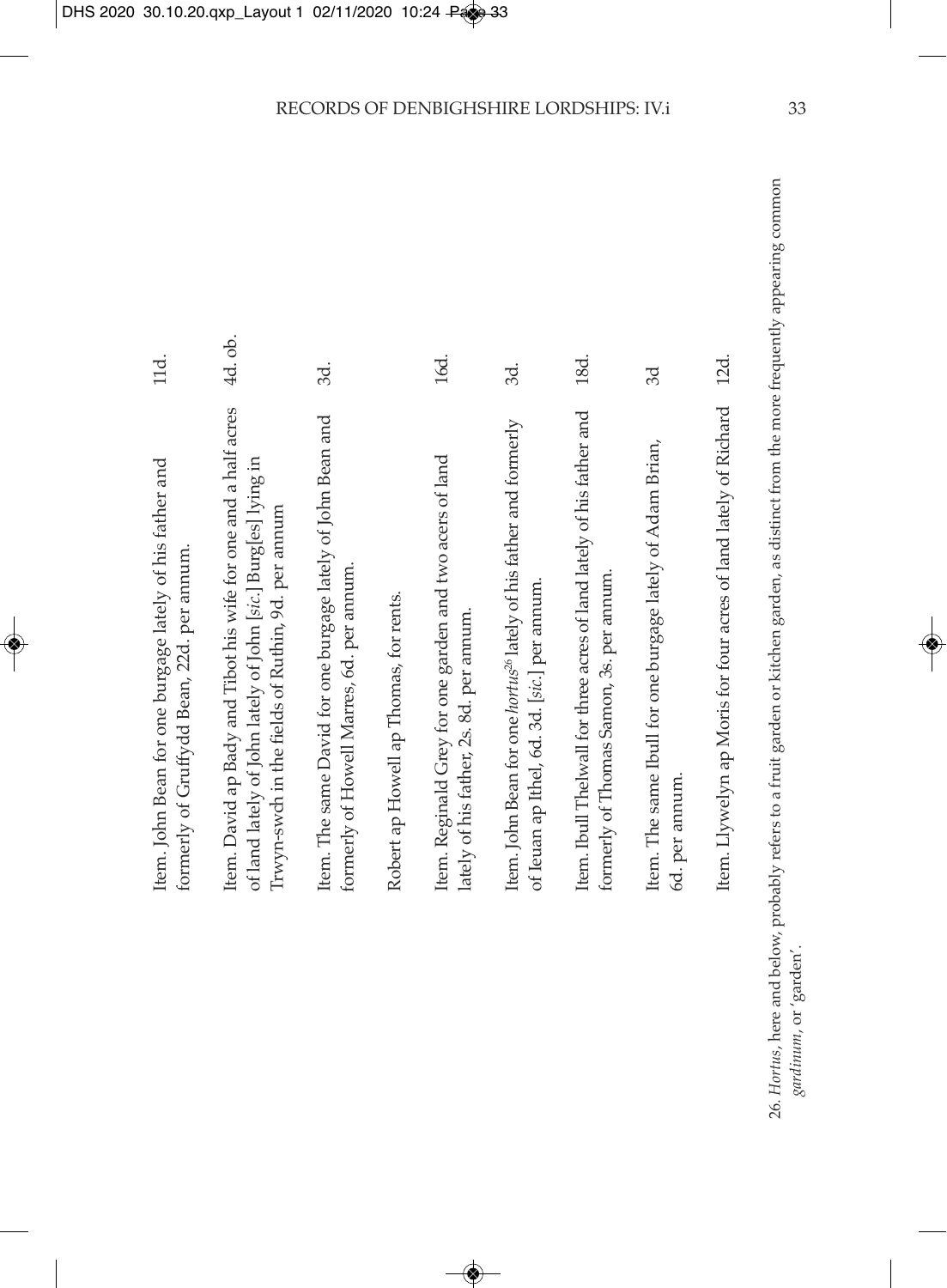|                                                                       | oЬ.                                                                                                              |                                      | 12d.                                                                                     | 18d.                                                                                                                       | 8d. qua.                                                                                                              | 15d.                                                                                                                                                                 | 12d.                                                                                                                   | રવં.                                                            |
|-----------------------------------------------------------------------|------------------------------------------------------------------------------------------------------------------|--------------------------------------|------------------------------------------------------------------------------------------|----------------------------------------------------------------------------------------------------------------------------|-----------------------------------------------------------------------------------------------------------------------|----------------------------------------------------------------------------------------------------------------------------------------------------------------------|------------------------------------------------------------------------------------------------------------------------|-----------------------------------------------------------------|
| Trevour and formerly of Agnes Burges in Trwyn-swch, 2s.<br>per annum. | Item. Ibull Thelwall for one parcel of land lately of his father<br>and formerly of Thomas Samon, 1d. per annum. | Sum, half year, balance} 7s. 3d. ob. | Item. Ibull Thelwall for one parcel of land lately of Thomas<br>Thelwall, 2s. per annum. | Item. John Bean for one croft containing 6 acres of land lately<br>of his mother and formerly of John Bagh, 3s. per annum. | Item. Llywelyn ap Moris for one burgage lately of Gruffydd<br>Trevour and formerly of Ithel Kery, 16d. ob. per annum. | lately of Richard Trevour and formerly of a certain Howell<br>Item. The same Llywelyn for five and a half acres of land<br>Rowhill in Trwyn-swch, 2s. 6d. per annum. | Item. The same Llywelyn for four acers of land lately of the<br>said Richard and formerly of John Elys, 2s. per annum. | Item. The same Llywelyn for one acer of land lately of the said |
|                                                                       |                                                                                                                  |                                      | $\overline{2}$                                                                           |                                                                                                                            |                                                                                                                       |                                                                                                                                                                      |                                                                                                                        |                                                                 |

 $\overline{\phantom{a}}$ 

DHS 2020 30.10.20.qxp\_Layout 1 02/11/2020 10:24 Page 34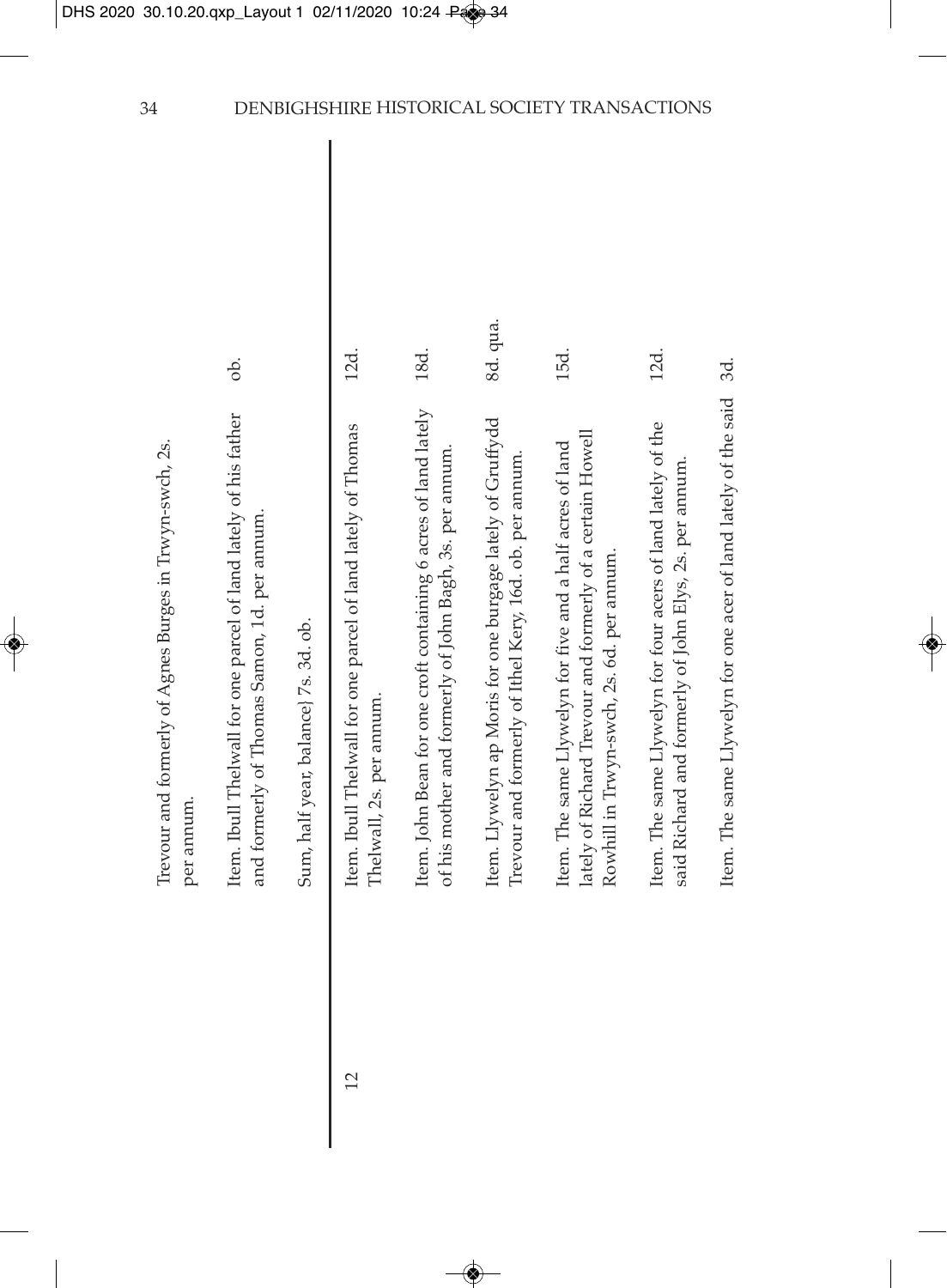| Richard and formerly of Ieuan Smyth, 6d. per annum.                                                                                                                |             |
|--------------------------------------------------------------------------------------------------------------------------------------------------------------------|-------------|
| Richard and formerly of Henry Harvely], 12d. per annum.<br>Item. The same Llywelyn for 2 burgages lately of the said                                               | sd.         |
| Item. The same Llywelyn for one acer of land lately of the said<br>Richard and formerly of John Bagh, 2d. per annum.                                               | $\vec{a}$ . |
| Item. The same Llywelyn for three and a half parcels of land<br>lately of the said Richard and formerly of John ap Ithel,<br>formerly of John Bagh, 3s. per annum. | 18d.        |
| Item. The same Llywelyn for one burgage lately of the said<br>Richard and formerly of Robert Kery, 12d. per annum.                                                 | હતં.        |
| Item. The same Llywelyn for one burgage lately of the said<br>Richard and formerly of John Peynta, 20d. per annum.                                                 | 10d.        |
| Symon Tr[e]v[our] for rents.                                                                                                                                       |             |
| Item. Richard Tybus for one garden lately of Ralph Pert, 12d.                                                                                                      | Ġ.          |
| Item. Henry Grey for 3 acres of land lately of William Clerk,<br>18d. per annum.                                                                                   | 3d.         |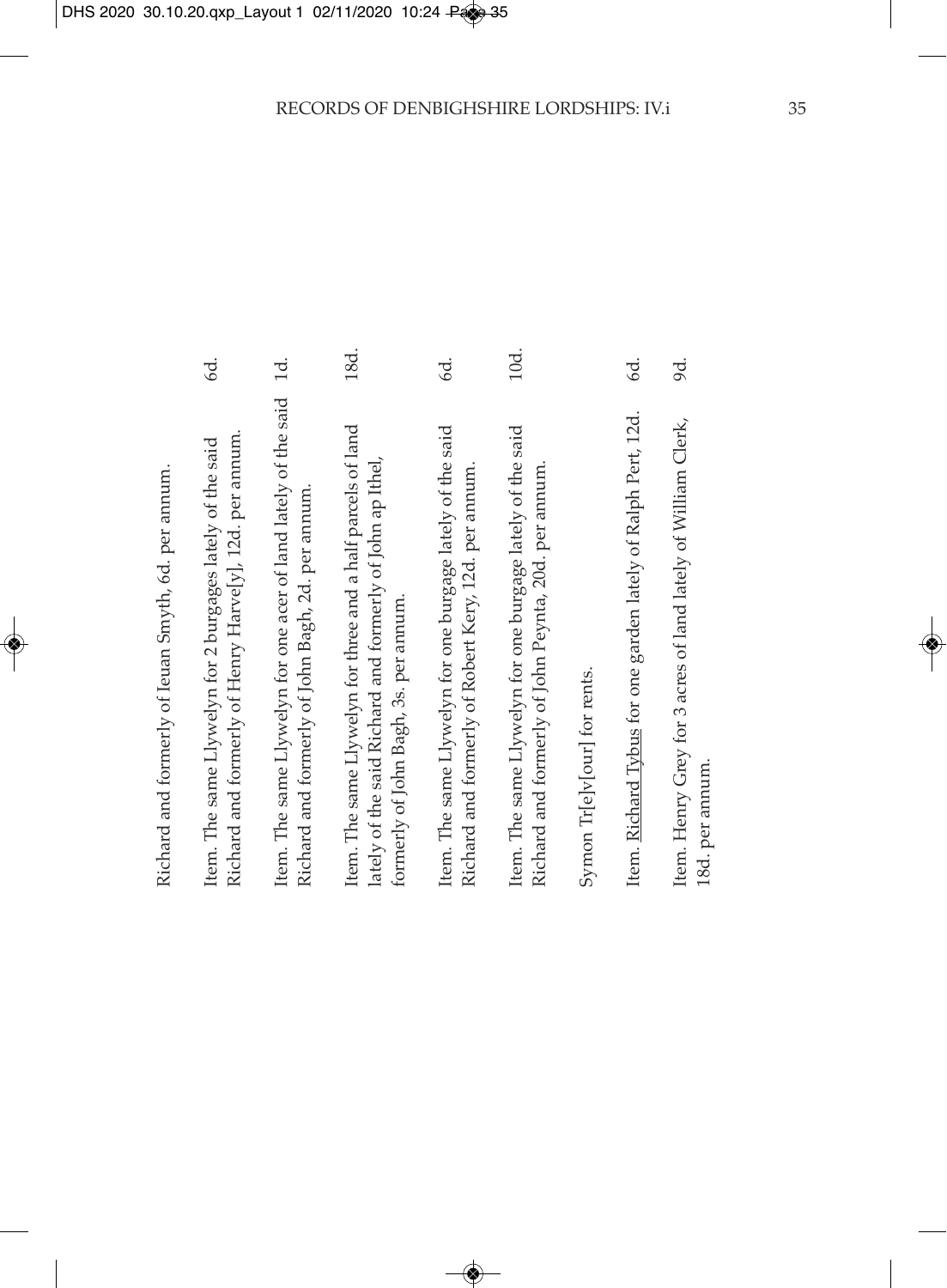|                                                                                                                                                                                                                                                                     |                                                                | half year} 4s.<br>Reduction,                                                                                                                                                                                                                                                                                                                                                                                                                                                                                                                                |                                                                                          |                                                              |
|---------------------------------------------------------------------------------------------------------------------------------------------------------------------------------------------------------------------------------------------------------------------|----------------------------------------------------------------|-------------------------------------------------------------------------------------------------------------------------------------------------------------------------------------------------------------------------------------------------------------------------------------------------------------------------------------------------------------------------------------------------------------------------------------------------------------------------------------------------------------------------------------------------------------|------------------------------------------------------------------------------------------|--------------------------------------------------------------|
| ડતં<br>3d.                                                                                                                                                                                                                                                          |                                                                | 2s. 6d.                                                                                                                                                                                                                                                                                                                                                                                                                                                                                                                                                     | 1d. ob.                                                                                  | 1d. ob.                                                      |
| Item. Agens who was the wife of Gruffydd Trevour for one<br>Item. Margaret ferch Howell for one burgage lately of her<br>garden lately of Gruffydd Baxt[er] and formerly of Ieuan<br>David [ap] Bady and Gwenllian ferch Symon for rents<br>father, 12d. per annum. | Sum, half year, balance} 11s. 1d. qua.<br>Gogh, 6d. per annum. | which the ancient rent is 2s. per annum, and half an acer of land<br>lord of Dyffryn, for 5s. per annum, and therefore reduction, 8s.<br>lately of William ap Richard, for which the ancient rent is 18d.<br>per annum, which certain parcels of land were granted to the<br>said Thomas and his wife Agnes by Reginald [de] Grey, lately<br>Item. John Mule for five acers of land lately of Thomas Mule,<br>per annum, and for one acer of land lately of Hugh Mold, for<br>his father, and formerly of the lord, for which rent is 9s. 6d.<br>per annum. | Item. William Lloyd for one garden lately of Tudur Weth, <sup>27</sup><br>3d. per annum. | Item. Thomas Gerves for a third part of one garden lately of |
|                                                                                                                                                                                                                                                                     |                                                                | 13                                                                                                                                                                                                                                                                                                                                                                                                                                                                                                                                                          |                                                                                          |                                                              |

27. Here likely a surname derived from guehydd (E. weaver). 27. Here likely a surname derived from *gwehydd* (E. weaver).

## 36 DENBIGHSHIRE HISTORICAL SOCIETY TRANSACTIONS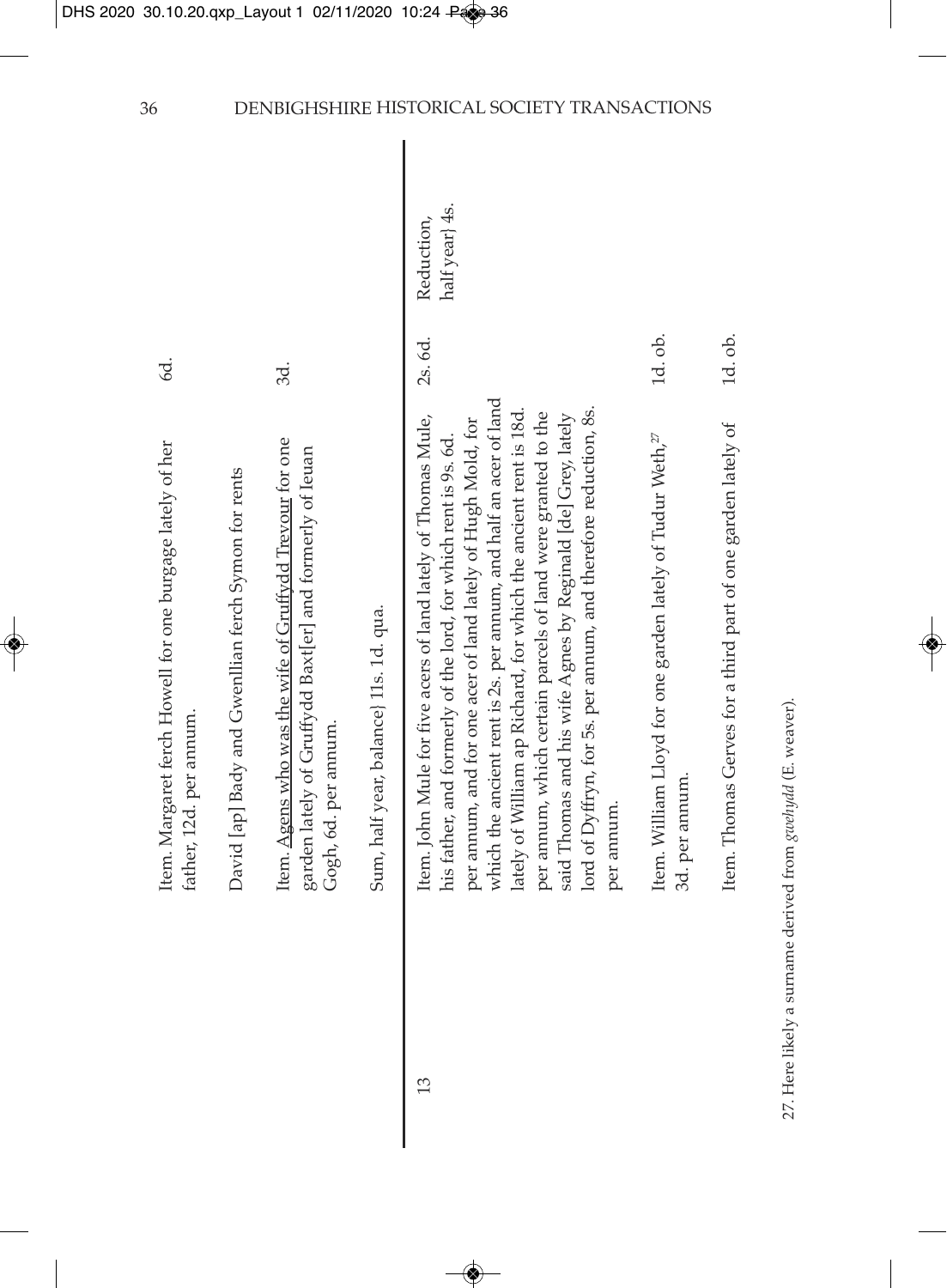|                             | 12d.                                                                                                               | 9d.                                                                                            | 4d. ob.                                                                                     | 7d.                                                                                               | 4d.                                                                            | 23d.                                                                                                                                     | sd.                                                                                                                  | Value [balance,<br>reduction, 4s.<br>8s. 2d. ob.    |
|-----------------------------|--------------------------------------------------------------------------------------------------------------------|------------------------------------------------------------------------------------------------|---------------------------------------------------------------------------------------------|---------------------------------------------------------------------------------------------------|--------------------------------------------------------------------------------|------------------------------------------------------------------------------------------------------------------------------------------|----------------------------------------------------------------------------------------------------------------------|-----------------------------------------------------|
| Matto Saier, 3d. per annum. | Item. The same Thomas for three acres of land lately of John<br>Crepanhall in the fields of Ruthin, 2s. per annum. | Item. John Mule for two and a half acers of land lately of<br>Hugh Serg[e]ant, 18d. per annum. | Item. Thomas Gerves for one and a half acres of land lately<br>of John Elys, 9d. per annum. | Item. David ap Bady and Tibot his wife for one garden lately<br>of John Burg[es], 14d. per annum. | Item. Richard ap Jankyn for one garden lately of his father,<br>8d. per annum. | Item. Richard ap Jankyn for one croft in the lord's rabbit-<br>warren, next to the birches, lately of his father, 3s. 10d.<br>per annum. | Item. Llywelyn ap Moris for one burgage lately of Richard<br>Trevour and formerly of William Clerke, 12d. per annum. | Sum, half year, balance and reduction} 12s. 2d. ob. |
|                             |                                                                                                                    |                                                                                                |                                                                                             |                                                                                                   |                                                                                |                                                                                                                                          |                                                                                                                      |                                                     |

## RECORDS OF DENBIGHSHIRE LORDSHIPS: IV.i 37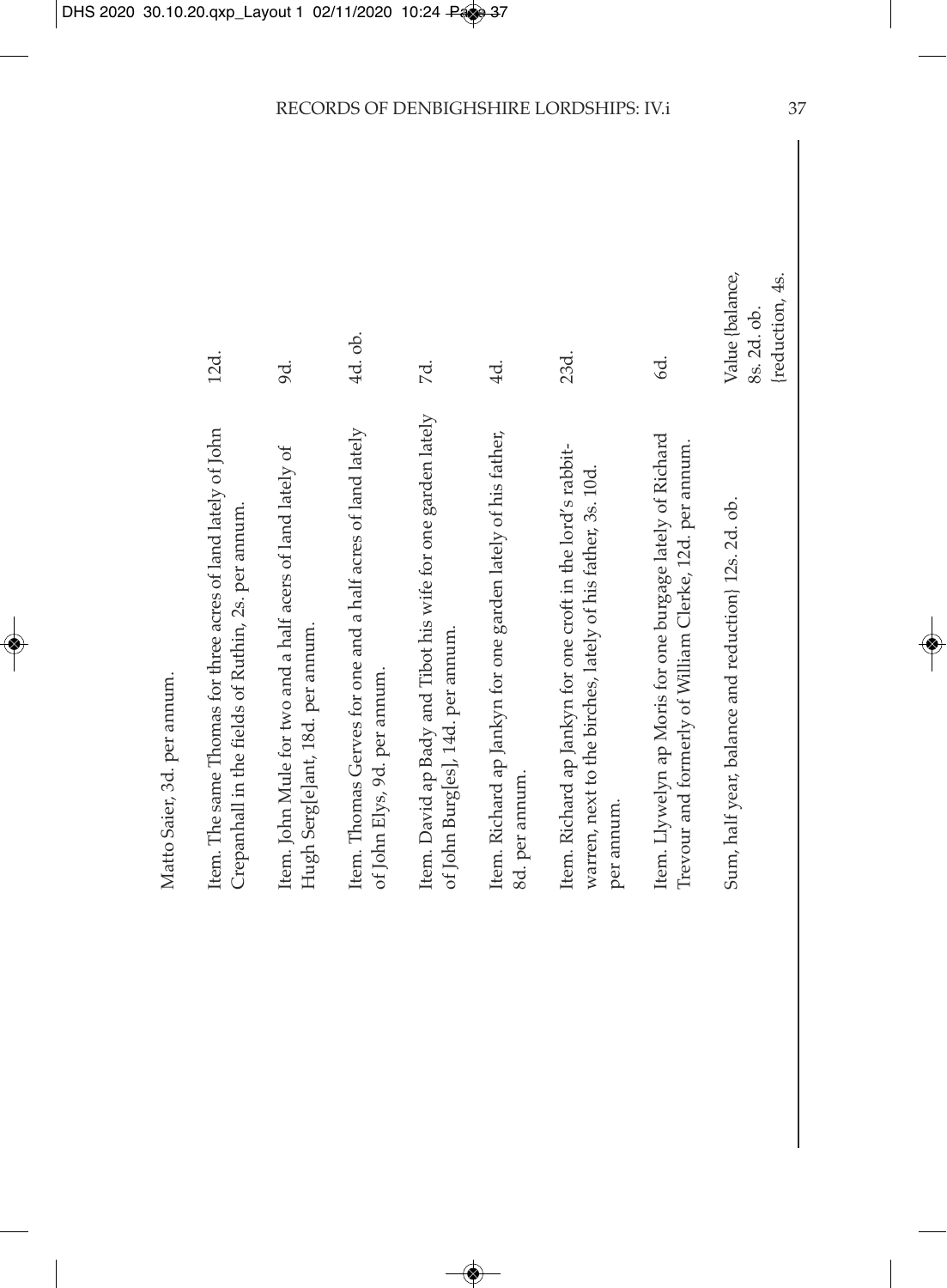|          |                           |                                                                                                                                                           | 3d. ob. qua.                                                                                                             |                                                                                                 |                               |               | half year) 6d.<br>Reduction,                                                                                                                                                                                                               |
|----------|---------------------------|-----------------------------------------------------------------------------------------------------------------------------------------------------------|--------------------------------------------------------------------------------------------------------------------------|-------------------------------------------------------------------------------------------------|-------------------------------|---------------|--------------------------------------------------------------------------------------------------------------------------------------------------------------------------------------------------------------------------------------------|
|          |                           | 3d.                                                                                                                                                       |                                                                                                                          | 2d.                                                                                             |                               |               | бd.                                                                                                                                                                                                                                        |
| Dog Lane | Robert Harsnap for rents. | Item. Thomas ap John ap Gruffydd and Joan his wife for one<br>burgage lately of John Burges, his father, and formerly of<br>William Troby, 6d. per annum. | Item. Richard ap Jankyn for one hortus <sup>28</sup> lately of Edward<br>Longford and formerly of John ap Grono, 7d. ob. | Item. Thomas Ormiston for a third part of one garden<br>lately of Thomas Holond, 4d. per annum. | Sum, half year} 11d. ob. qua. | Castle Street | Item. Richard ap Jankyn ap Llywelyn for one burgage lately<br>of Thomas Salisbury, and for which David Bumbrey paid an<br>ancient rent of 2s. per annum, now in his tenure for 12d. per<br>annum, and therefore reduction, 12d. per annum. |
| 14       |                           |                                                                                                                                                           |                                                                                                                          |                                                                                                 |                               |               |                                                                                                                                                                                                                                            |

28. See above, note 26. 28. See above, note 26.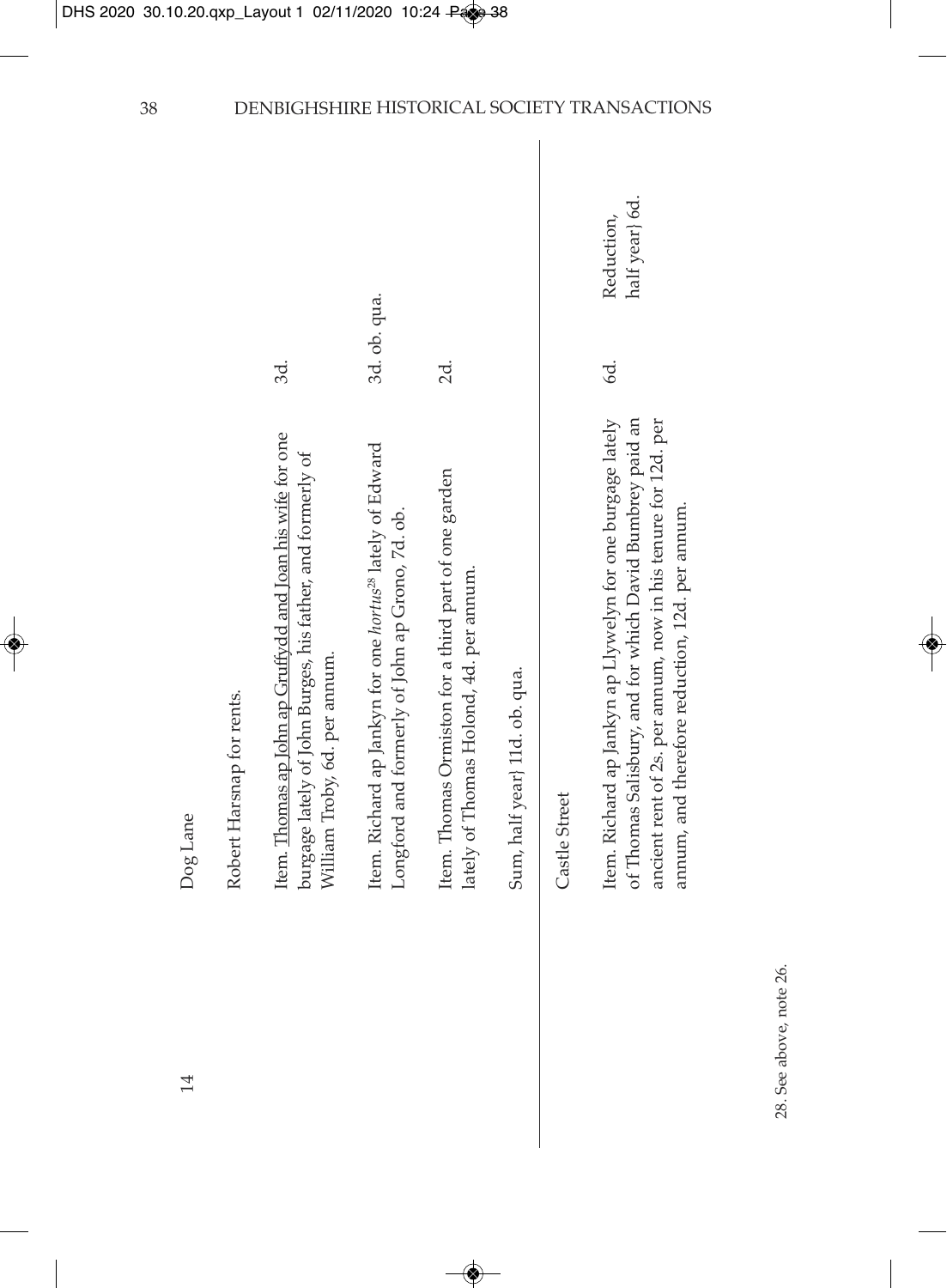| Ġ.                                                                                                                                                       | 2s. ob.                                                                            | 2d.                                                                               | Value [balance,<br>reduction, 6d.<br>3s. 2d. ob.   | Ġ.                                                                                   | Ś.                                                                                                      |                                                                                                                        |                                                                                                                   |
|----------------------------------------------------------------------------------------------------------------------------------------------------------|------------------------------------------------------------------------------------|-----------------------------------------------------------------------------------|----------------------------------------------------|--------------------------------------------------------------------------------------|---------------------------------------------------------------------------------------------------------|------------------------------------------------------------------------------------------------------------------------|-------------------------------------------------------------------------------------------------------------------|
| Item. The heir of Henry ap John ap Gruffydd for one burgage<br>lately of John Crepenhall <sup>29</sup> and formerly of Thomas Dicher,<br>12d. per annum. | Item. Richard ap Jankyn for one burgage lately of his father,<br>4s. 1d. per annum | Item. The same Richard for one burgage lately of his father<br>for 4d. per annum. | Sum, half year, balance and reduction} 3s. 8d. ob. | Item. John Longford for one burgage lately of Thomas<br>Holond, 12d. per amum.<br>15 | Item. The same John for one burgage lately of the said Thomas<br>and formerly of William Passaunt, 12d. | Item. The same John for one burgage lately of the said Thomas and 6d.<br>formerly of the said William, 12d. per annum. | Item. Margaret Bagh for one burgage lately of the said Thomas and 2d.<br>formerly of William Birde, 4d. per amum. |

29. Elsewhere 'John Cropenhall'. 29. Elsewhere 'John Cropenhall'.

RECORDS OF DENBIGHSHIRE LORDSHIPS: IV.i 39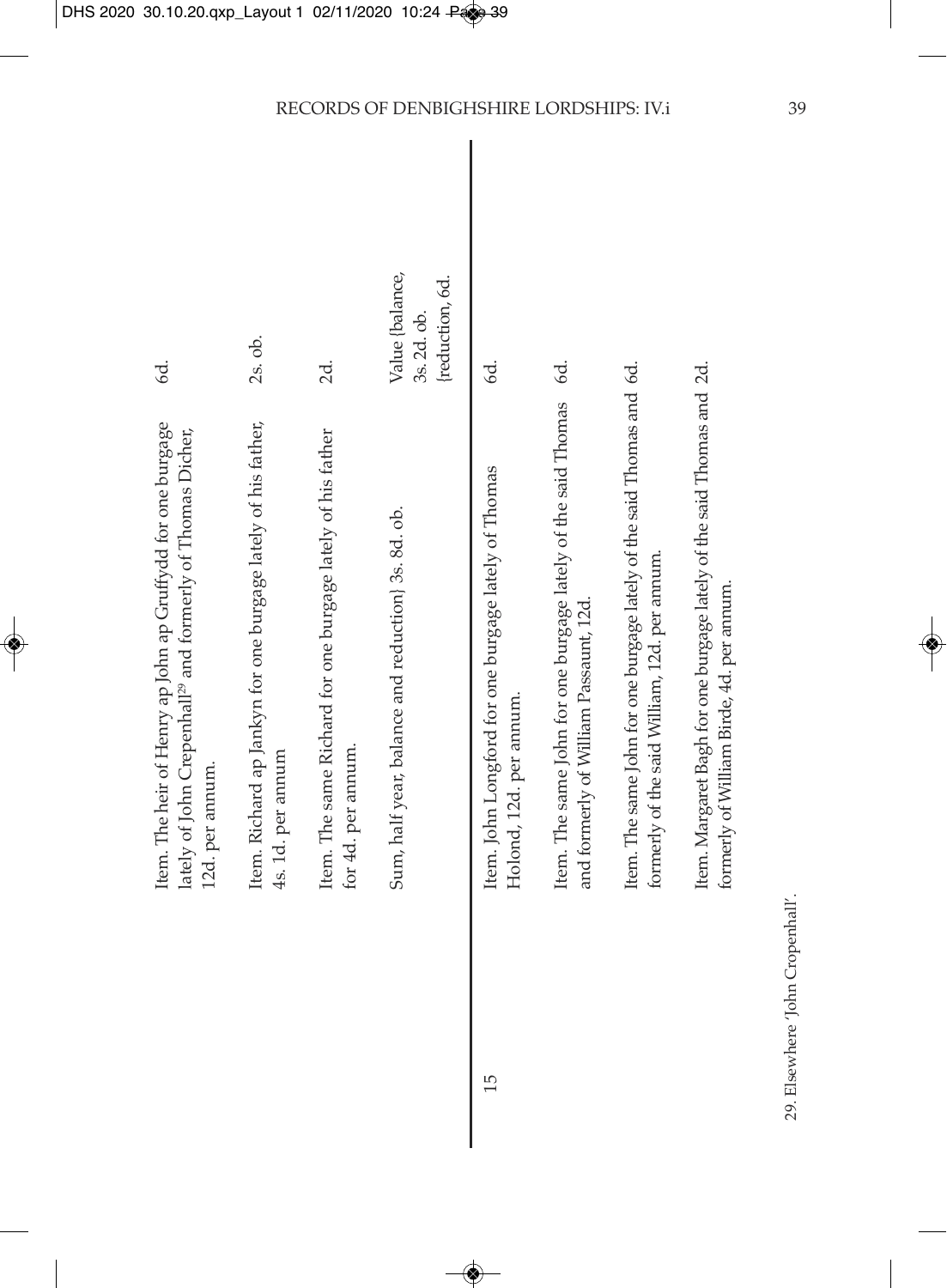| Item. John Mule for one burgage lately of Hugh Sergiaunt <sup>30</sup> and<br>formerly of John Trevour, 13d. per annum.                                                                                                                        | 6d. ob.                                         |
|------------------------------------------------------------------------------------------------------------------------------------------------------------------------------------------------------------------------------------------------|-------------------------------------------------|
| Item. The same John for one burgage lately of the same Hugh<br>and formerly of Henry Hamem, 12d.                                                                                                                                               | હતં.                                            |
| Item. The same John for one burgage lately of the said Hugh and<br>formerly of Howell Rowhill, 15d ob. per amum.                                                                                                                               | 7d. ob. qua.                                    |
| and formerly of Howell Rowhill for 15s. 5d. ob. per annum, now<br>Item. The same John for one burgage lately of the said Hugh<br>demised to him for the term of his life for 5s. 5d. ob. per<br>annum, and therefore reduction 10s. per annum. | half year} 5s.<br>2s. 8d. ob. Reduction<br>qua. |
| Item. Richard ap Jankyn for one burgage lately of David ap<br>Bady and a certain John Cropenhall, 12d. per annum.                                                                                                                              | Ġ.                                              |
| Armerer, his father, and formerly of Thomas Bocher, 3s. per<br>Item. Thomas Gerves for one burgage lately of Gerves<br>annum.                                                                                                                  | 18d.                                            |
| Item. Adam Bekerstath, Thomas Ormisto[n], Robert Harsnap,<br>William ap Dicus Bagh, concerning new rents, 4s. per annum.                                                                                                                       | 2s.                                             |
| Sum, half year, balance, reduction <del>and decay</del> }                                                                                                                                                                                      | Value                                           |

30. Elsewhere 'Hugh Sergeant'. 30. Elsewhere 'Hugh Sergeant'.

## 40 DENBIGHSHIRE HISTORICAL SOCIETY TRANSACTIONS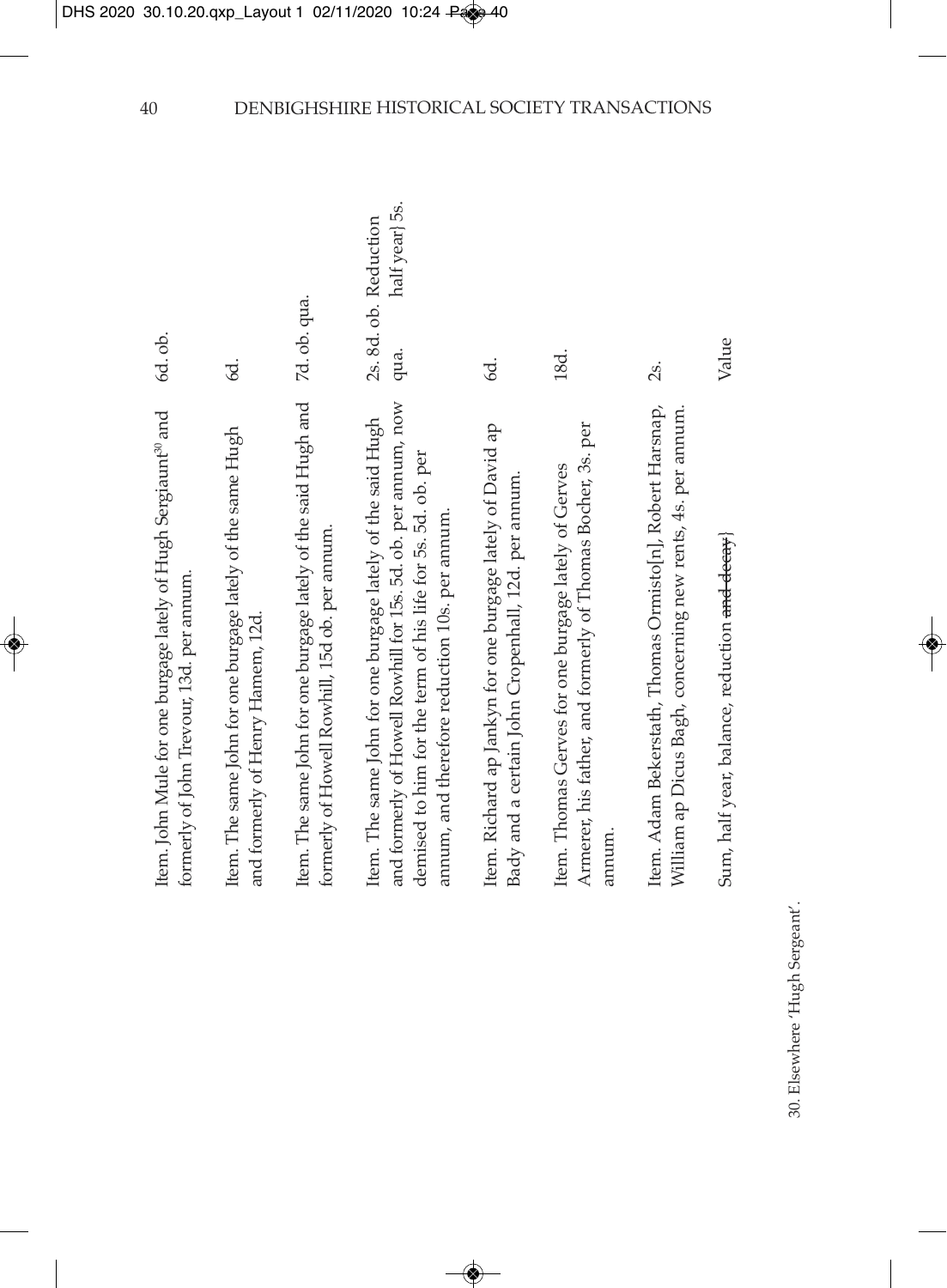| reduction 5s.<br>(balance, <del>8s</del> .<br><del>qua.</del> 10s 1d.<br>decay, 2s. | 14d.                                                                                                                                        | 3s. 6d. ob. Reduction<br>half year<br>1d. ob.<br>qua.                                                                                                                                                                                                                                                                                                                    | 3d.                                                                                                                                                                   |                                                                                                                               |                                                                                                                                                                                                                                                  |
|-------------------------------------------------------------------------------------|---------------------------------------------------------------------------------------------------------------------------------------------|--------------------------------------------------------------------------------------------------------------------------------------------------------------------------------------------------------------------------------------------------------------------------------------------------------------------------------------------------------------------------|-----------------------------------------------------------------------------------------------------------------------------------------------------------------------|-------------------------------------------------------------------------------------------------------------------------------|--------------------------------------------------------------------------------------------------------------------------------------------------------------------------------------------------------------------------------------------------|
| 15s. 1d. qua.                                                                       | Gerves Armorer <sup>31</sup> and formerly of Agnes Hagley, 2s. 4d. per<br>Item. Thomas Gerves for two burgages lately of the said<br>annum. | Item. The same Thomas for half of a burgage lately of the said<br>Gerves Armerer and formerly of Thomas Bocher, for which the<br>ancient rent is 8s. 4d. per annum, now in his tenure for 7s. 1d.<br>ob. per annum, and therefore reduction, 3d., per annum for<br>having the street upon his land as far as the land of Henry<br>Grey called 'Cay Llayk'. <sup>32</sup> | Item. Owain ap Gruffydd ap Thomas for one burgage lately<br><del>lately of father and formerly</del> of Simon Thelwall and lord<br>Reginald for dower, 6d. per annum. | Item. The same Thomas Gerves for one parcel of land lately of his 1d.<br>father and formerly of John Sergeant, 2d. per annum. | 32. A field named 'Cae Liky' was east of Ruthin Workhouse in 1841, but its distance from Dog Lane makes the connection doubtful. List<br>of Historic Place Names, Royal Commission on the Ancient and Historic Monuments of Wales, 'Cae Liky', < |
|                                                                                     | $\frac{6}{2}$                                                                                                                               |                                                                                                                                                                                                                                                                                                                                                                          |                                                                                                                                                                       |                                                                                                                               | 31. Elsewhere 'Gerves Armerer'.                                                                                                                                                                                                                  |

https://historicplacenames.rcahmw.gov.uk/placenames/recordedname/2b5dbf4f-b131-4b14-ba4d-793dffad7ee2 >, accessed 20 June https://historicplacenames.rcahmw.gov.uk/placenames/recordedname/2b5dbf4f-b131-4b14-ba4d-793dffad7ee2 >, accessed 20 June<br>2020.

RECORDS OF DENBIGHSHIRE LORDSHIPS: IV.i 41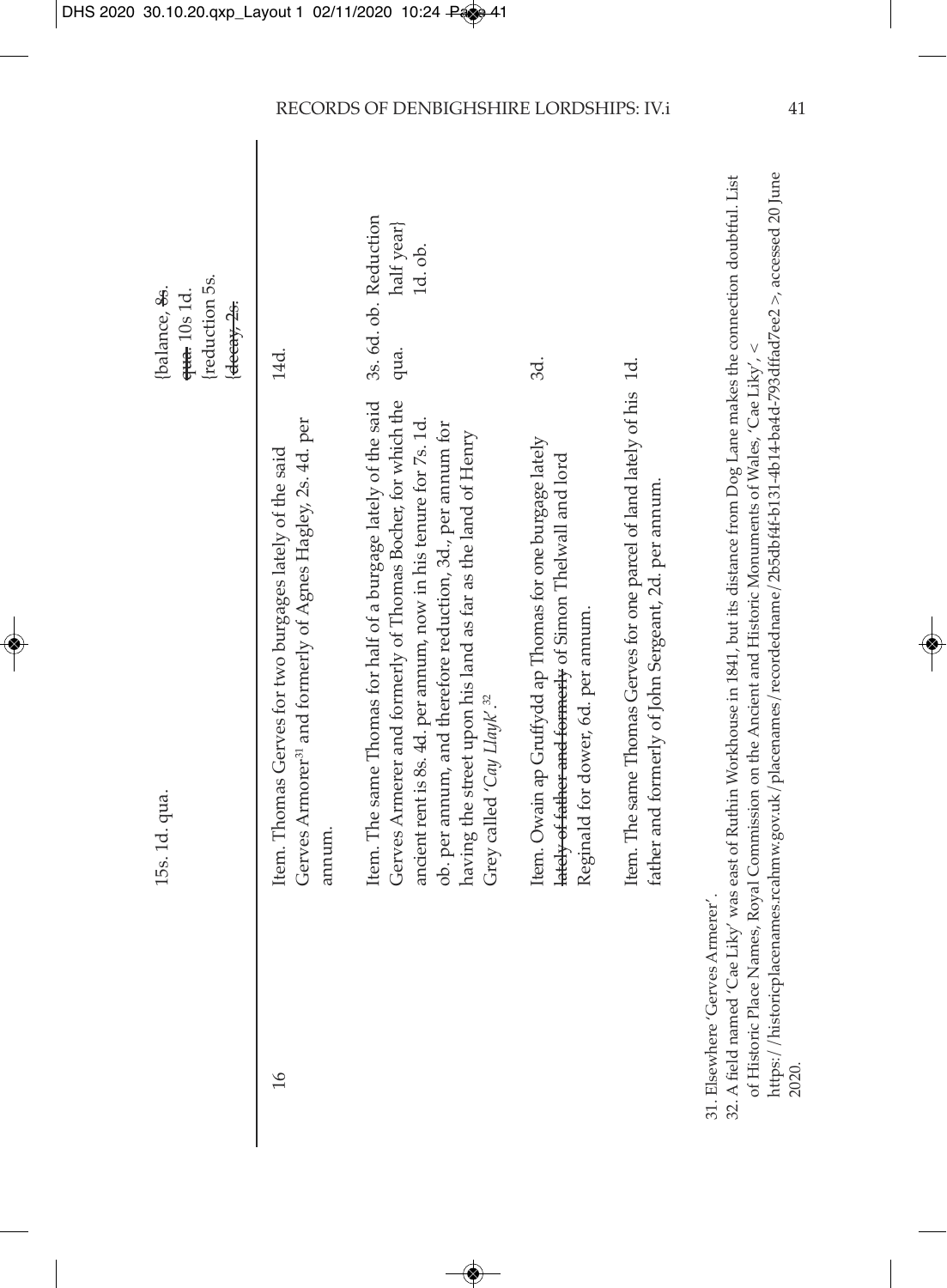| 1d. ob.                                                                                                                     | Reduction,<br>half year)<br>3s. 2d.<br>2s. 8d.                                                                                                                                                                                                                                                                                          | 18d.                                                                           | 7d.                                                                                   | 5d. qua.                                                                                                           | 10s. 4d. ob.<br>reduction,<br>3s. 3d. ob.<br>(balance,<br>Value |
|-----------------------------------------------------------------------------------------------------------------------------|-----------------------------------------------------------------------------------------------------------------------------------------------------------------------------------------------------------------------------------------------------------------------------------------------------------------------------------------|--------------------------------------------------------------------------------|---------------------------------------------------------------------------------------|--------------------------------------------------------------------------------------------------------------------|-----------------------------------------------------------------|
|                                                                                                                             |                                                                                                                                                                                                                                                                                                                                         |                                                                                |                                                                                       |                                                                                                                    |                                                                 |
| Item. John Mule for one burgage lately of Margaret Exmew <sup>[e]</sup><br>and formerly of Gwenllian Wutton, 3d. per annum. | instance of lord John Grey, and therefore reduction, 6s. 4d. per<br>Exmew[e] his father and formerly of Henry Spank, for which<br>term of his life for 5s. 4d. per amum by grant of the lord at the<br>the ancient rent is 11s. 8d. per annum, now in his tenure for<br>Item. Richard Exmewe for one burgage lately of Thomas<br>annum. | Item. Edward Longford for one burgage lately of Thomas<br>Cony, 3s. per annum. | Item. Gardian of Ruthin for one burgage lately of the said<br>Thomas, 14d. per annum. | Item. The same Gardian for one parcel of open space <sup>33</sup> lately<br>of Adam Brian, 10d ob. qua. per annum. | Sum, half year and reduction} 13s. 8d.                          |
|                                                                                                                             |                                                                                                                                                                                                                                                                                                                                         |                                                                                |                                                                                       |                                                                                                                    |                                                                 |

33. Latin, p[ar]cell[a] plac[ia]. 33. Latin, *p[ar]cell[a] plac[ia]*.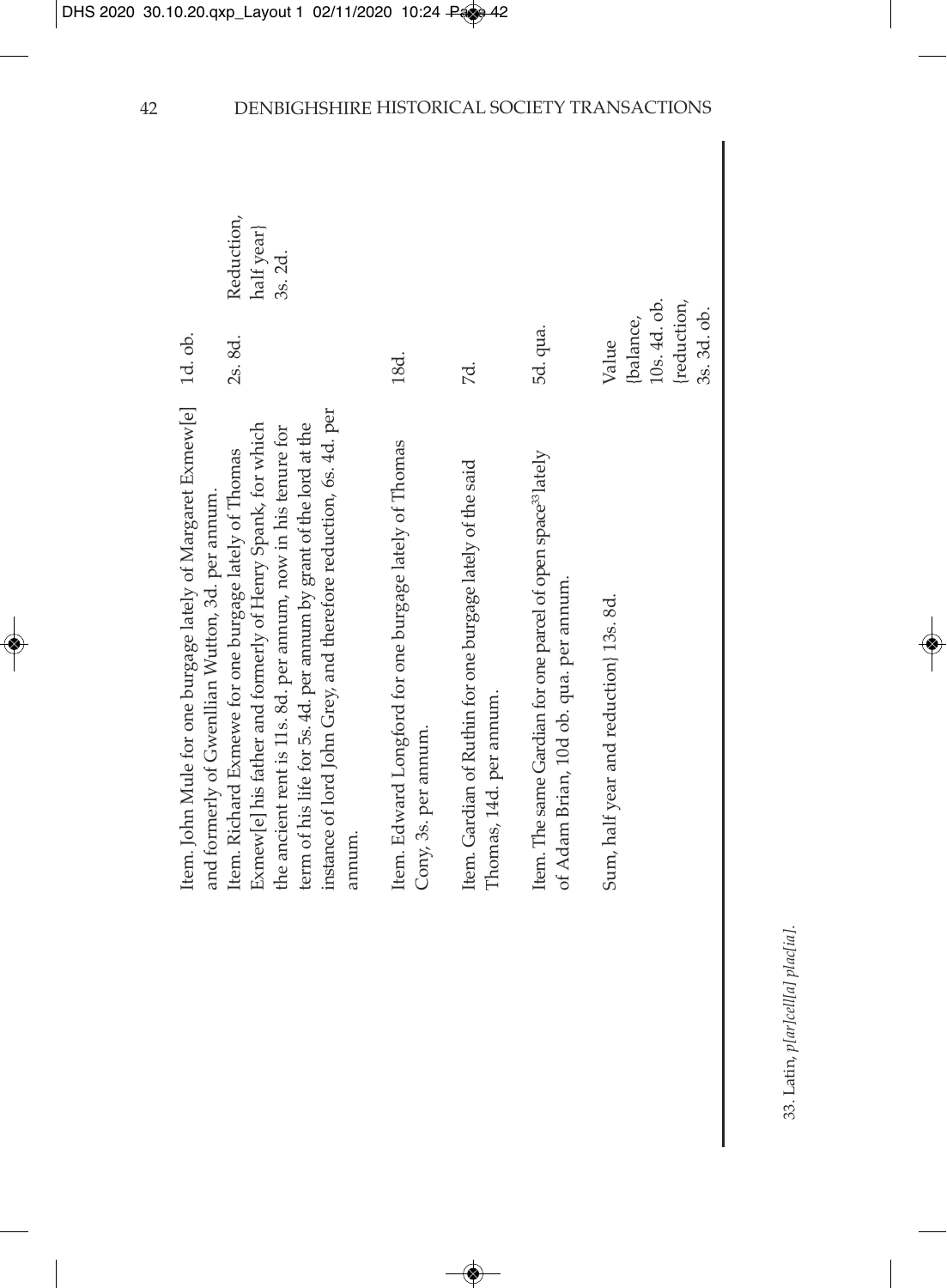| 3d. ob.                                                                                                                                                                                                                                    | 8d.                                                                                               | 2d. ob.                                                                                                              | Ś.                                                                              | 2d.                                                                                                                                       |                                                                                                                                                          |  |
|--------------------------------------------------------------------------------------------------------------------------------------------------------------------------------------------------------------------------------------------|---------------------------------------------------------------------------------------------------|----------------------------------------------------------------------------------------------------------------------|---------------------------------------------------------------------------------|-------------------------------------------------------------------------------------------------------------------------------------------|----------------------------------------------------------------------------------------------------------------------------------------------------------|--|
| Item. Edward Longford for one burgage next to the cemetery<br>of Ruthin lately of Thomasina who was the wife of Geoffrey<br>Item. The same Edward for one burgage lately of Hugh<br>Teylo[ur], 12d. per annum.<br>Sergeant, 7d. per annum. | Item. Llywelyn ap Moris for one burgage lately of Gladus <sup>34</sup><br>Marres, 16d. per annum. | Item. John Mule for one burgage lately of Henry Calf and<br>formerly of Hugh Sergeaunt, <sup>35</sup> 5d. per annum. | Item. The same John for one burgage lately of the said Hugh,<br>12d. per annum. | of Ieuan ap Gruffydd and formerly of Henry ap Gefferey, 4d.<br>Item. Luce ferch Gefferey for one tenement with solar lately<br>per annum. | Item. David ap Tona for one burgage lately of Henry ap Geoffrey <sup>36</sup> 16d. ob.<br>and formerly of Geoffrey Clerk, for which rents of 2s. 8d. per |  |
| $\overline{17}$                                                                                                                                                                                                                            |                                                                                                   |                                                                                                                      |                                                                                 |                                                                                                                                           |                                                                                                                                                          |  |

34. No abbreviation is indicated. This is possible an alternative spelling for the Welsh feminine name Gwladus. 34. No abbreviation is indicated. This is possible an alternative spelling for the Welsh feminine name Gwladus. 35. Elsewhere 'Henry Sergeant'.<br>36. Elsewhere 'Henry ap Gefferey'. 35. Elsewhere 'Henry Sergeant'.

36. Elsewhere 'Henry ap Gefferey'.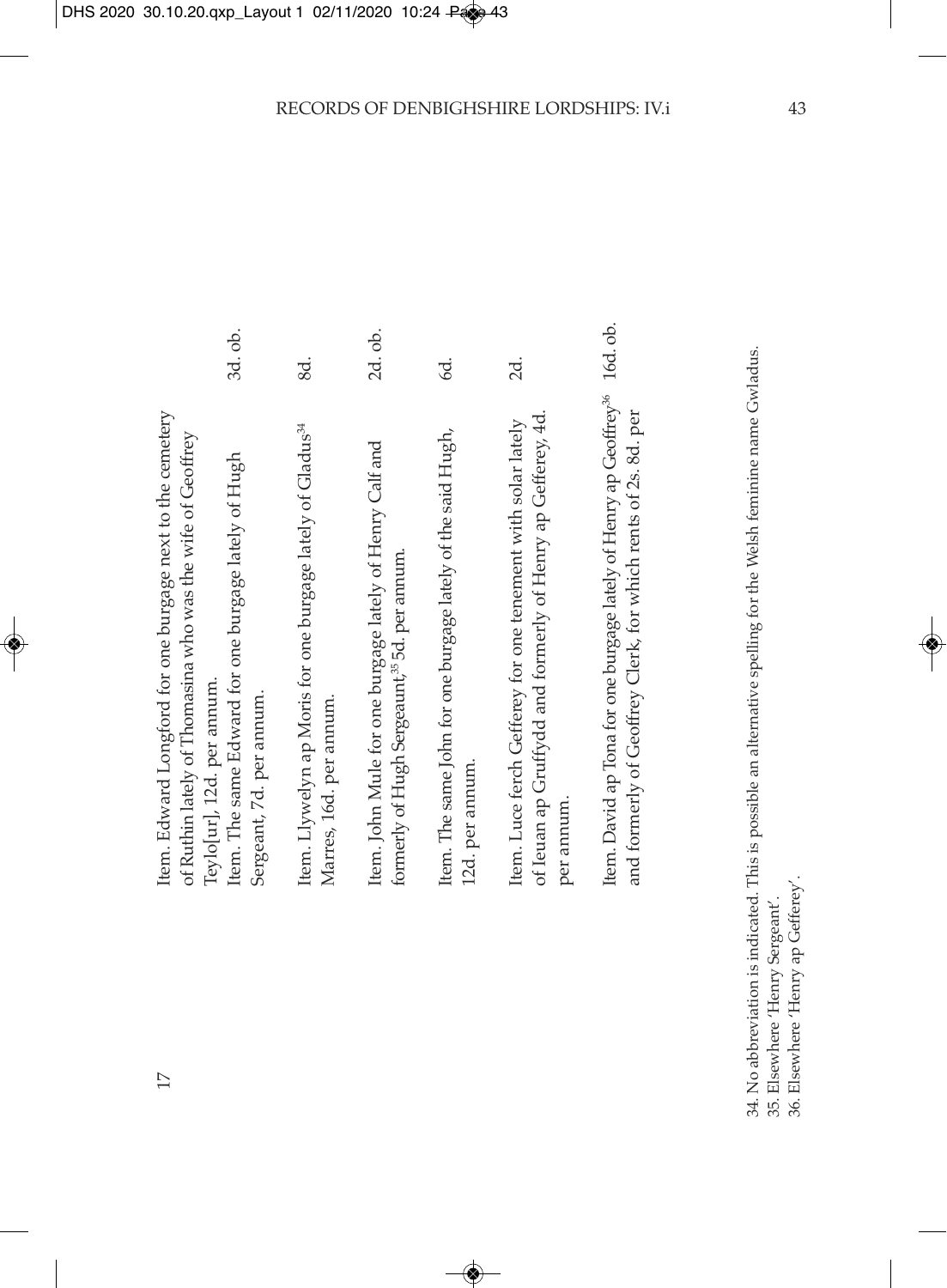|                                                                                                                               |                                                                                                                         | 12d.                                                                                                                    | 9d.                                                                                                            | Ġ.                                                                                          |                                      | ದೆ.                                                                                                                        | 4d. ob.                                                                                                                                                |
|-------------------------------------------------------------------------------------------------------------------------------|-------------------------------------------------------------------------------------------------------------------------|-------------------------------------------------------------------------------------------------------------------------|----------------------------------------------------------------------------------------------------------------|---------------------------------------------------------------------------------------------|--------------------------------------|----------------------------------------------------------------------------------------------------------------------------|--------------------------------------------------------------------------------------------------------------------------------------------------------|
| Samon [and] being adjacent to which same burgage, 1d per<br>annum, and one parcel of one burgage formerly of Thomas<br>annum. | Item. Nicholas ap Gefferey for one burgage next to the garden 6d.<br>of the lord, lately of his father, 12d. per annum. | Item. John Thurstan, clerk, for one burgage [lately] of Simon<br>Thelwall and formerly of Agnes Strange, 2s. per annum. | Item. Llywelyn ap Moris for one burgage lately of his father<br>and formerly of Almary Marres, 18d. per annum. | Item. Isabell ferch Gefferey for one burgage lately of Simon<br>Chandele[r], 12d. per amum. | Sum, half year, balance) 6s. 5d. ob. | Raynford and formerly of John Sergeaunt, $^{37}$ 10d. per annum.<br>Item. John ap Gruffydd for one burgage lately of Agnes | John Wensley, now in the tenure of Richard ap Jankyn, street<br>Item. Gruffydd ap David Wensley for one burgage lately of<br>aforesaid, 9d. per annum. |
|                                                                                                                               |                                                                                                                         |                                                                                                                         |                                                                                                                |                                                                                             |                                      | 18                                                                                                                         |                                                                                                                                                        |

37. Elsewhere 'John Sergeant'. 37. Elsewhere 'John Sergeant'.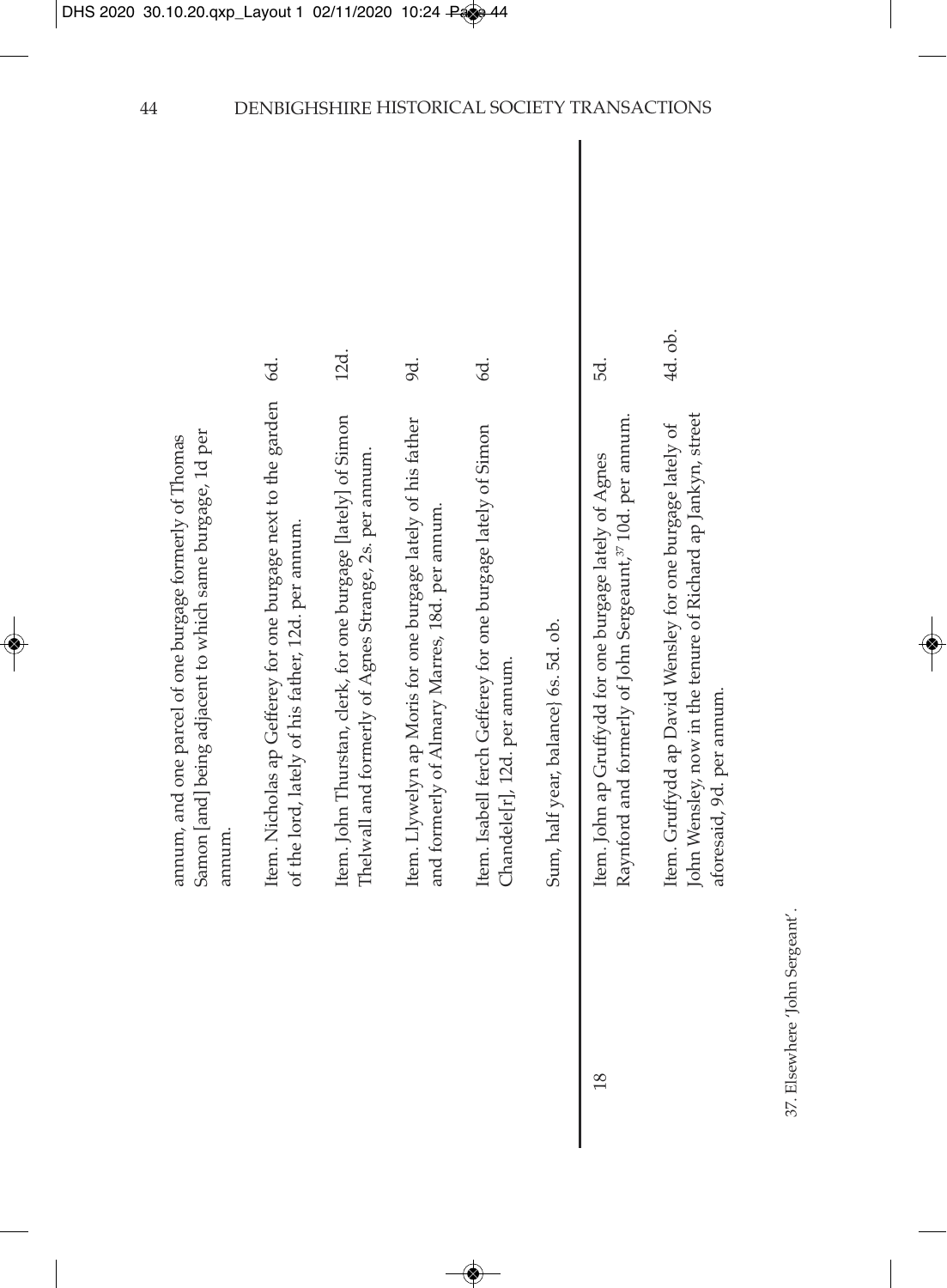| Item. Isabell ferch Gefferey for one burgage next to the<br>cemetery of Ruthin lately of Iruhhe, <sup>38</sup> 8d. per annum. | 4d.                                           |
|-------------------------------------------------------------------------------------------------------------------------------|-----------------------------------------------|
| Item. John Monde for one tenement next to the fulling-mill<br>street [i.e. Mill Street], 10d. per annum.                      | 5d.                                           |
| Sum, half year, balance and decay} 18d. ob.                                                                                   | {decay, 5d.<br>(balance,<br>13d. ob.<br>Value |
| Mill Street, north side.                                                                                                      |                                               |
| Item. Ibull Thelwall for one burgage lately of John Sergeaunt, <sup>39</sup> 8d.<br>16d. per annum.                           |                                               |
| Item. Sir John ap Jenkyn Iorwerth for one burgage lately of<br>Thomas Samon, for which rent of 2s. 1d. per annum.             | 12d. ob.                                      |
| Lately of Ibull 40                                                                                                            |                                               |
| 3. Possibly a form of the Welsh masculine name Iarddur (E. Arthur).                                                           |                                               |

38. Possibly a form of the Welsh masculine name Iarddur (E. Arthur). 38. Possibly a form of the Welsl<br>39. Elsewhere 'John Sergeant'.<br>40. Interlimeation. 39. Elsewhere 'John Sergeant'. 40. Interlineation.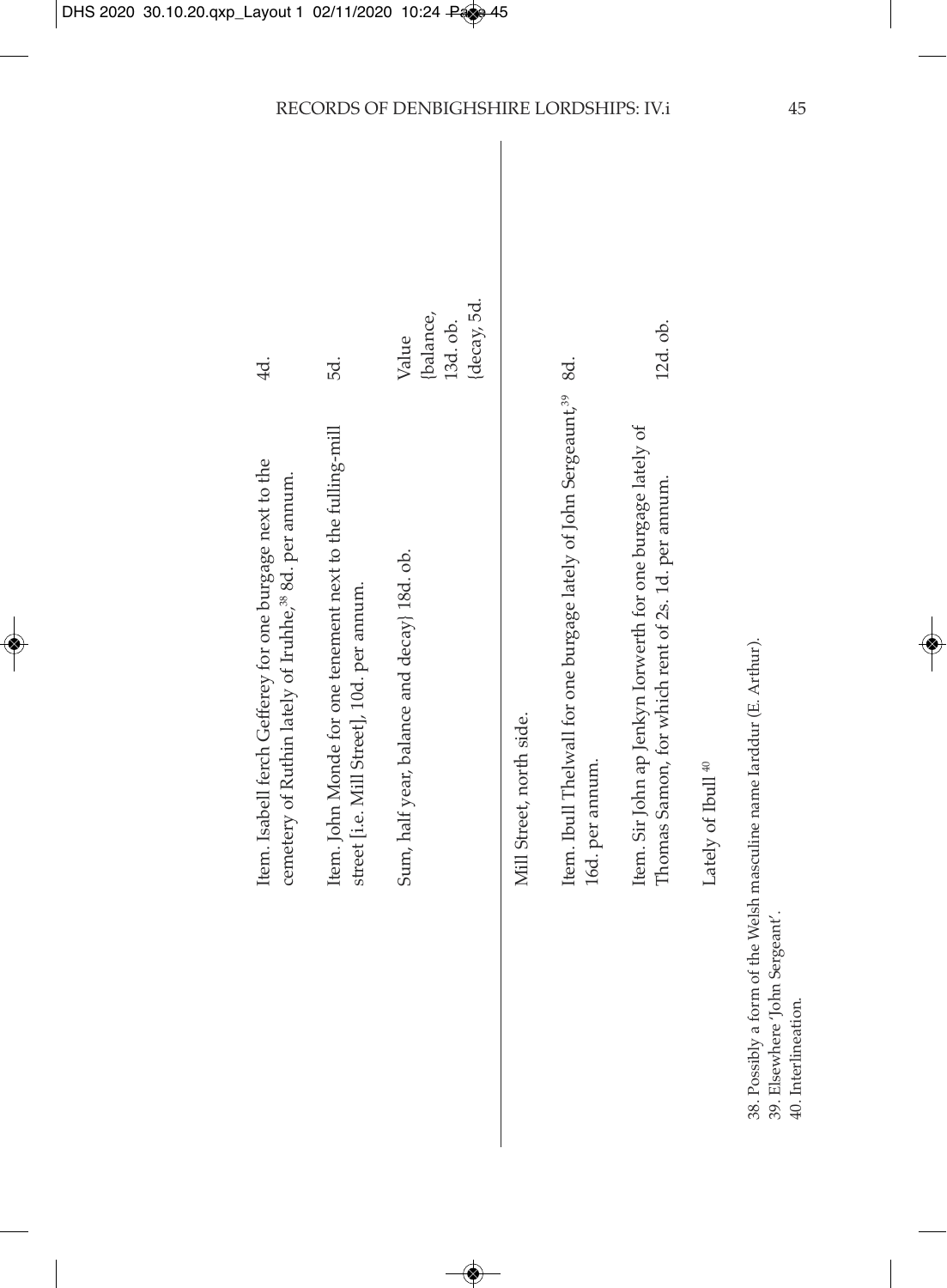|                                                                                                                                                          |                                                                                                                           |                                                                                                                                |                                       |                                                                                           |                                                                             | half year} 14d.<br>Reduction,                                                                                                                                                                                                                                                          |
|----------------------------------------------------------------------------------------------------------------------------------------------------------|---------------------------------------------------------------------------------------------------------------------------|--------------------------------------------------------------------------------------------------------------------------------|---------------------------------------|-------------------------------------------------------------------------------------------|-----------------------------------------------------------------------------|----------------------------------------------------------------------------------------------------------------------------------------------------------------------------------------------------------------------------------------------------------------------------------------|
|                                                                                                                                                          | 5d.                                                                                                                       | ¤.                                                                                                                             |                                       | 3d.                                                                                       | 3s. 4d.                                                                     | Ġ.                                                                                                                                                                                                                                                                                     |
| Item. Master John Aspull and Henry Cardmaker, clerk, for one 9d.<br>burgage lately of Robert Swynmorth and formerly of Agnes<br>Strange, 18d. per annum. | Item. The same John and Henry for one burgage lately of the<br>said Robert and formerly of Agnes Strange, 10d. per annum. | the said Robert and formerly of the said Agnes, 2d. per annum.<br>Item. The same John and Henry for two feet of land lately of | Sum, half year, balance} 2s. 11d. ob. | Item. Henry Cardmaker, clerk, for license to have an edifice<br>upon the high street, 6d. | Item. Ibull Thelwall for one burgage lately of Richard<br>Longford, 6s. 8d. | knight, lately lord of Dyffryn, and therefore reduction, 2s. 4d.<br>perpetuity for 12d. per annum by grant of Reginald de Grey,<br>Item. Henry Grey for one burgage lately of Iorwerth Mon, <sup>41</sup><br>for which the ancient rent is 3s. 4d., now in his tenure in<br>per annum. |
|                                                                                                                                                          |                                                                                                                           |                                                                                                                                |                                       | 19                                                                                        |                                                                             |                                                                                                                                                                                                                                                                                        |

41. Unclear by-name, possibly a reference to Môn (E. Anglesey). 41. Unclear by-name, possibly a reference to Môn (E. Anglesey).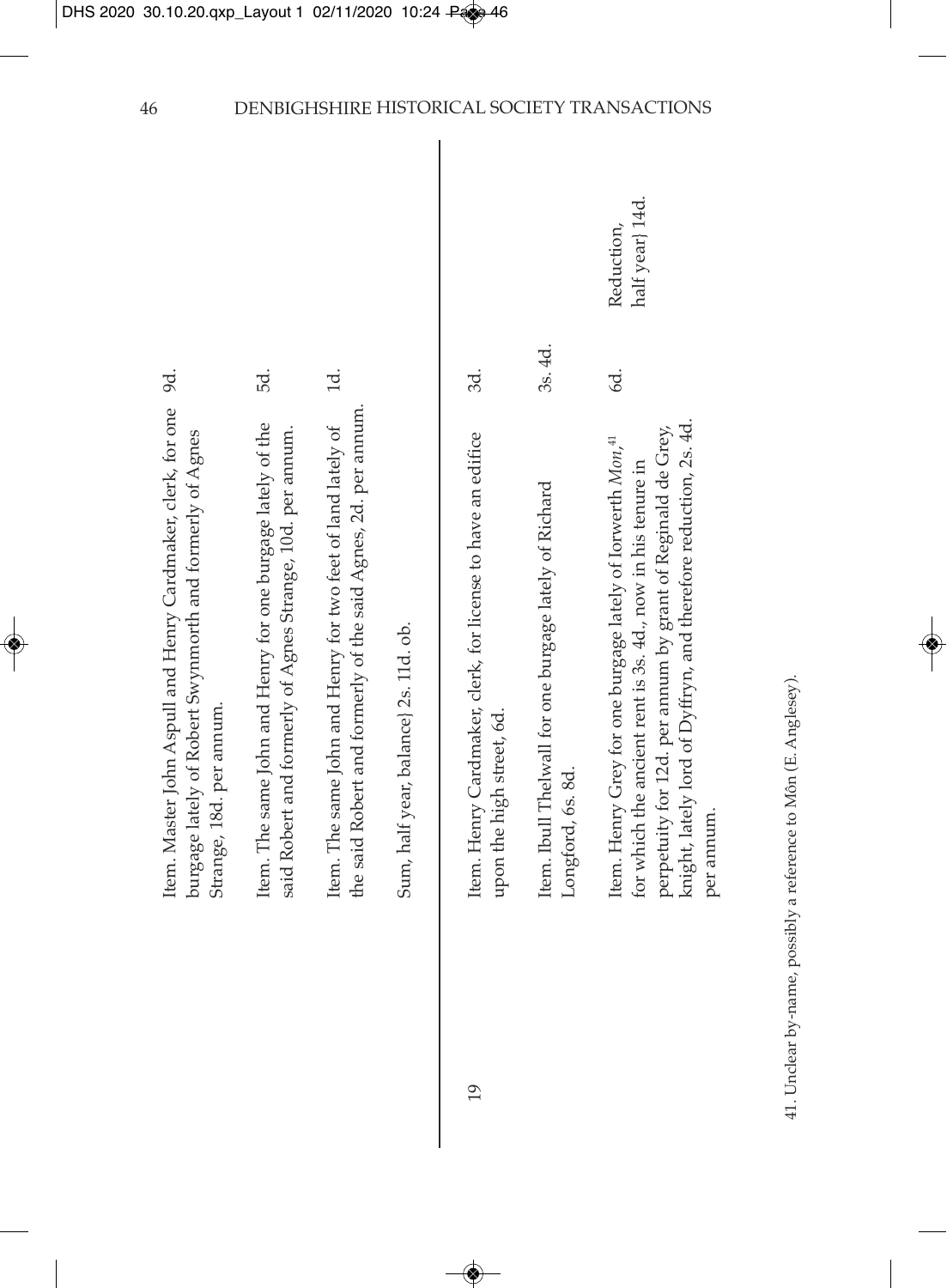| 10d.                                                                                               |                                                                                                                       | 10d.                                                                                                             | 5d.                                                                                                                                                 |                                                                                                                            | હતં.                                                                                                                                                | Value [balance, 8s.<br>reduction 14d.          |                          |
|----------------------------------------------------------------------------------------------------|-----------------------------------------------------------------------------------------------------------------------|------------------------------------------------------------------------------------------------------------------|-----------------------------------------------------------------------------------------------------------------------------------------------------|----------------------------------------------------------------------------------------------------------------------------|-----------------------------------------------------------------------------------------------------------------------------------------------------|------------------------------------------------|--------------------------|
| Item. The heir of Henry ap John ap Gruffydd for one burgage<br>lately of Eva Coke, 20d. per annum. | Item. Edward Longford for one burgage lately of his father and 6d.<br>formerly of Amary, <sup>42</sup> 12d. per amum. | Item. Laurence ap Jankyn for one burgage lately of Ieuan<br>Barker and formerly of Simon Aspull, 20d. per annum. | Item. Morfudd who was the wife of Thurstan Flexton for one<br>burgage lately of Robert ap Gruffydd and formerly of Simon<br>Aspull, 10d. per annum. | Item. John Longford for one burgage lately of Richard Longford 10d.<br>and formerly of Gruffydd ap Einion, 20d. per annum. | Item. The heir of Henry ap John ap Gruffydd for one burgage<br>lately of Robert Spen next to the tower called The Burgess<br>Tower, 12d. per annum. | Sum, half year, balance and reduction} 9s. 2d. | Mill Street, south side. |
|                                                                                                    |                                                                                                                       |                                                                                                                  |                                                                                                                                                     |                                                                                                                            |                                                                                                                                                     |                                                | $\overline{20}$          |

42. No abbreviation marks, but likely should read 'Almary', for Almary Marres. 42. No abbreviation marks, but likely should read 'Almary', for Almary Marres.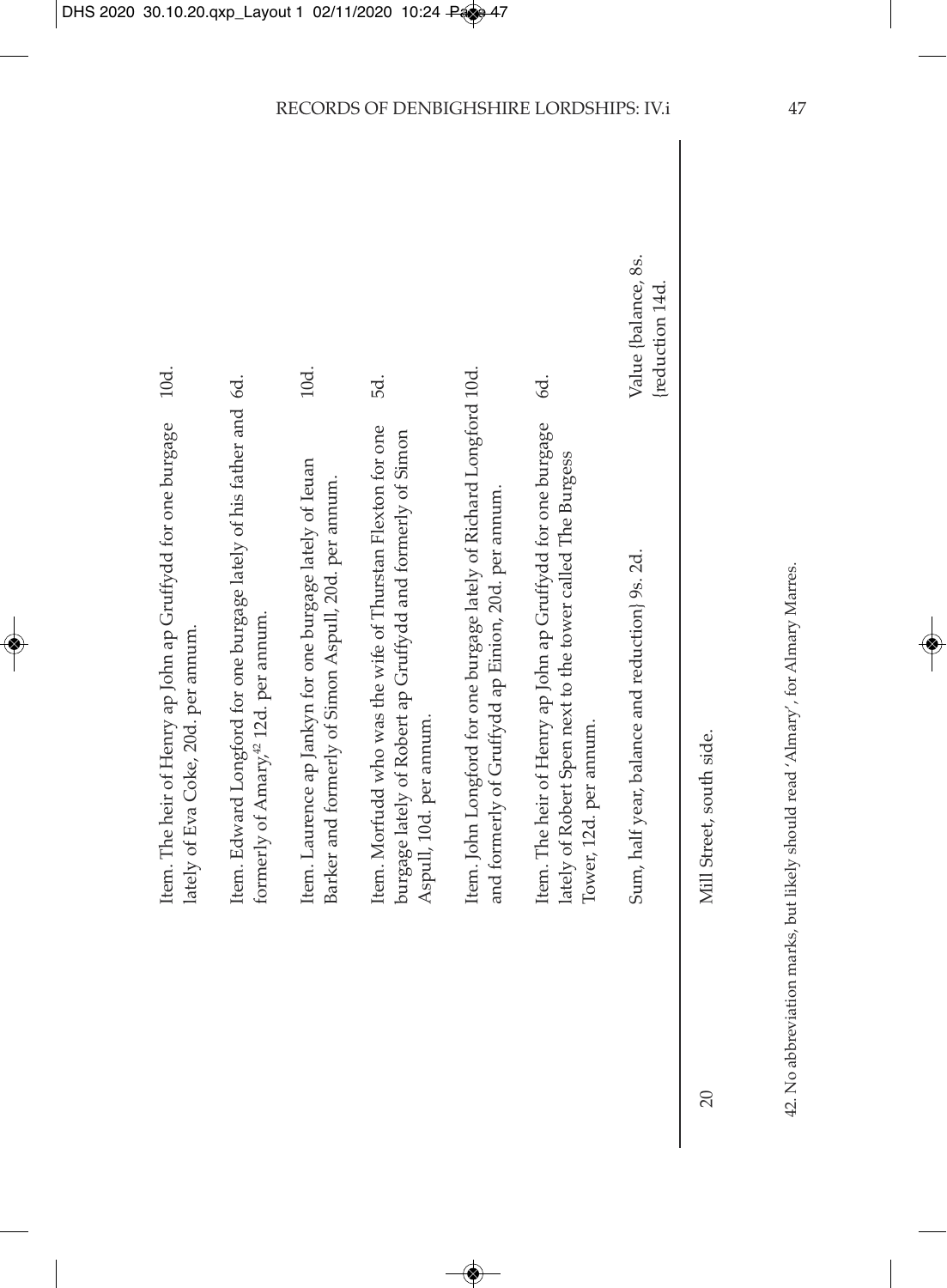|       | Item. Edward Exmewe for one burgage lately of his father,<br>12d. per annum.                                                                                                                                                                                                    | હતં.      |
|-------|---------------------------------------------------------------------------------------------------------------------------------------------------------------------------------------------------------------------------------------------------------------------------------|-----------|
|       | Item. John Mule for one burgage lately of John Cochet lying<br>across <sup>43</sup> the River Clwyd, 18d. qua. per annum.                                                                                                                                                       | 9d. ½qua. |
|       | Item. The same John for one burgage lately of his father and<br>formerly of Isabell Pypot, 6d. per annum.                                                                                                                                                                       | 3d.       |
|       | Item. The same John for one burgage lately of his father and<br>formerly of John Cochet, 6d. per annum.                                                                                                                                                                         | 3d.       |
|       | Item. Richard ap Jankyn for one burgage lately of his father,<br>12d. per annum.                                                                                                                                                                                                | Ġ.        |
|       | Item. The heir of Sir. David ap Jankyn for one burgage lately<br>of the said David and formerly of John Spen, 10d.                                                                                                                                                              | 5d.       |
| decay | the lord as surrendered by the said John in relation to a dispute<br>Item. The heir of John ap Ieuan ap Madog for a parcel of land<br>next to the River Clwyd, 4d. per annum, now in the hands of<br>between John Mule and John ap Ieuan ap Madog regarding<br>the same parcel. | 2d.       |

43. Latin, sup[er]. 43. Latin, *sup[er]*.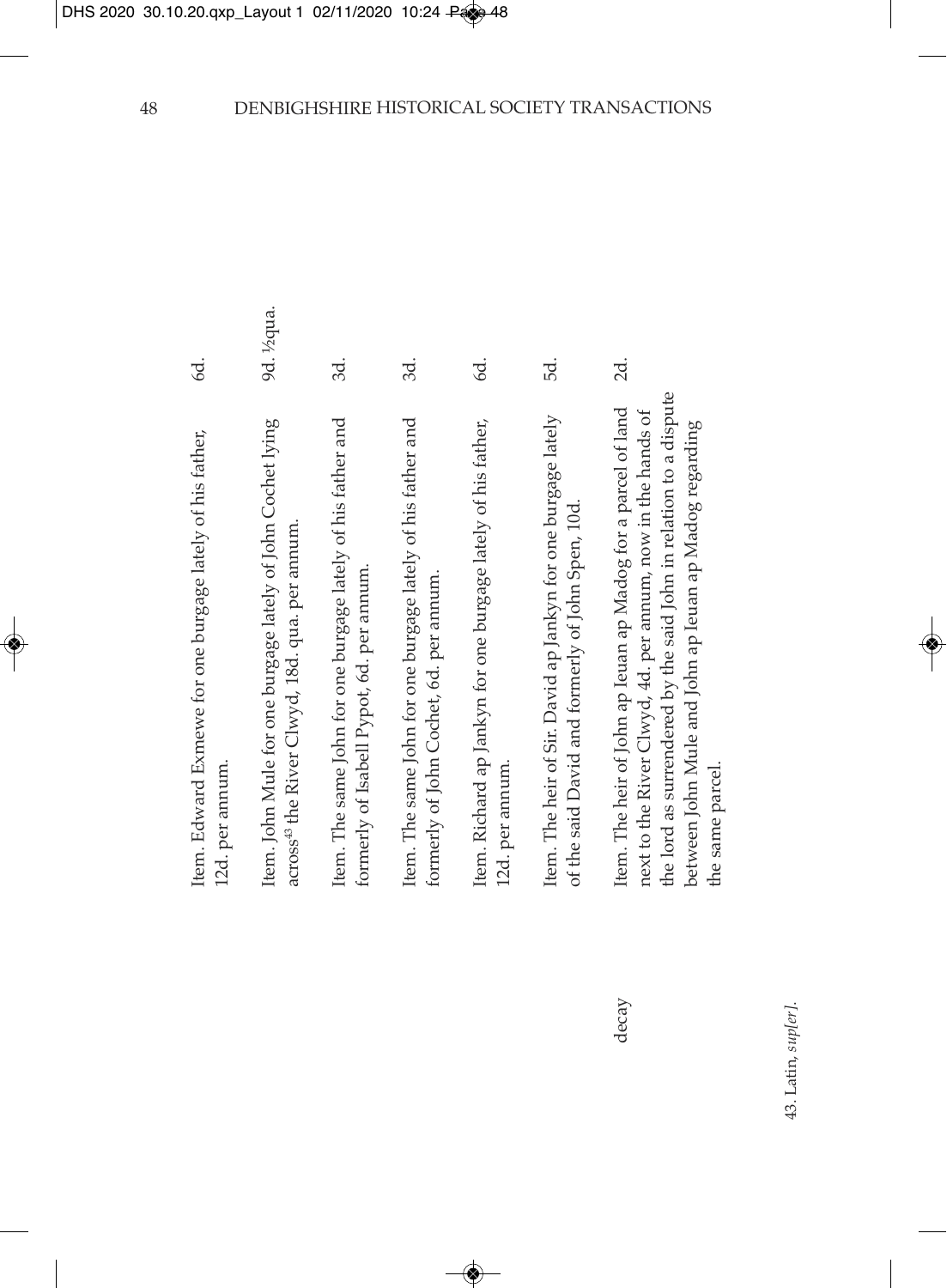| Ġ.                                                                                                     | 5d.                                                                                                       |                                                                                                                                | 11d. ob.                                                                                                                                           | 9d.                                                                                                                            | 4d.                                                                                                      | 5s. 10d. ob. 1/2qua.<br>Value (balance,<br>(decay, 2d.              | 22d. ob. <sup>46</sup>                                                     |
|--------------------------------------------------------------------------------------------------------|-----------------------------------------------------------------------------------------------------------|--------------------------------------------------------------------------------------------------------------------------------|----------------------------------------------------------------------------------------------------------------------------------------------------|--------------------------------------------------------------------------------------------------------------------------------|----------------------------------------------------------------------------------------------------------|---------------------------------------------------------------------|----------------------------------------------------------------------------|
| Item. John Mule for one burgage lately of his father and<br>formerly of Richard Croft, 12d. per annum. | Item. Robert Murley for one burgage lately of Thomas Murley<br>and formerly of John Spen, 10d. per annum. | Item. John ap Sir. David ap Jankyn for one burgage lately of the 3d.<br>said David and formerly of [John] Spen, 6d. per annum. | lately of the said Sir. David and formerly of the said John Spen,<br>Item. The same John ap Sir. David ap Jankyn for one burgage<br>23d. per amum. | Item. Ralph ap Sir. David for one burgage lately of the said Sir.<br>David and formerly of the said John Spen, 18d. per annum. | Item. John Mule for one burgage lately of his father and<br>formerly of John ap Jankyn, 8[d.] per annum. | Sum, half year, balance and decay} 5s. 11d. ob. ½qua. <sup>44</sup> | Item. John ap Ieuan ap [sic.] <sup>45</sup> for one burgage lately of John |
|                                                                                                        |                                                                                                           |                                                                                                                                |                                                                                                                                                    |                                                                                                                                |                                                                                                          |                                                                     | $\overline{21}$                                                            |

RECORDS OF DENBIGHSHIRE LORDSHIPS: IV.i 49

44. This sum is incorrect and should read 6s. ob. ½qua.

45. Probably intended to read John ap Ieuan ap Madog, as below. 46. Assuming the value to the left is correct, this should read 22d. ob. qua.

44. This sum is incorrect and should read 6s. ob. ½qua.<br>45. Probably intended to read John ap Ieuan ap Madog, as below.<br>46. Assuming the value to the left is correct, this should read 22d. ob. qua.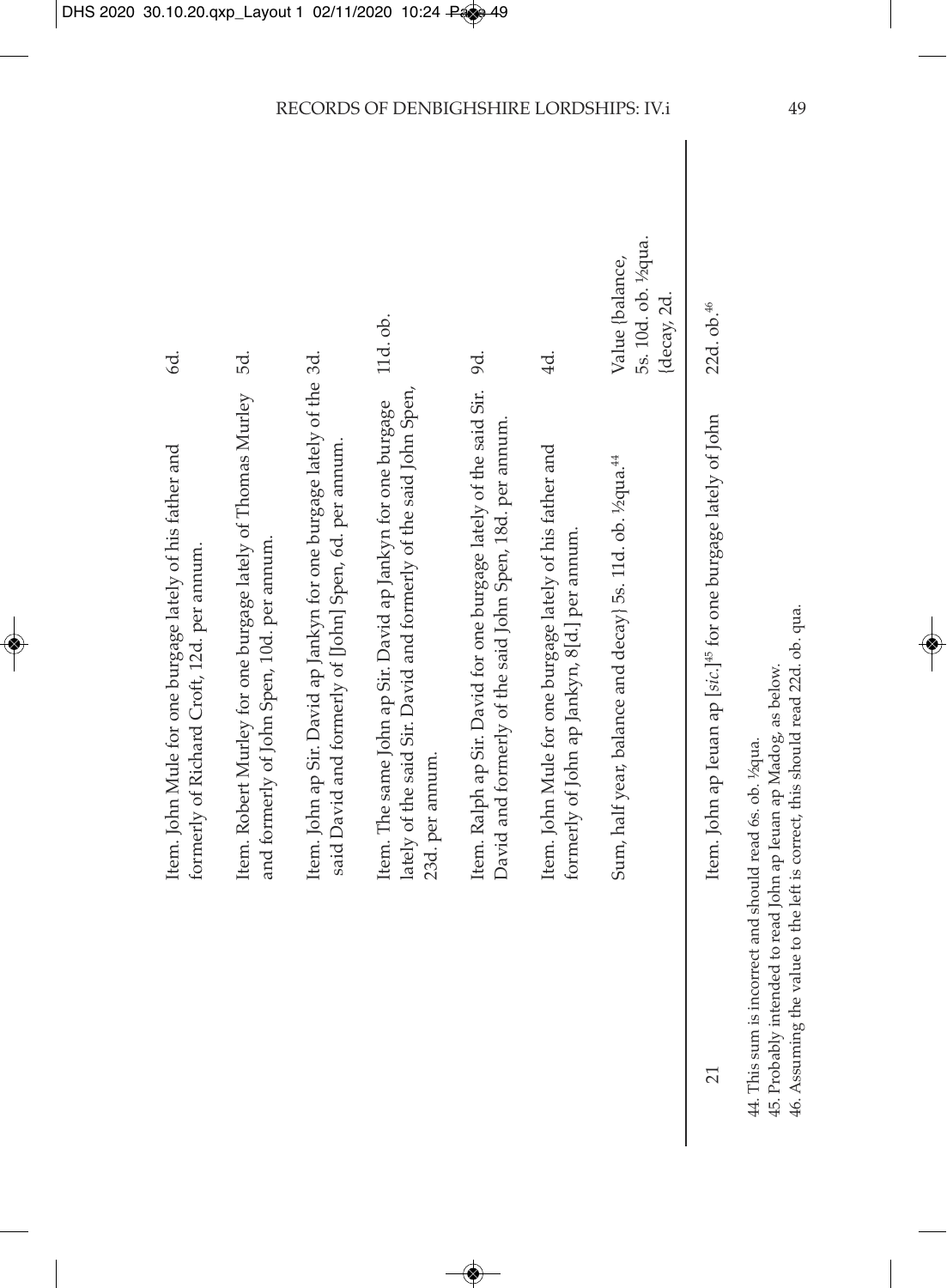| Spen and formerly of Reginald Paynto[n], 3s. 9d. ob. per<br>annum.                                                                                                                                                                                                                                                                                                                                                  |            |                                       |
|---------------------------------------------------------------------------------------------------------------------------------------------------------------------------------------------------------------------------------------------------------------------------------------------------------------------------------------------------------------------------------------------------------------------|------------|---------------------------------------|
| Item. The heir of Henry ap John ap Grey for one burgage<br>lately of Thomas Glov[er]e, 2s. 4d. per annum.                                                                                                                                                                                                                                                                                                           | 14d.       |                                       |
| Robert ap Ithel and formerly of Edward ap Gwilym, 4d. per<br>Item. John ap Ieuan ap Madog for one burgage lately of<br>annum.                                                                                                                                                                                                                                                                                       | 2d.        |                                       |
| Item. The same John for one burgage lately of the said Robert 2s. 6d.<br>and formerly of Edward Hagley, 5s. per annum.                                                                                                                                                                                                                                                                                              |            |                                       |
| Item. Henry Grey for one burgage and two gardens, for which 6d.<br>burgage withgardens is now in the tenure of John ap Ieuan ap<br>the ancient rent is 3s. 2d. ob. per annum, now in the tenure of<br>heand his heirs in perpetuity for 12d. per annum by grant of<br>lord Reginald de Grey, knight, lately lord of Dyffryn, and<br>therefore reduction, 2s. 2d. ob. per annum, which certain<br>Madog in fee farm. |            | half year} 13d.<br>Reduction,<br>qua. |
| Item. Edward Longford for one burgage lately of Howell<br>Gogh, <sup>47</sup> 12d. per annum.                                                                                                                                                                                                                                                                                                                       | <u>તું</u> |                                       |

♦

47. Elsewhere 'Howell Goch'. 47. Elsewhere 'Howell Goch'.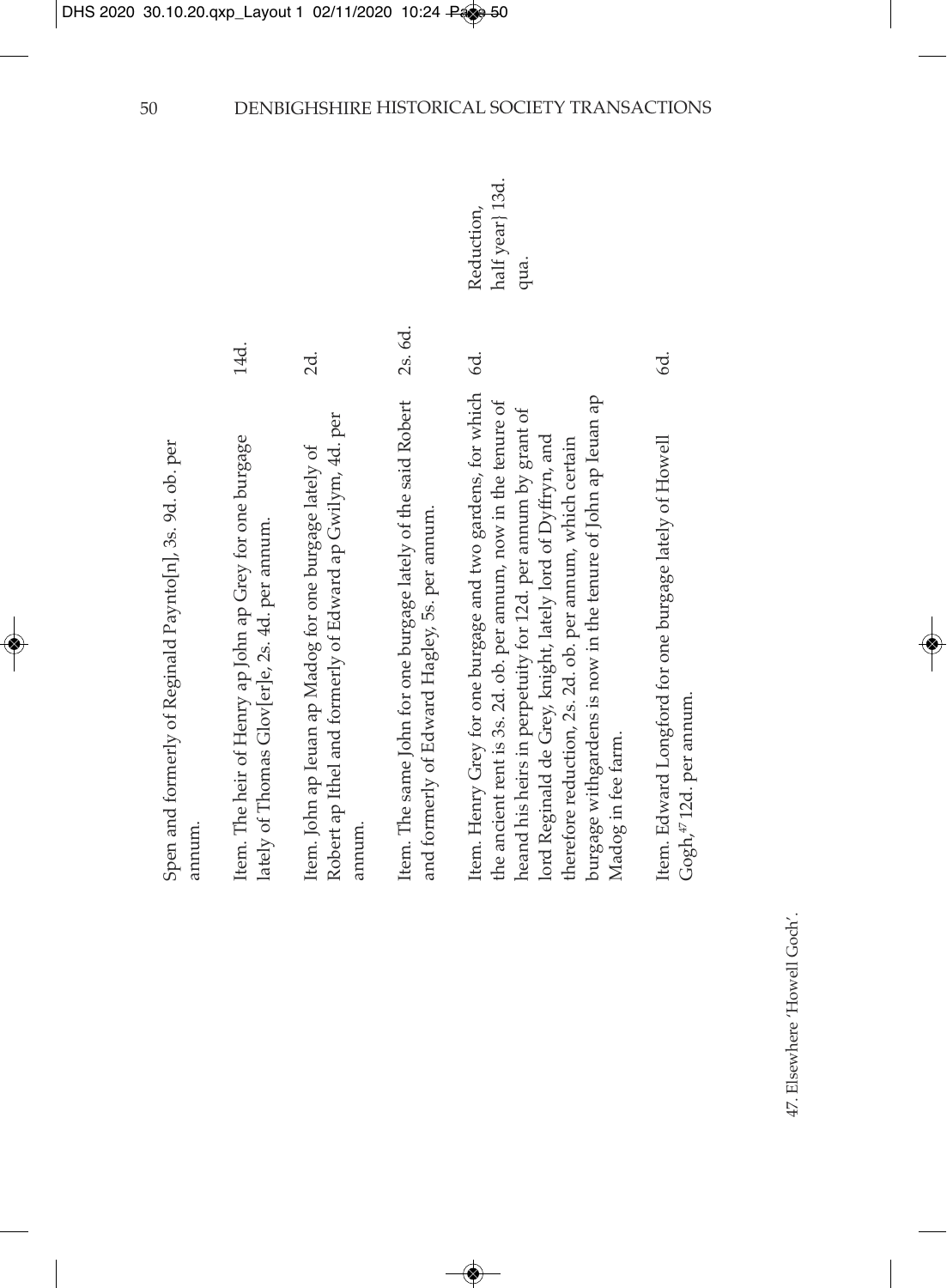| Ś.                                                                                                                                                      | 1d.                                                                                                              | 3d.                                                                                                | 1d. ob.                                                                                                                              | Value {balance,<br>reduction,<br>13d. qua.<br>7s. 8d. |                           | 4d. ob.                                                                                                             | s.                                                                            |
|---------------------------------------------------------------------------------------------------------------------------------------------------------|------------------------------------------------------------------------------------------------------------------|----------------------------------------------------------------------------------------------------|--------------------------------------------------------------------------------------------------------------------------------------|-------------------------------------------------------|---------------------------|---------------------------------------------------------------------------------------------------------------------|-------------------------------------------------------------------------------|
| Item. Reginald Grey, esquire, for one burgage lately of John<br>Grey, his father, and formerly of Gruffydd <del>Tonylg</del> Tomlyn,<br>12d. per annum. | Item. The same Reginald for a parcel of land lately of his<br>father and formerly of Howell Goch, 2d. per annum. | Item. The heir of Henry ap John ap Gruffydd for half a<br>burgage lately of Henry ap Gefferey, 6d. | Margaret Exmew[e] and formerly of Katherine Hagley, 3d.<br>Item. John Mule for a quarter part of one burgage lately of<br>per annum. | Sum, half year, balance and reduction} 8s. 9d. qua.   | Mwrog Street, south side. | Item. Madog ap John ap Gruffydd for one burgage lately of<br>his father and formerly of Ralph Tebot, 9d. per annum. | Item. The same Madog for one burgage lately of Thomas Duy,<br>12d. per annum. |
|                                                                                                                                                         |                                                                                                                  |                                                                                                    |                                                                                                                                      |                                                       | 22                        |                                                                                                                     |                                                                               |

RECORDS OF DENBIGHSHIRE LORDSHIPS: IV.i 51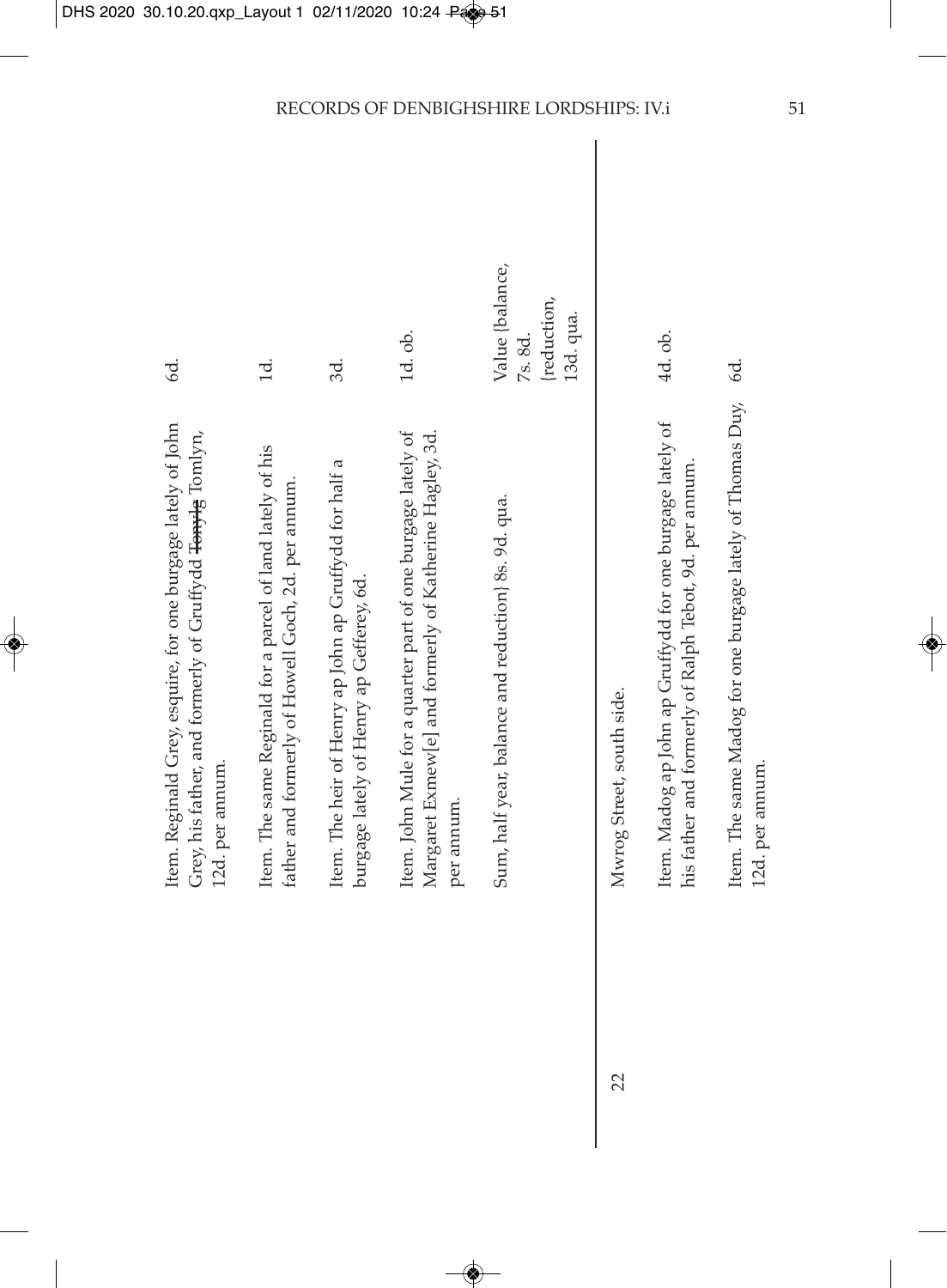| lately of Morfudd ferch Ieuan ap Thomas, 2s. 6d. per annum.<br>Item. The heirs of John ap Ieuan ap Madog for one burgage                   | 15d.    |
|--------------------------------------------------------------------------------------------------------------------------------------------|---------|
| Item. Robert ap Howell ap Thomas for one burgage lately of<br>John ap Ieuan Bellyn and formerly of Cecily P[ar]doner, 3d.<br>per annum.    | 1d. ob. |
| concerning demesne land and formerly of the said Cecily, 6d.<br>Item. The same Robert for one garden lately of the said John<br>per annum. | 3d.     |
| ferch Madog and formerly of Jonet Henst[er], 14d. per annum.<br>Item. The same Robert for one burgage lately of Gwenllian                  | 7d.     |
| Item. Ieuan ap David ap Gruffydd Goch for one garden lately<br>of Res Duy, 12d. per annum.                                                 | Ś.      |
| Item. Lleucu ferch Einion for one burgage lately of Gruffydd<br>Powis, 2s. 4d. per annum.                                                  | 14d.    |
| Item. Thomas ap John Robynson for one burgage lately of<br>Grono ap Ieuan ap Hescok, 8d. per annum.                                        | 4d.     |
| Item. The same Thomas for one garden next to his peace of                                                                                  | હતં.    |

demesne land, 12d. per annum.

demesne land, 12d. per annum.

52 DENBIGHSHIRE HISTORICAL SOCIETY TRANSACTIONS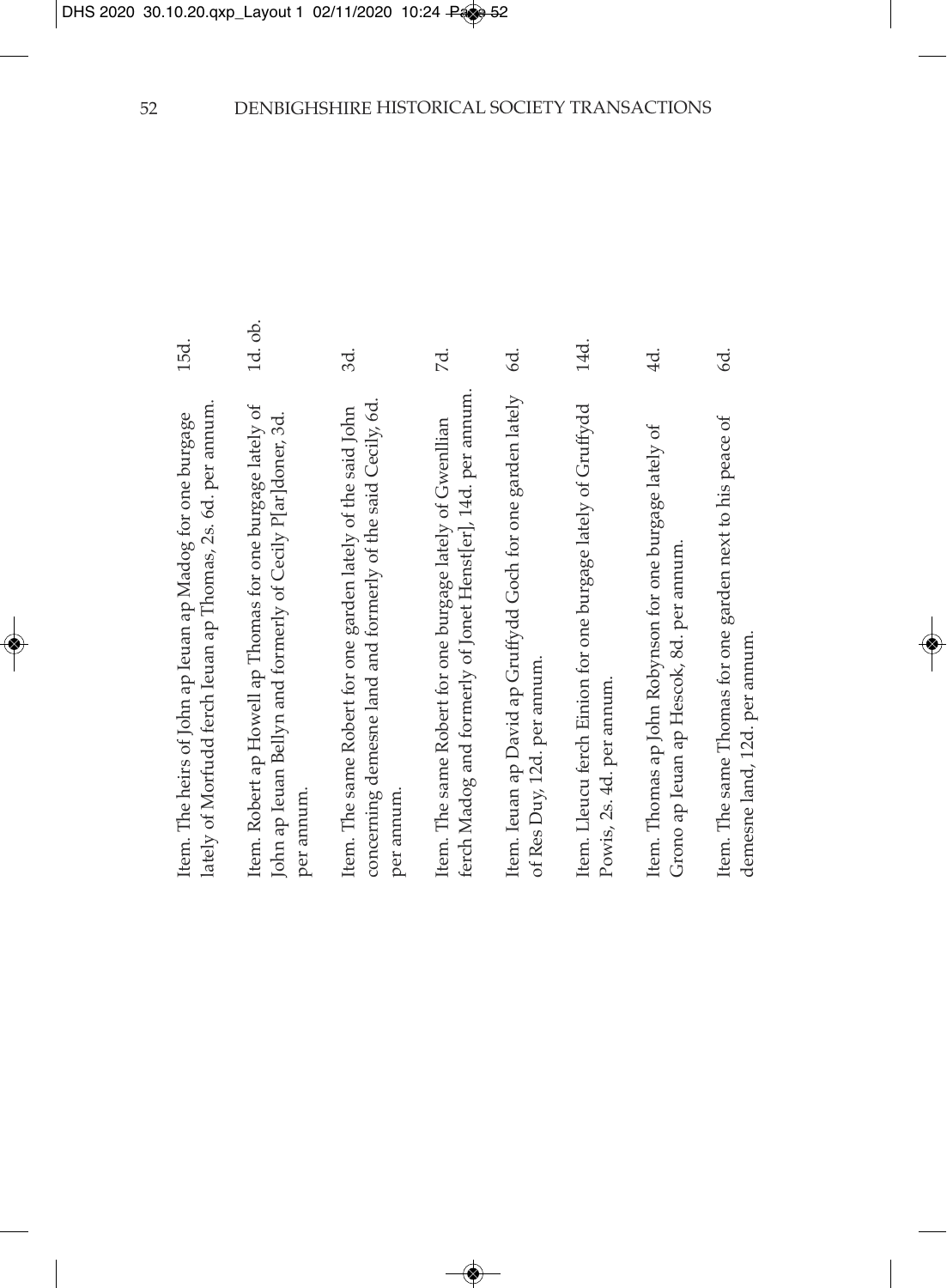| 4d. ob.                                                                                                                                  | 1d. ob.                                                                                  |                                  | z.                                                                                                       | ડવં.                                                                                      | Ś.                                                                                                                                  | 3d.                                                                                                                                     | 3d.                                                       |
|------------------------------------------------------------------------------------------------------------------------------------------|------------------------------------------------------------------------------------------|----------------------------------|----------------------------------------------------------------------------------------------------------|-------------------------------------------------------------------------------------------|-------------------------------------------------------------------------------------------------------------------------------------|-----------------------------------------------------------------------------------------------------------------------------------------|-----------------------------------------------------------|
| Item. The heir of Henry ap John ap Gruffydd for one burgage<br>lately of John Cropenhall and lately of William Dicher, 9d.<br>per annum. | Item. The same Henry [sic.] for half a burgage lately of Agnes<br>Hagley, 3d. per annum. | Sum, half year, balance} 6s. 1d. | Item. Richard ap Jankyn ap Llywelyn for one and a half<br>burgages lately of his father, 18d. per annum. | Item. Res Pressor for one burgage [lately of] Madog ap Ieuan<br>ap Madog, 12d. per annum. | Ieuan Vach[a]n for one burgage lately of Bady ap Deio, 12d.<br>Item. Eleanor who was the wife of David ap Gruffydd ap<br>per annum. | Gruffydd ap Ieuan Saier and formerly of Grono ap Hescok, 6d.<br>Item. Madog ap John ap Gruffydd for one burgage lately of<br>per annum. | Item. John ap Robyn ap David ap Iorwerth Saier for half a |
|                                                                                                                                          |                                                                                          |                                  | 23                                                                                                       |                                                                                           | decay                                                                                                                               |                                                                                                                                         |                                                           |

RECORDS OF DENBIGHSHIRE LORDSHIPS: IV.i 53

 $\overline{\phantom{a}}$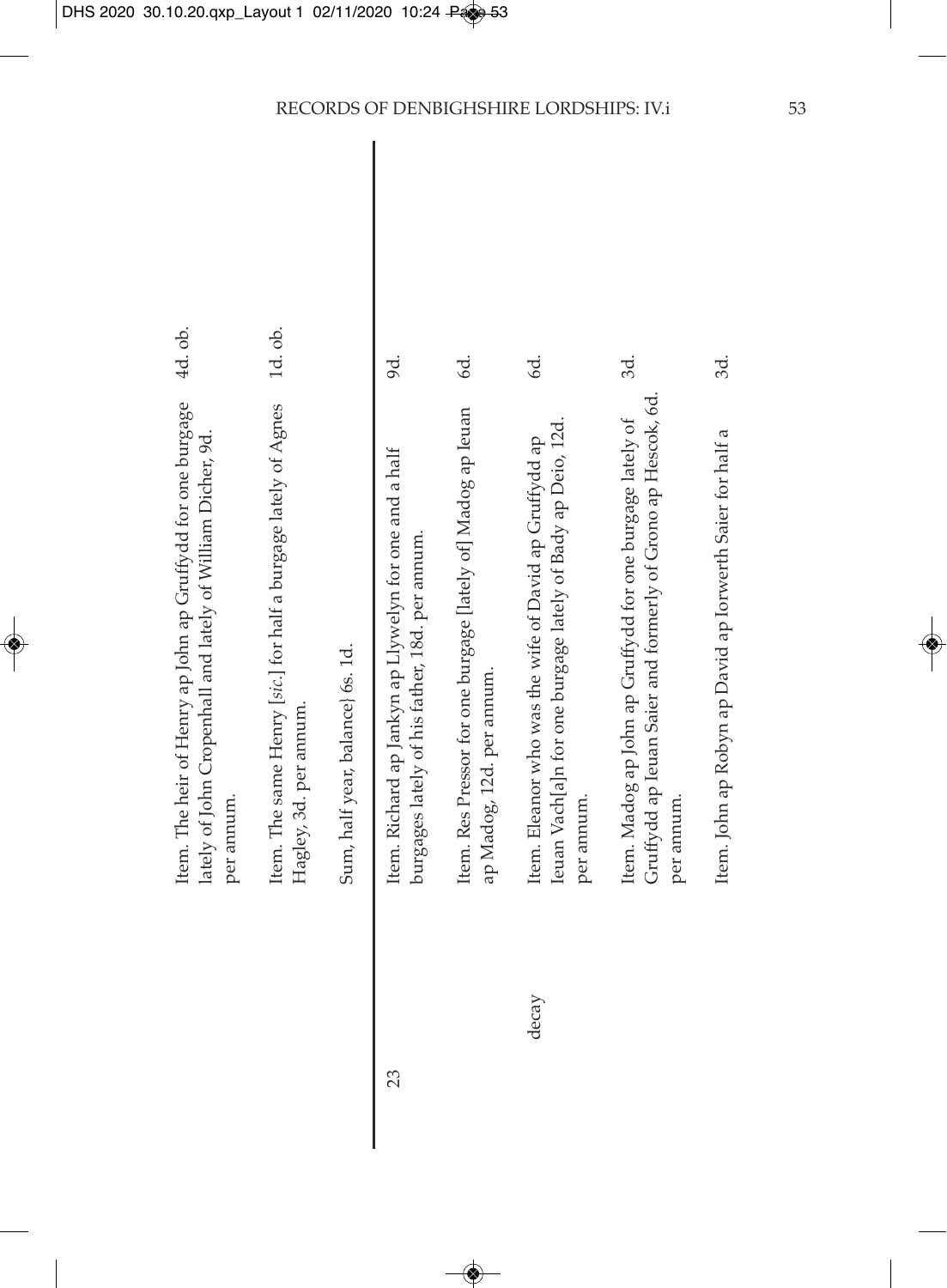| rgage lately of Ieuan Lloyd Bordon and formerly of Ieuan | ziey, 6d. per annum. |  |
|----------------------------------------------------------|----------------------|--|

| Item. Edward Longford for one burgage lately of Nicholas           |  |
|--------------------------------------------------------------------|--|
| Bordon, 12d. per annum.                                            |  |
|                                                                    |  |
| Item. Ibull Thelwall for one burgage lately of Robert Swymorth 6d. |  |

|                               | 12d. | acre of demesne land lately of the said Sir. John and formerly<br>Item. Edward ap Sir. John Drap[er] for one burgage and one<br>of Madog Morcell, 2s. per annum.                                               |  |
|-------------------------------|------|----------------------------------------------------------------------------------------------------------------------------------------------------------------------------------------------------------------|--|
|                               | ડતં  | Item. The same John for one burgage lately of the said Belle,<br>12d. per annum.                                                                                                                               |  |
|                               | 2s.  | Item. John Mule for two acres of demesne land lately of Belle<br>Gule, 4s. per annum.                                                                                                                          |  |
| Reduction, half<br>year} 20d. | 12d. | demesne land, for which the ancient rent is 5s. 4d. per annum,<br>now in his tenure for 2s. per annum, and therefore reduction,<br>Item. John ap Gruffydd for one garden and one acre of<br>3s. 4d. per annum. |  |
|                               |      | Item. Ibull Thelwall for one burgage lately of Robert Swymorth 6d.<br>and formerly of Agnes Strange, 12d. per annum.                                                                                           |  |
|                               | Ś.   | Item. Edward Longford for one burgage lately of Nicholas<br>Bordon, 12d. per annum.                                                                                                                            |  |
|                               |      | burgage lately of Ieuan Lloyd Bordon and formerly of Ieuan<br>Hagley, 6d. per annum.                                                                                                                           |  |

♦

 Item. The heir of John ap Ieuan ap Madog for one burgage 6d. Item. The heir of John ap Ieuan ap Madog for one burgage lately of Grono ap Madog, gwehydd,<sup>48</sup> 12d. per annum. lately of Grono ap Madog, gwehydd,<sup>46</sup> 12d. per annum.

sd.

48. Manuscript, quheth (English, weaver). 48. Manuscript, *quheth* (English, weaver).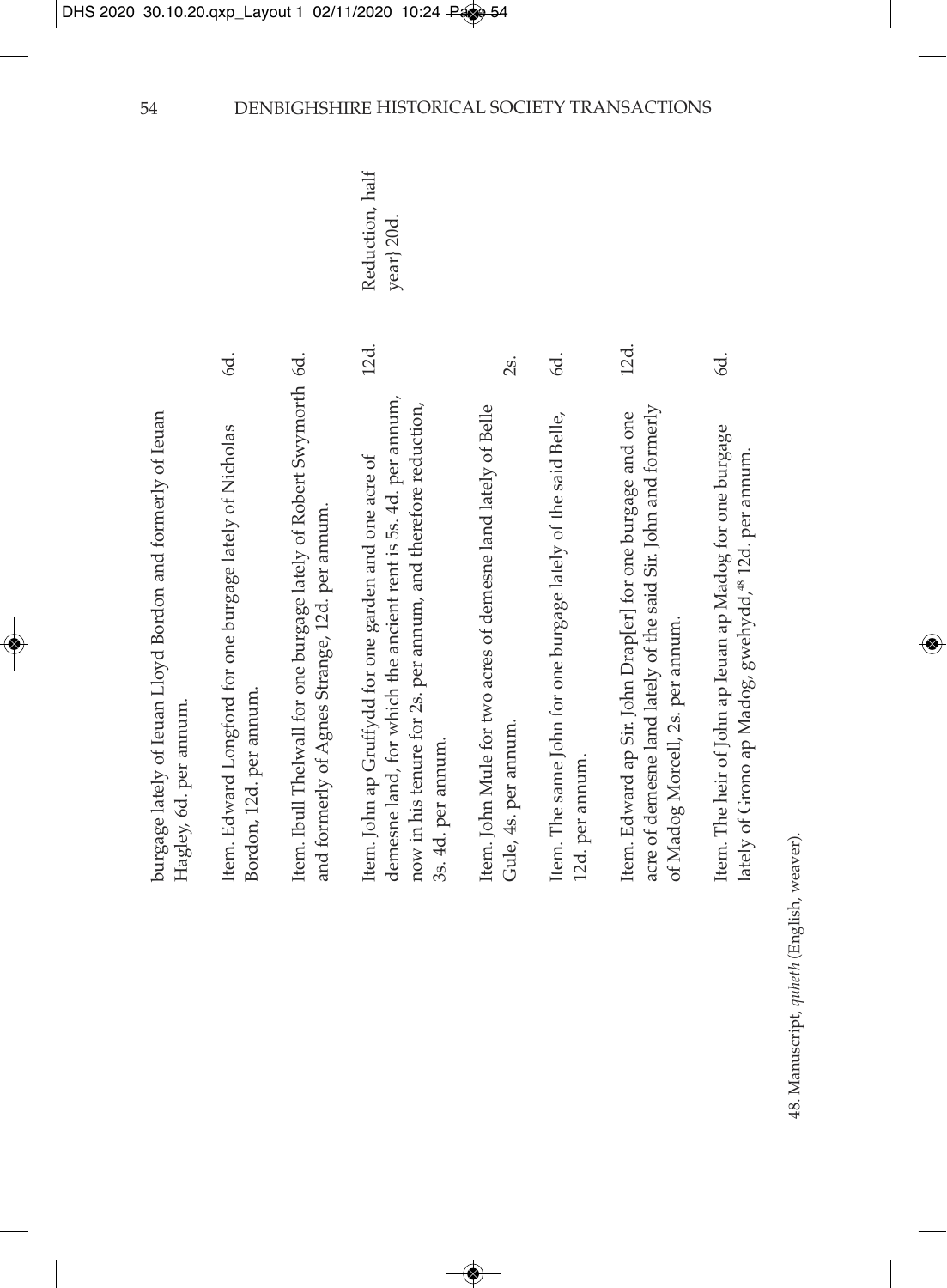| Ś.                                                                               | reduction, 20d.<br>Value {balance,<br>decay, 6d.<br>8s. 3d. | 14d.                                                                                                                                 | 10d.                                                                                                                   | 10d.                                                                                                                      | Ś.                                                                                                    | бd.                                                                                                              |                                   |
|----------------------------------------------------------------------------------|-------------------------------------------------------------|--------------------------------------------------------------------------------------------------------------------------------------|------------------------------------------------------------------------------------------------------------------------|---------------------------------------------------------------------------------------------------------------------------|-------------------------------------------------------------------------------------------------------|------------------------------------------------------------------------------------------------------------------|-----------------------------------|
| Item. The same heir for one burgage lately of the said Grono,<br>12d. per annum. | Sum, half year, decrease and decay} 10s. 5d.                | of David ap Robyn and formerly of Roger P[ar]doner, 2s. 4d.<br>Item. Gruffydd ap David ap Robyn for one burgage lately<br>per annum. | David and formerly of Reginald Leglewey, 20d. per annum.<br>Item. The same Gruffydd for one burgage lately of the said | lately of the said David and formerly of the said Reginald, 20d<br>Item. The same Gruffydd for one parcel of demesne land | Item. Agnes ferch Jankyn ap Gruffydd for one burgage lately<br>of Jankyn ap Maredudd, 12d. per annum. | Swymorth and formerly of Agnes Strange, 12d. per annum.<br>Item. Ibull Thelwall for one burgage lately of Robert | Sum, half year, balance} 3s. 10d. |
|                                                                                  |                                                             | 24                                                                                                                                   |                                                                                                                        |                                                                                                                           |                                                                                                       |                                                                                                                  |                                   |

## RECORDS OF DENBIGHSHIRE LORDSHIPS: IV.i 55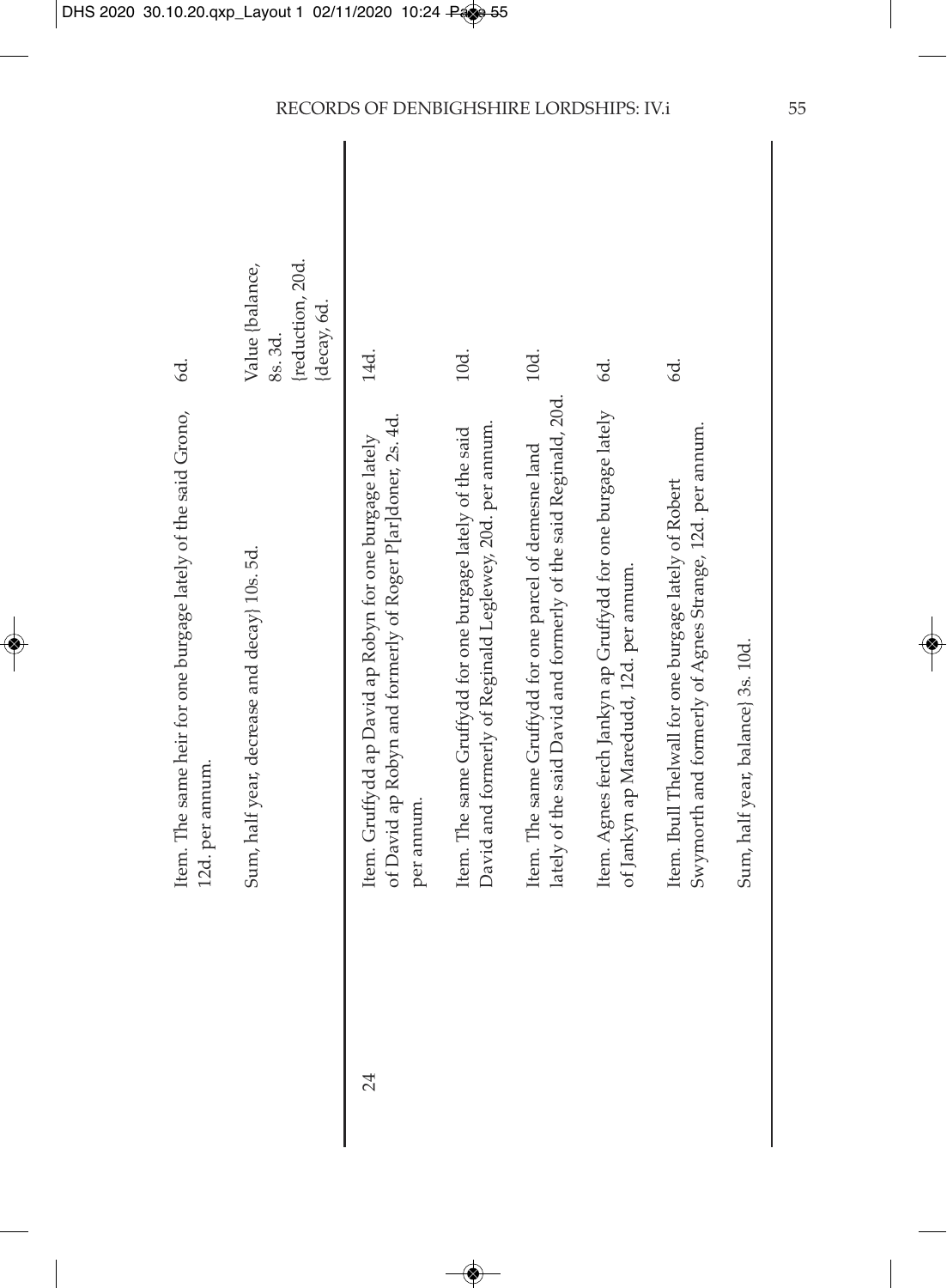| 3d. ob.<br>5d.<br>5d.<br>Ś.<br>5d.<br>5d. | Item. William ap Jankyn for one burgage lately of Jenkyn Barly, 10d.<br>Item. Edward Exmewe for one croft lying next to the church<br>Item. Edward Exmew[e] for one burgage lately of his father,<br>Item. Ibull Thelwall for one burgage lately of John Thelwall,<br>Item. Richard ap Jankyn for one burgage lately of his father,<br>Item. The same Ibull for one burgage lately of the said John,<br>Item. The same Richard for one burgage lately of his father,<br>of Mwrog lately of John Exmew[e], 12d. per annum.<br>Sum, half year, balance} 16d.<br>Mwrog Street, north side.<br>10d. per annum.<br>20d. per annum.<br>10d. per annum.<br>10d. per annum.<br>10d. per annum.<br>7d. per annum. | 25 |
|-------------------------------------------|----------------------------------------------------------------------------------------------------------------------------------------------------------------------------------------------------------------------------------------------------------------------------------------------------------------------------------------------------------------------------------------------------------------------------------------------------------------------------------------------------------------------------------------------------------------------------------------------------------------------------------------------------------------------------------------------------------|----|
| 6d. ob.                                   | Swymorth and formerly of Agnes Strange, 13d. per annum.<br>Item. The same Ibull for one burgage lately of Robert                                                                                                                                                                                                                                                                                                                                                                                                                                                                                                                                                                                         |    |
|                                           |                                                                                                                                                                                                                                                                                                                                                                                                                                                                                                                                                                                                                                                                                                          |    |
|                                           |                                                                                                                                                                                                                                                                                                                                                                                                                                                                                                                                                                                                                                                                                                          |    |
|                                           |                                                                                                                                                                                                                                                                                                                                                                                                                                                                                                                                                                                                                                                                                                          |    |
|                                           |                                                                                                                                                                                                                                                                                                                                                                                                                                                                                                                                                                                                                                                                                                          |    |
|                                           |                                                                                                                                                                                                                                                                                                                                                                                                                                                                                                                                                                                                                                                                                                          |    |
|                                           |                                                                                                                                                                                                                                                                                                                                                                                                                                                                                                                                                                                                                                                                                                          |    |
|                                           |                                                                                                                                                                                                                                                                                                                                                                                                                                                                                                                                                                                                                                                                                                          |    |
|                                           |                                                                                                                                                                                                                                                                                                                                                                                                                                                                                                                                                                                                                                                                                                          |    |
|                                           |                                                                                                                                                                                                                                                                                                                                                                                                                                                                                                                                                                                                                                                                                                          |    |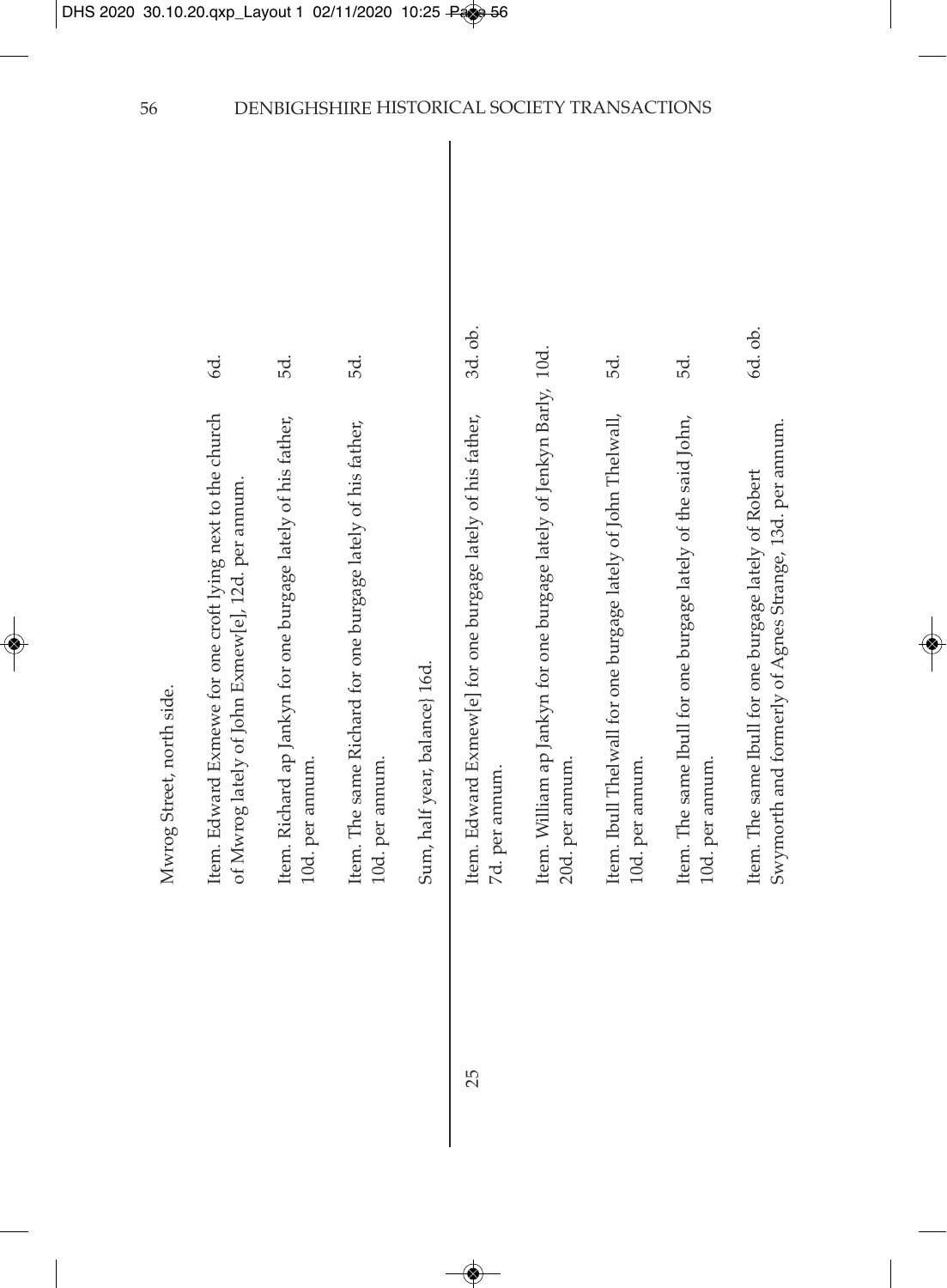| Item. Edward ap Sir. John Drap[er] for one burgage lately of<br>the said Sir. John and formerly of Nicholas Ledly, 13d. per<br>annum. | 6d. ob. |
|---------------------------------------------------------------------------------------------------------------------------------------|---------|
| Item. The same Edward for one burgage lately of the said Sir.<br>John and formerly of Jankyn <sup>49</sup> ap Ken, 12d. per annum.    | હતં.    |
| Item. David ap Bellyn ap Philip for one burgage lately of John<br>Gule, 12d. per annum.                                               | ડતું.   |
| Item. Morfudd who was the wife of Thurstan Flexton for one<br>burgage lately of Cary ferch Grono, 12d. per annum.                     | Ś.      |
| burgage lately of Ieuan Lloyd, gwehydd, <sup>50</sup> 12d. per annum.<br>Item. David ap Bellyn ap Philip and Joan his wife for one    | Ġ.      |
| Item. The same David and Joan for half of a burgage lately of<br>the said leuan, 6d. per annum.                                       | 3d.     |
| Item. Madog ap John ap Gruffydd for one burgage lately of<br>John Barly, 10d. per annum.                                              | 5d.     |
| Item. The same Madog for one burgage lately of Gruffydd ap<br>Ieuan Saier, 12d.                                                       | ડતું.   |

49. Manuscript, without abbreviation mark, 'Jaky'.<br>50. Manuscript, weth (English, weaver). 49. Manuscript, without abbreviation mark, 'Jaky'. 50. Manuscript, *weth* (English, weaver).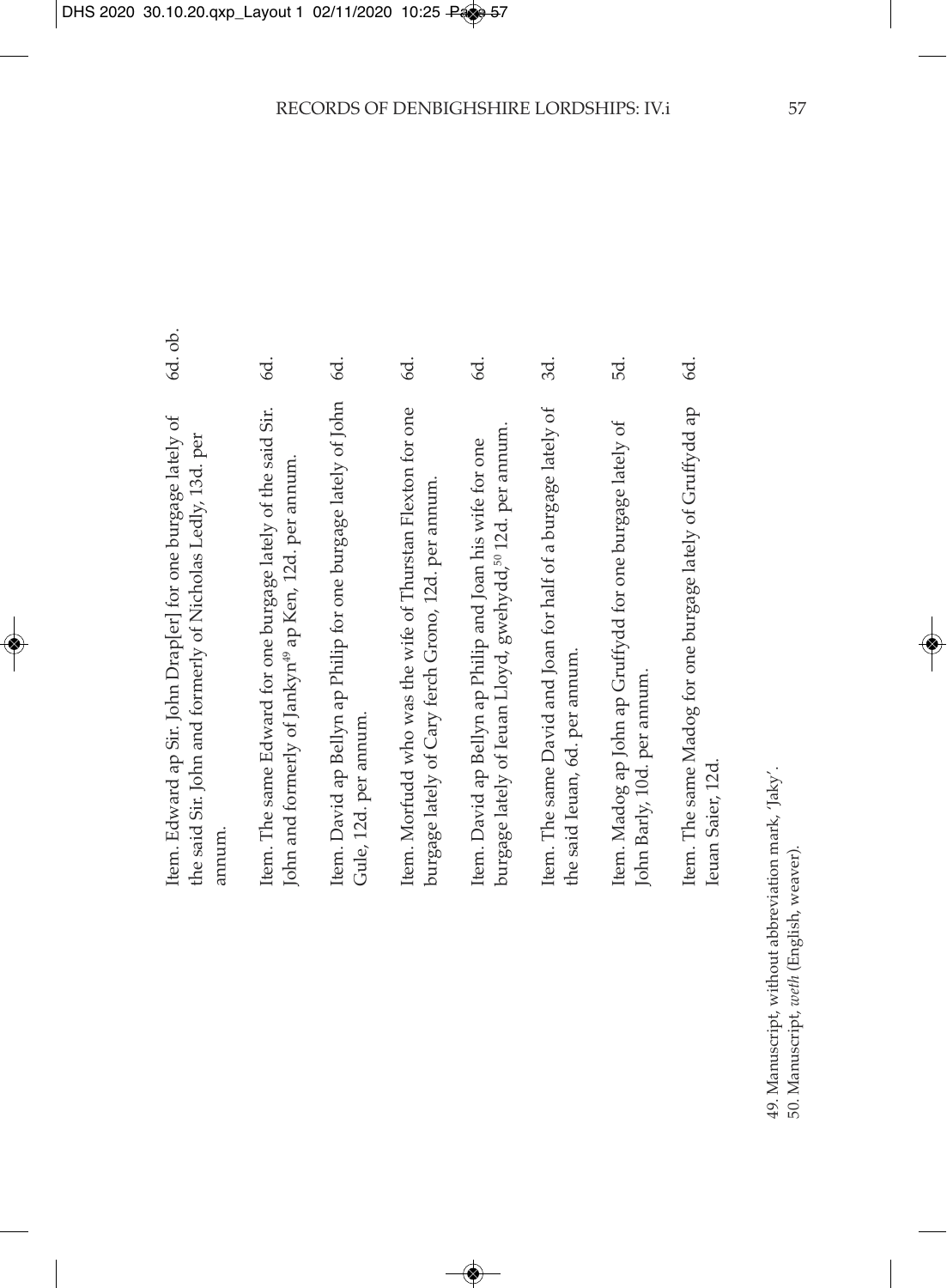| Item. Gardian of the church of Ruthin for one burgage lately of 6d.<br>Thomas Cony, 12d. per annum. | Item. Maredudd ap Ieuan ap Dicon Duy [and] Agharat his wife 6d.<br>for one burgage lately of Dicon ap Einion, 12d. per annum. | Sum, half year, balance} 7s. 2d. ob. | Item. John Mule for one and a half burgages lately of Gruffydd 4d. ob.<br>ap leuan Saier and formerly of Ieuan Hagley, 9d. per annum. | Item. John ap Gruffydd for one burgage lately of Deio ap Ieuan 12d.<br>Item. Robert ap Howell ap Bleddyn Saier for one burgage lately 3d.<br>ap Dicon Duy and formerly of Howell ap Iollyn, 2s. per annum.<br>of Gwenllian Trevour, 6d. per annum. | જીં<br>Item. Margaret who was the wife of Iollyn Coup[er] for one<br>burgage lately of Jankyn ap Grono, 12d. per annum. | 1d. ob.<br>of one burgage lately of Gwenllian ferch Llywelyn and formerly<br>Item. The heir of Henry ap John ap Gruffydd for a third part<br>of Simon Thelwall, 3d. per annum. | 4d. ob.<br>Item. The same heir for one burgage lately of John Tegyn, 9d.<br>per annum. |  |
|-----------------------------------------------------------------------------------------------------|-------------------------------------------------------------------------------------------------------------------------------|--------------------------------------|---------------------------------------------------------------------------------------------------------------------------------------|----------------------------------------------------------------------------------------------------------------------------------------------------------------------------------------------------------------------------------------------------|-------------------------------------------------------------------------------------------------------------------------|--------------------------------------------------------------------------------------------------------------------------------------------------------------------------------|----------------------------------------------------------------------------------------|--|
|                                                                                                     |                                                                                                                               |                                      | 26                                                                                                                                    |                                                                                                                                                                                                                                                    |                                                                                                                         |                                                                                                                                                                                |                                                                                        |  |

 $\overline{\phantom{a}}$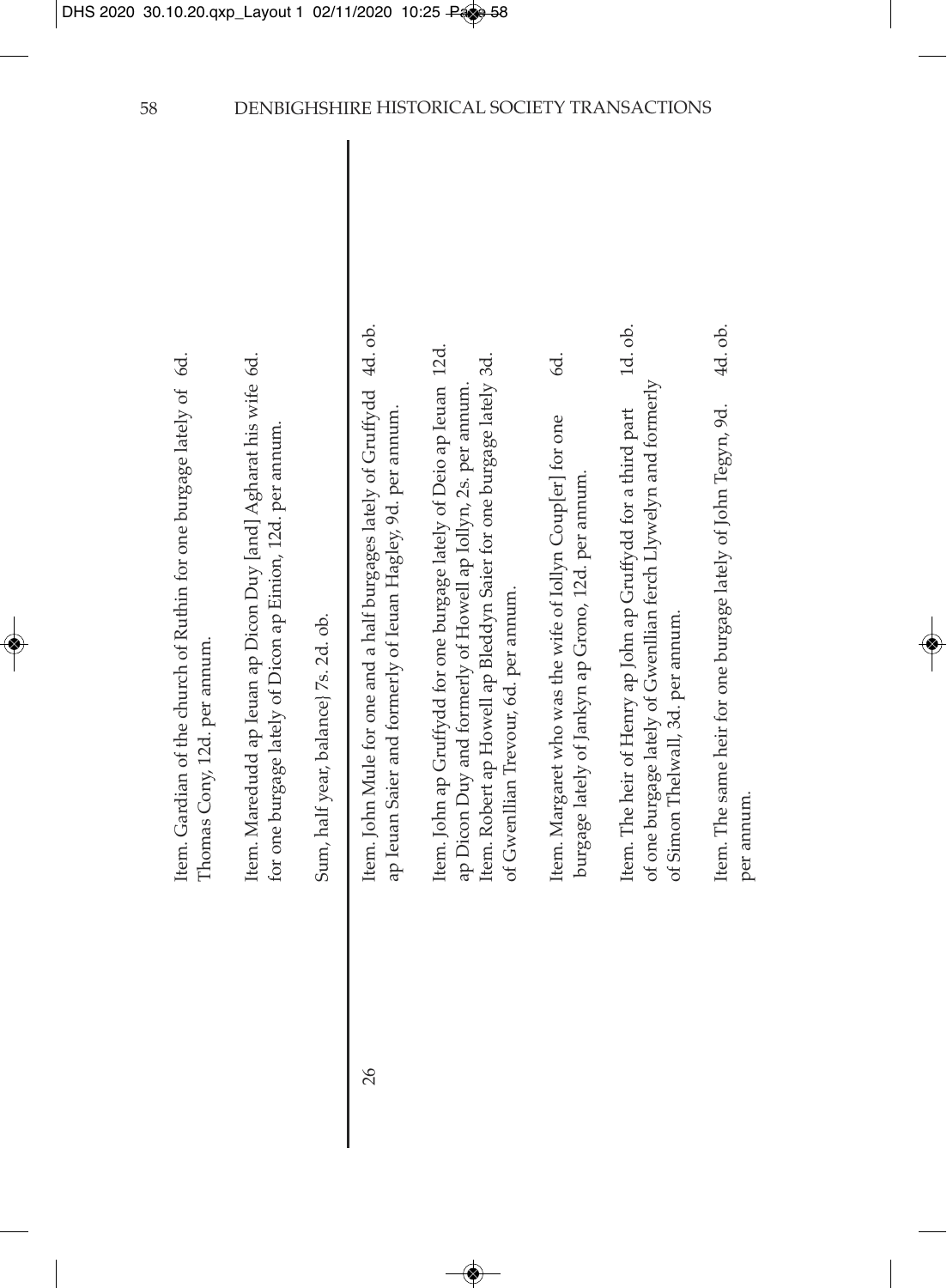| Item. Res ap David, p[er]sor and Elen his wife for one burgage 4d. ob.<br>lately of Matto Mellner, <sup>51</sup> father of the said Elen, 9d. per annum.               |         |
|------------------------------------------------------------------------------------------------------------------------------------------------------------------------|---------|
| Item. The same Res for a third part of one burgage lately of<br>Gruffydd ap Ieuan saier, 3d. per annum.                                                                | 1d. ob. |
| Item. Crispiana <sup>52</sup> who was the wife of David p[er]sor for half of 3d.<br>a burgage lately of the said Gruffydd, 6d. per annum.                              |         |
| Item. Madog ap Gruffydd for one burgage lately of Isabell<br>Page, 6d. per annum.                                                                                      | 3d.     |
| Item. The same Madog for one burgage lately of John Cochet,<br>6d. per annum.                                                                                          | 3d.     |
| hands of Tona ap David and Morfudd who was the wife of<br>Item. John Duy of Torpurley <sup>53</sup> for one burgage lately in the<br>Thurstan Flexton, 12d. per annum. | Ġ.      |
| Ibull Thelwall for one burgage lately of Robert Swymorth and<br>formerly of Agnes Strange, 12d. per annum.                                                             | Ġ.      |
| Sum, half year, balance} 4s. 10d. ob.                                                                                                                                  |         |

51. Elsewhere 'Matto Miller'.<br>52. Manuscript, here Xpia', and below Xpiana.<br>53. Likely Tarporley, Cheshire. 52. Manuscript, here Xpia', and below Xpiana. 51. Elsewhere 'Matto Miller'.

53. Likely Tarporley, Cheshire.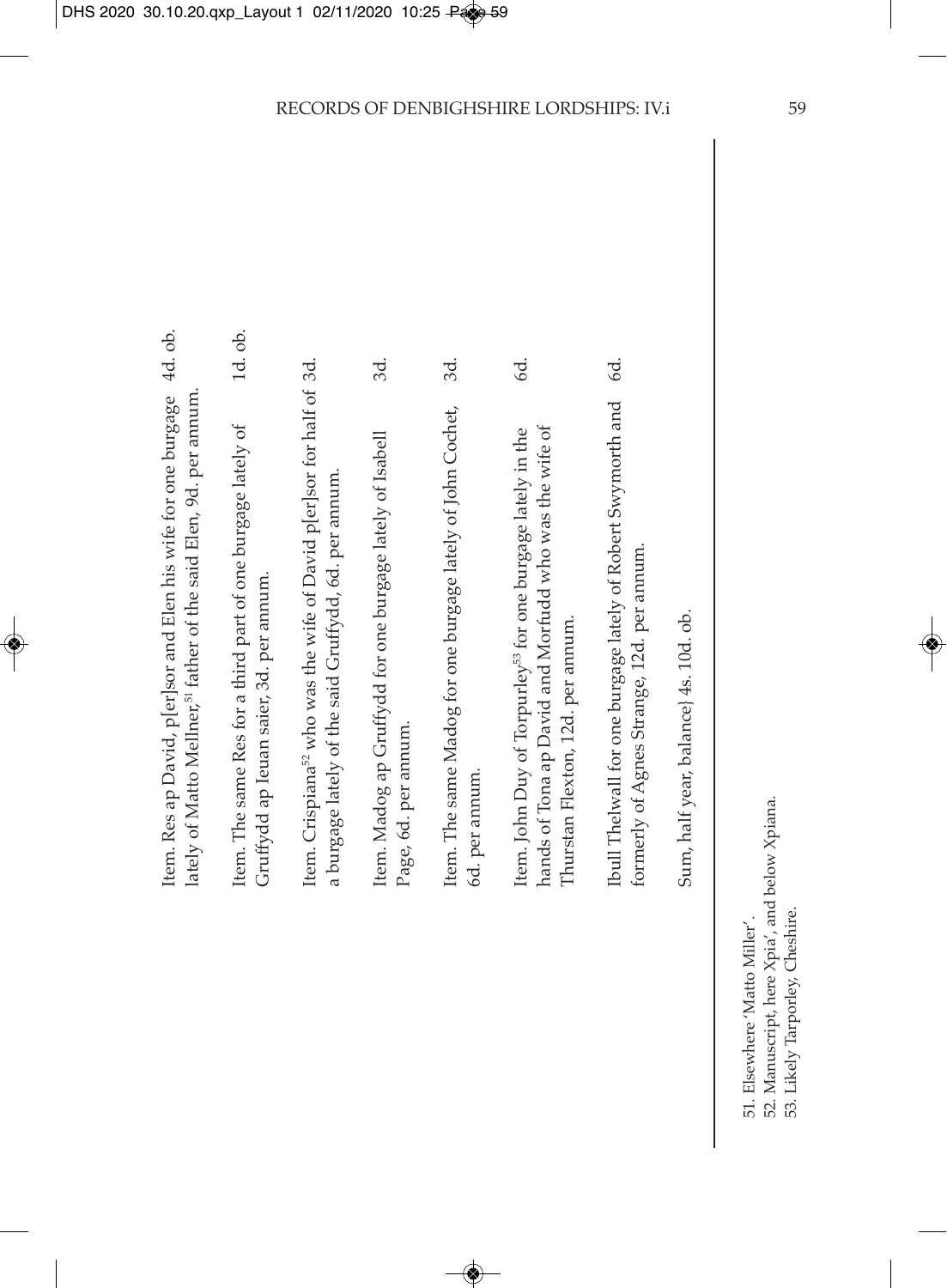| Decrease, half<br>year} 4d.                                                                                                                                                                                                                                      |                                                                                                                                                                                                                                      |                                                                                                                         |                                                                               |                                                                                                                   |                                                                                                      |                                                                                                                         |
|------------------------------------------------------------------------------------------------------------------------------------------------------------------------------------------------------------------------------------------------------------------|--------------------------------------------------------------------------------------------------------------------------------------------------------------------------------------------------------------------------------------|-------------------------------------------------------------------------------------------------------------------------|-------------------------------------------------------------------------------|-------------------------------------------------------------------------------------------------------------------|------------------------------------------------------------------------------------------------------|-------------------------------------------------------------------------------------------------------------------------|
| 8d.                                                                                                                                                                                                                                                              | 8d.                                                                                                                                                                                                                                  | 1d. ob.                                                                                                                 | 3d. ob.                                                                       | 2d.                                                                                                               | 3d. ob.                                                                                              | 2d.                                                                                                                     |
| Item. William Moris for one burgage lately of Robyn ap Ieuan<br>ap Howell and Robert ap Gruffydd and formerly of Thomas<br>Duy, for which the ancient rent is 2s. per annum, now in his<br>tenure for 16d. per annum, and therefore reduction, 8d. per<br>annum. | the hands of William p[er]sor and Crispiana who was the wife<br>burgage lately of Thomas ap Einion, 16d. per annum, now in<br>Item. John ap Dicus Kervyth <sup>54</sup> and Agnes his wife for one<br>of David P[er]sor in fee farm. | Item. Res ap David p[er]sor for one burgage lately of Matto<br>Miller and formerly of William ap Einion, 3d. per annum. | Item. Edward Exmew[e] for one burgage lately of his father,<br>7d. per annum. | Item. Madog ap John ap Gruffydd for one burgage lately of<br>his father and formerly of Alice Duy, 4d. per annum. | Item. Tona ap Matto Millner <sup>55</sup> for one burgage lately of John<br>Exmew[e], 7d. per annum. | Item. Madog ap John ap Gruffydd for one burgage lately of<br>his father and formerly of Gruffydd ap Res, 4d. per annum. |
| 27                                                                                                                                                                                                                                                               |                                                                                                                                                                                                                                      |                                                                                                                         |                                                                               |                                                                                                                   |                                                                                                      |                                                                                                                         |

54. Possibly better rendered as John ap Dicon, carver.<br>55. Elsewhere 'Matto Miller'. 54. Possibly better rendered as John ap Dicon, carver. 55. Elsewhere 'Matto Miller'.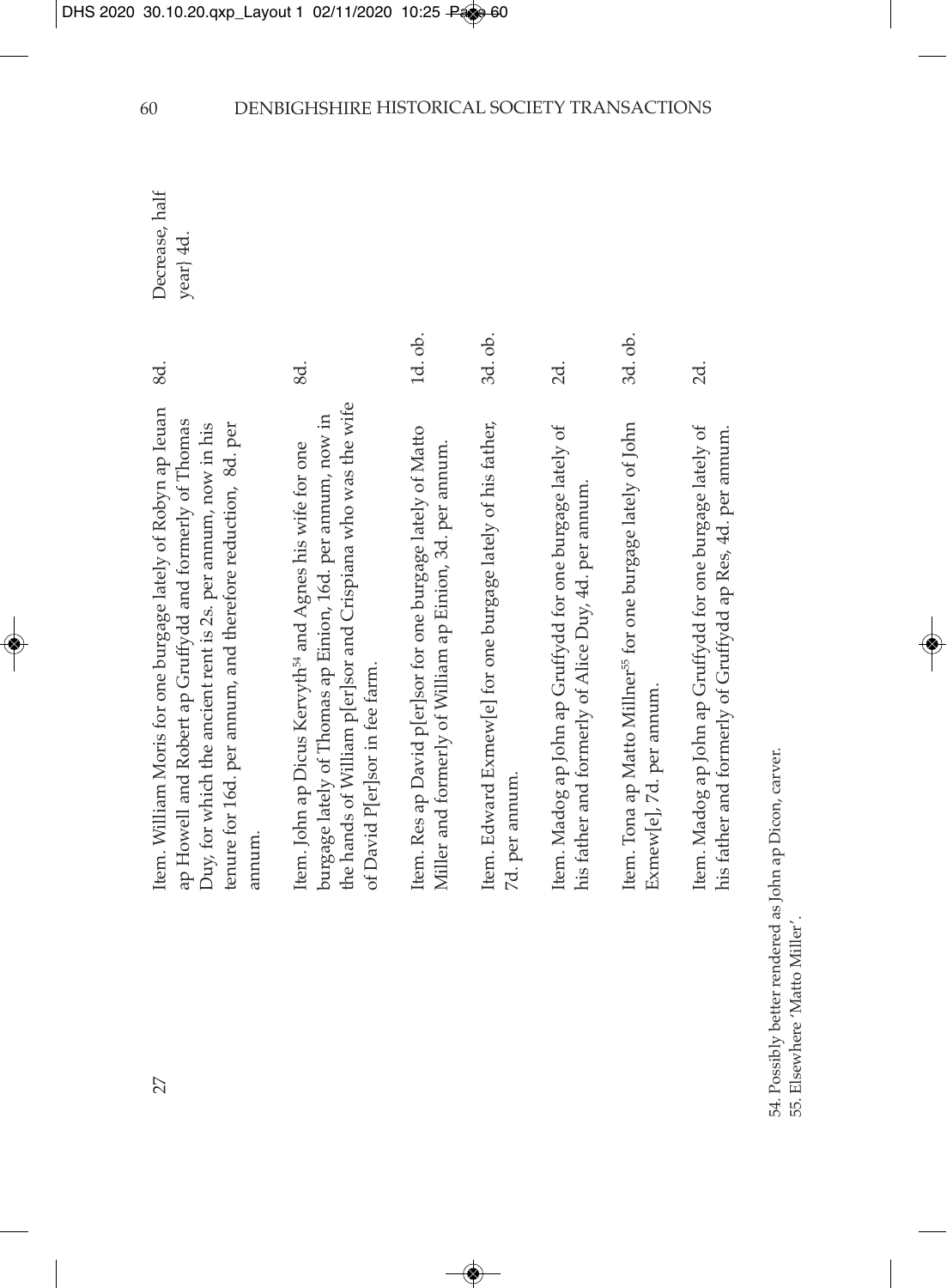|                                                    | Item. The same Madog for one hortus <sup>56</sup> lately of his father and<br>formerly of the said Gruffydd ap Res, 6d. per annum. | ડેવં.                                               |
|----------------------------------------------------|------------------------------------------------------------------------------------------------------------------------------------|-----------------------------------------------------|
|                                                    | Sum, half year, balance and reduction} 2s. 11d. ob.                                                                                | reduction, 4d.<br>2s. 7d. ob.<br>(balance,<br>Value |
| 28                                                 | New Street, leading to Denbigh, east side.                                                                                         |                                                     |
|                                                    | Item. The same Madog for one burgage lately of his father and<br>formerly of Thomas Chandeler, 12d. per annum.                     | sd.                                                 |
|                                                    | Item. John ap Deio Moyn for one burgage lately of his father<br>and formerly of Henry Ferro[ur], 12d. Per annum.                   | હં                                                  |
|                                                    | Item. Edward Exmew[e] for one burgage lately of his father,<br>7d. per annum.                                                      | 3d. ob.                                             |
|                                                    | Item. Marion who was the wife of Dicon Bach for one burgage<br>lately of Matto Miller, 12d. per annum.                             | sd.                                                 |
|                                                    | Item. Owain ap Gruffydd ap Thomas for one garden lately of<br>John ap Gethin <sup>57</sup> Powis, 12d. per annum.                  | Ś.                                                  |
| 57. Manuscript, Guttyn.<br>56. See above, note 26. |                                                                                                                                    |                                                     |

RECORDS OF DENBIGHSHIRE LORDSHIPS: IV.i 61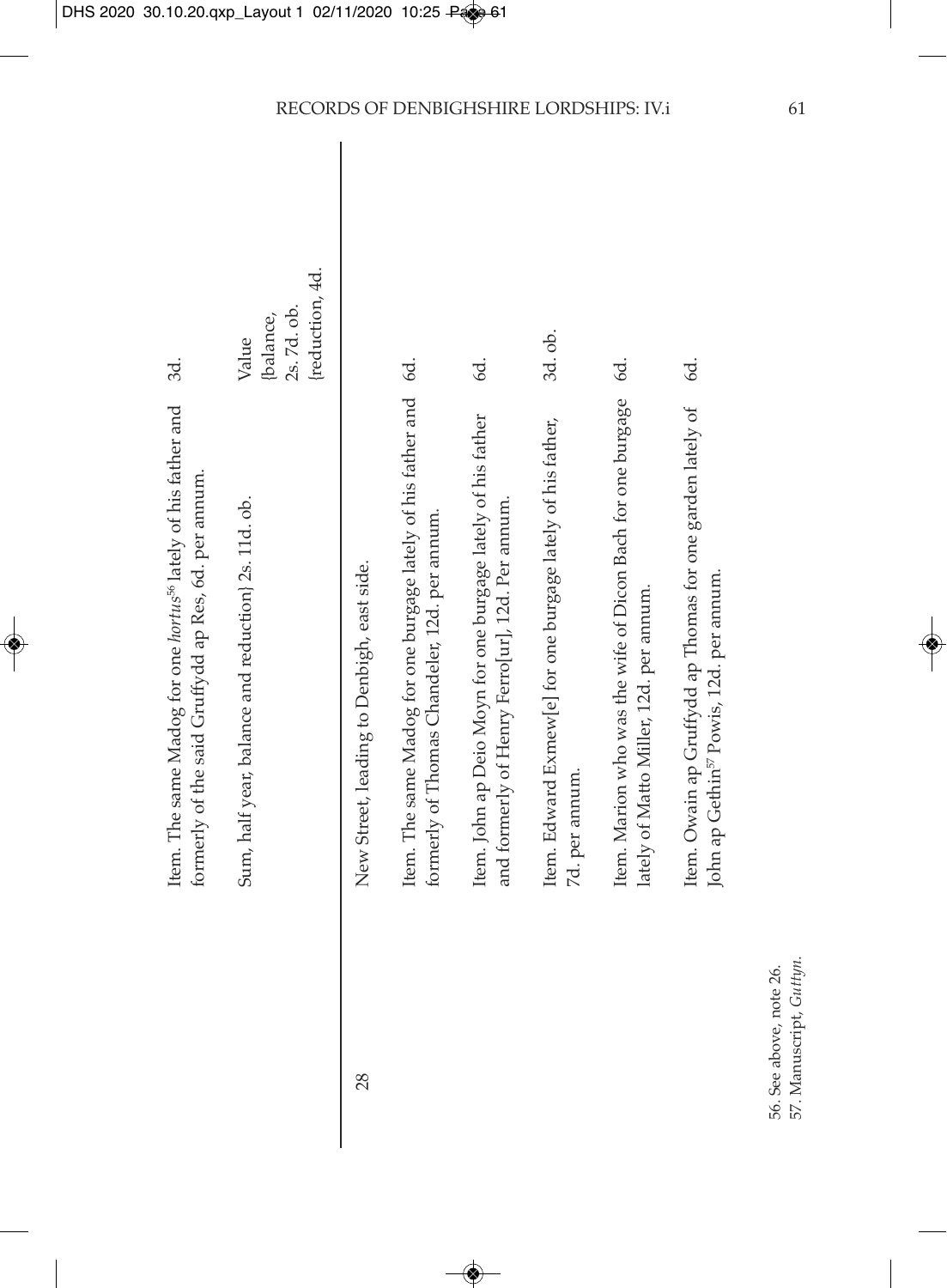| 4d. ob.                                                                                  | Gd.                                                                                                                                  | 3d.                                                                                              | 3d.                                                                                                                      |                                                                                                                              |                                  |                                            |                                                                                   | bd.                                                                                             |
|------------------------------------------------------------------------------------------|--------------------------------------------------------------------------------------------------------------------------------------|--------------------------------------------------------------------------------------------------|--------------------------------------------------------------------------------------------------------------------------|------------------------------------------------------------------------------------------------------------------------------|----------------------------------|--------------------------------------------|-----------------------------------------------------------------------------------|-------------------------------------------------------------------------------------------------|
| Item. Gruffydd Goch ap John for one garden lately of John ap<br>Gruffydd, 9d. per annum. | Item. Ibull Thelwall for one hortus of demesne land lately of<br>Robert S[w]ymorth and formerly of Agnes Strange, 12d. per<br>annum. | Item. The same Ibull for one hortus of demesne land lately of<br>the said Robert, 6d. per annum. | Item. Richard ap Gruffydd ap Deio for one garden lately of<br>his father and formerly of David ap Einion, 6d. per annum. | Item. Madog ap John ap Gruffydd for one burgage lately of his 6d.<br>father and formerly of Henry Ferro[ur], 12d. per annum. | Sum, half year, balance} 4s. 2d. | New Street, leading to Denbigh, west side. | Item. Edward Longford for one garden lately of Howell Goch, 4d.<br>8d. per annum. | Item. The heir of John ap Ieuan ap Madog for one burgage<br>lately of John Ward, 6d. per annum. |
|                                                                                          |                                                                                                                                      |                                                                                                  |                                                                                                                          |                                                                                                                              |                                  | 29                                         |                                                                                   |                                                                                                 |

I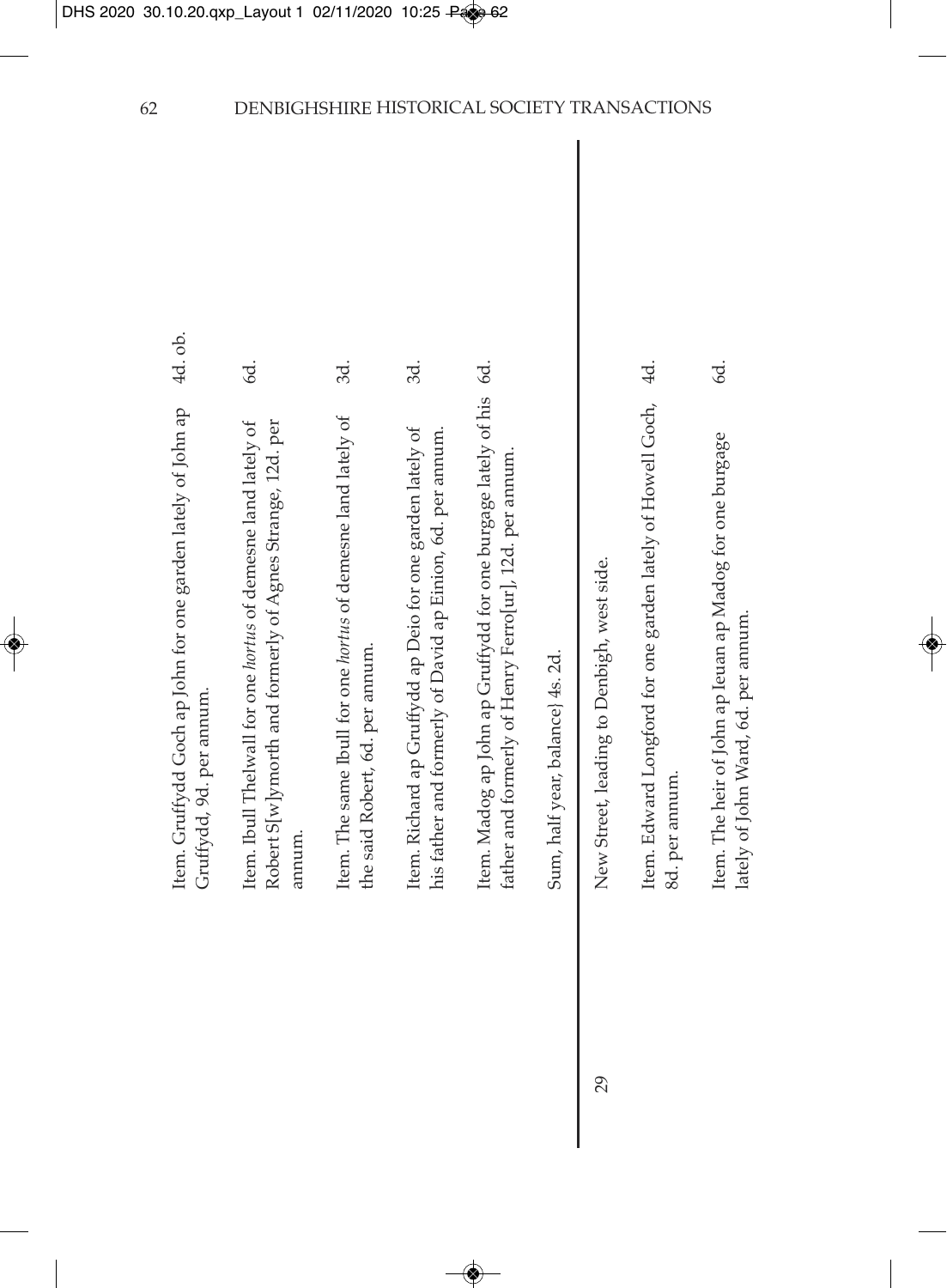|                                                                                                                              |                                                                                                                     | half year} 3d.<br>Reduction,                                                                                                                                                                                                      | half year} 6d.<br>Reduction,                                                                                                                                                                             | half year} 6d.<br>Reduction,                                                                                                                                                                                                                            |                                                                                            |
|------------------------------------------------------------------------------------------------------------------------------|---------------------------------------------------------------------------------------------------------------------|-----------------------------------------------------------------------------------------------------------------------------------------------------------------------------------------------------------------------------------|----------------------------------------------------------------------------------------------------------------------------------------------------------------------------------------------------------|---------------------------------------------------------------------------------------------------------------------------------------------------------------------------------------------------------------------------------------------------------|--------------------------------------------------------------------------------------------|
|                                                                                                                              | હં.                                                                                                                 | <u>તું</u>                                                                                                                                                                                                                        | бd.                                                                                                                                                                                                      | 6d                                                                                                                                                                                                                                                      | 2d.                                                                                        |
| Item. Madog ap John ap Gruffydd for one burgage lately of his 6d.<br>father and formerly of Jonet Henst[er], 12d. per annum. | Longford and formerly of Geoffrey Cuttler, 12d. per annum.<br>Item. Adam Bekerstaf for one burgage lately of Edward | Item. Jonet, who was the wife of Richard Yale for one garden<br>lately of Ieuan ap Res, for which the ancient rent is 2s. per<br>annum, now in [her] tenure for 12d. per annum, and so<br>reduction, 6d. per annum. <sup>58</sup> | John ap Gruffydd, for which the ancient rent is 2s. per annum,<br>now in his tenure for 12d. per annum, and so reduction, 12d.<br>Item. Hochekyn ap Einion Saier for one burgage lately of<br>per annum. | his tenure for 12d. per annum, and so reduction, 12d. per annum.<br>Item. William ap Hochekyn for one burgage lately of John ap<br>Madog, for which the ancient rent is 2s. per annum, now in<br>Gruffydd and formerly of David ap Gruffydd ap David ap | Item. Richard ap Gruffydd ap Deio for one tenement lately of<br>his father, 4d. per annum. |

58. There is a mathematical error here; 2s. rent reduced to 12d. indicates a reduction of 12d., not 6d. as written. 58. There is a mathematical error here; 2s. rent reduced to 12d. indicates a reduction of 12d., not 6d. as written.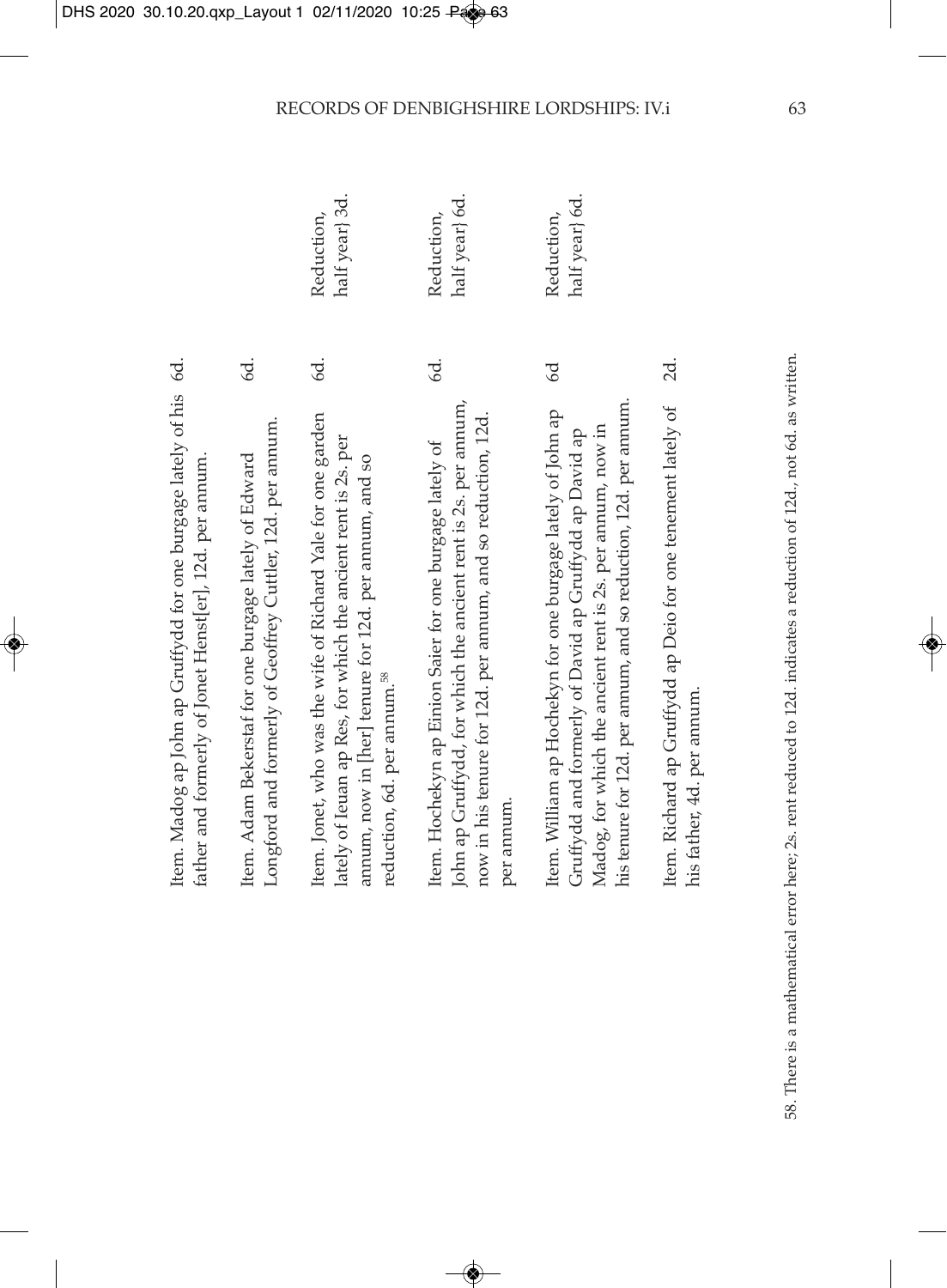| I |    |  |
|---|----|--|
| ٠ | ٠  |  |
|   | ., |  |
| I |    |  |

 $\overline{\phantom{a}}$ 

DHS 2020 30.10.20.qxp\_Layout 1 02/11/2020 10:25 Page 64

| 3d.                                                                             | reduction, 15d.<br>Value {balance,<br>3s. 9d. |                                               | half year} 12d.<br>Reduction,<br>12d.                                                                                                                                                                                                                                                                                                                                                                    | bd.                                                                                | 8d.                                                                                      | Ġ.                                                                        |
|---------------------------------------------------------------------------------|-----------------------------------------------|-----------------------------------------------|----------------------------------------------------------------------------------------------------------------------------------------------------------------------------------------------------------------------------------------------------------------------------------------------------------------------------------------------------------------------------------------------------------|------------------------------------------------------------------------------------|------------------------------------------------------------------------------------------|---------------------------------------------------------------------------|
| Item. William P[er]so[r] for one parcel called the hermitage,<br>6d. per annum. | Sum, half year, balance and reduction} 5s.    | New burgages with rents in the rabbit-warren. | burgage lately of Thomas ap Robyn, for which the ancient rent<br>is 2s. per annum; and for one burgage lately of Robyn Adam,<br>Item. John Mule for one burgage lately of Howell ap Einion,<br>for which the ancient rent is 12d., now in his tenure by grant<br>of the present lord for 2s. per annum, and so reduction, 2s.<br>for which the ancient rent is 12d. per annum; and for one<br>per annum. | Item. Richard ap Res for one burgage lately of Thomas Glov[er],<br>12d. per annum. | Item. Madog ap John ap Gruffydd for one burgage lately of<br>his father, 16d. per annum. | Item. John Walker for one garden lately of Henry Adam,<br>12d. per annum. |
|                                                                                 |                                               | 30                                            |                                                                                                                                                                                                                                                                                                                                                                                                          |                                                                                    |                                                                                          | decay                                                                     |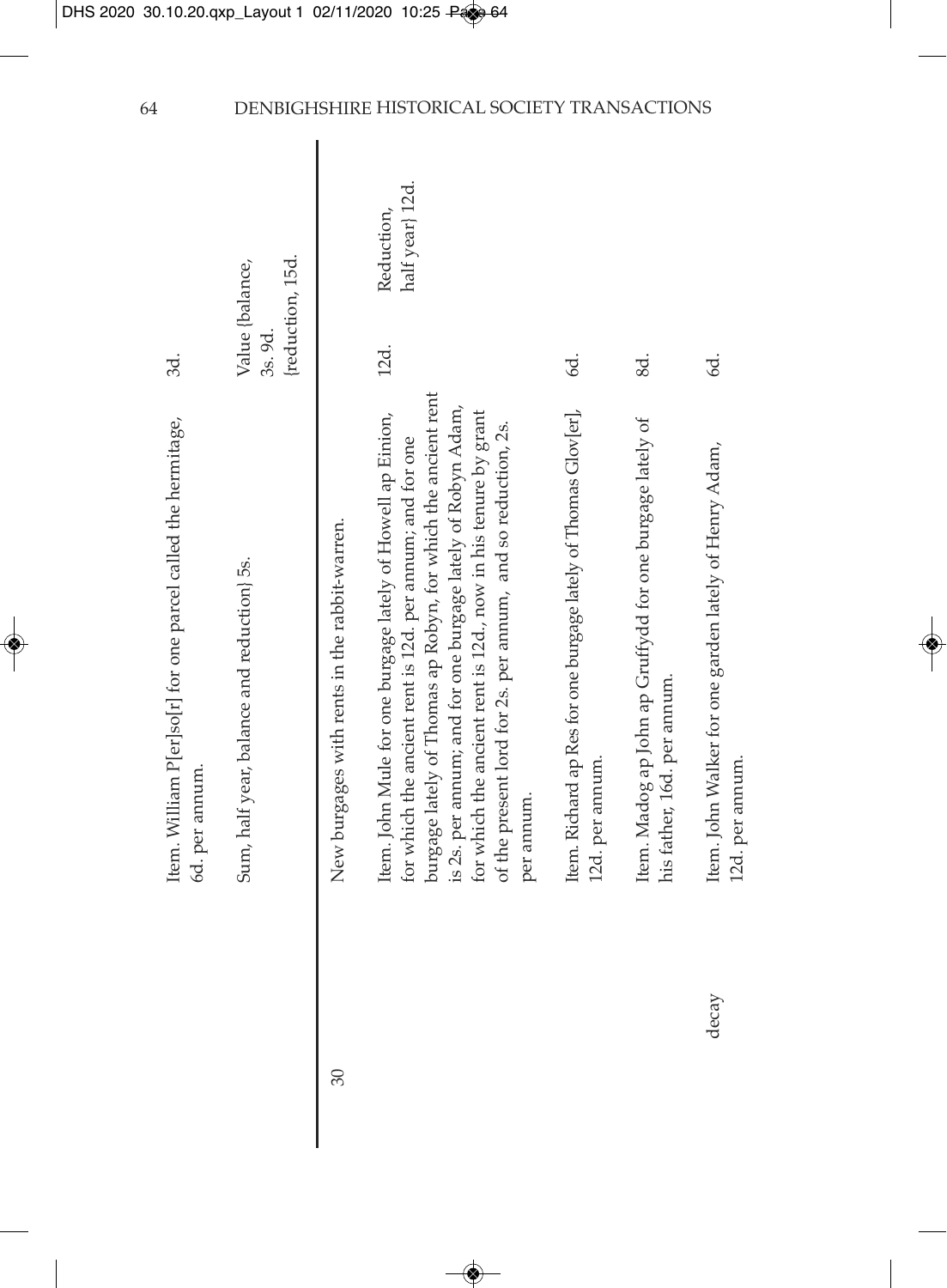| Item. Henry Cardmaker, <sup>60</sup> rector of the church of Llangynhafal<br>the rabbit-warren, for which the ancient rent is 4s., now in his<br>Item. Reginald Grey for one hortus <sup>59</sup> of demesne land next to<br>Item. David Goch ap William for one garden lately of John<br>Item. The same Hugh for a garden lately of Reginald Grey,<br>tenure for 2s. per annum, and so reduction, 2s. per annum.<br>Item. Sir John Thurstan for three gardens lately of William<br>Item. Hugh Cawelly for the rabbit-warren pasture in the<br>Sum, half year, balance, reduction and decay} 7s. 6d.<br>for one garden lately of his father, 16d. per annum.<br>Burgages in the small park of Ruthin<br>castle ditch, 20d. per annum.<br>Lauren[ce], 12d. per annum.<br>12d. per annum. | Ś. | 10d. | Ġ. | half year} 12d.<br>Reduction,<br>12d. | Value {balance, 5s.<br>reduction, 2s.<br>decay, 6d. | 8d. | 16d.                       |
|-----------------------------------------------------------------------------------------------------------------------------------------------------------------------------------------------------------------------------------------------------------------------------------------------------------------------------------------------------------------------------------------------------------------------------------------------------------------------------------------------------------------------------------------------------------------------------------------------------------------------------------------------------------------------------------------------------------------------------------------------------------------------------------------|----|------|----|---------------------------------------|-----------------------------------------------------|-----|----------------------------|
|                                                                                                                                                                                                                                                                                                                                                                                                                                                                                                                                                                                                                                                                                                                                                                                         |    |      |    |                                       |                                                     |     | Caller, 2s. 8d. per annum. |

59. See above, note 26.<br>60. Elsewhere 'Henry Cardmaker, clerk'. 60. Elsewhere 'Henry Cardmaker, clerk'. 59. See above, note 26.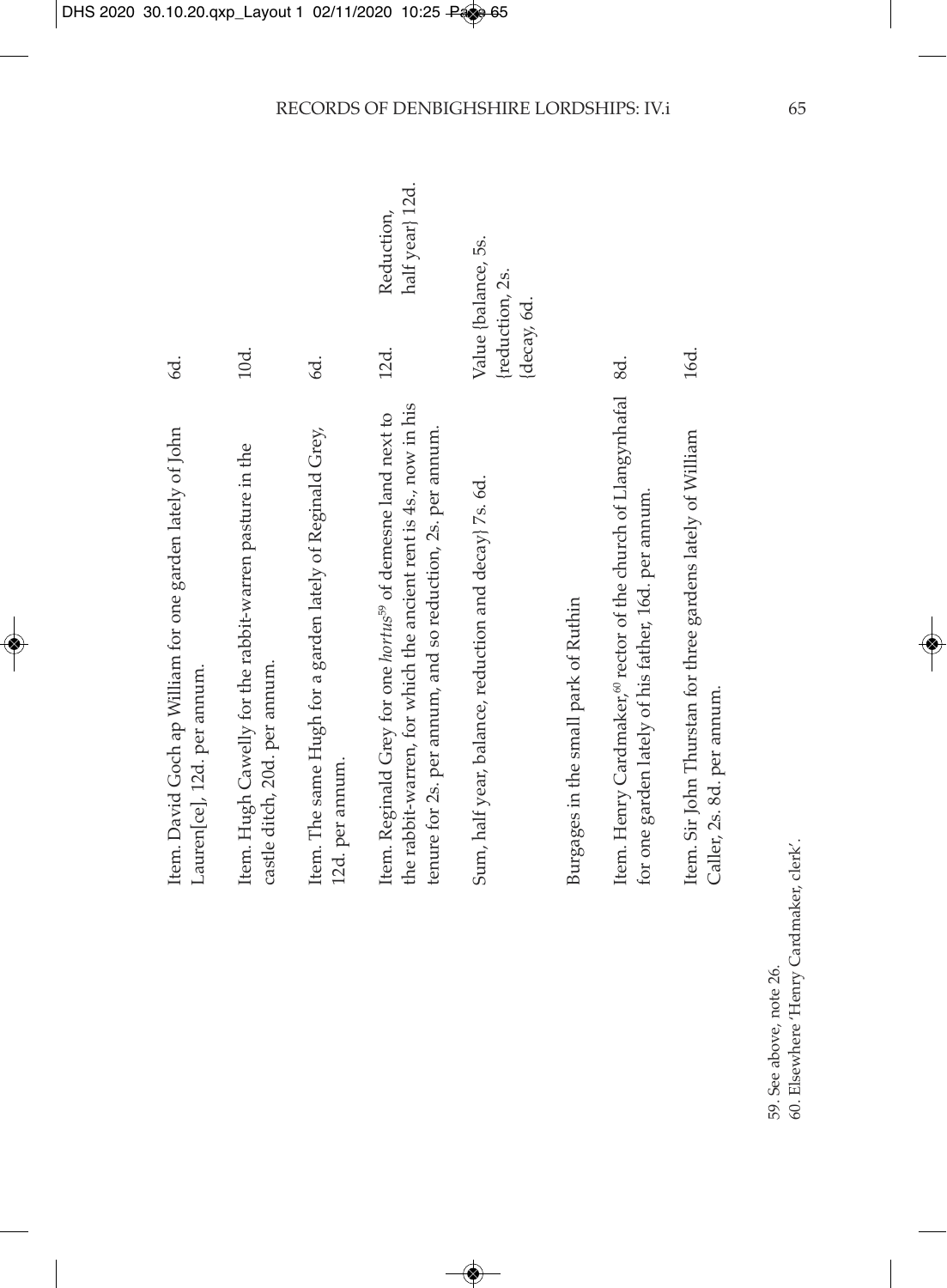|    | Sum, half year, balance} 2s.                                                                                                                                                                          |
|----|-------------------------------------------------------------------------------------------------------------------------------------------------------------------------------------------------------|
| 31 | New burgesses <sup>61</sup> at the will of the lord.                                                                                                                                                  |
|    | s.<br>бd.<br>Item. Roger Henst[er] for the thing aforesaid, 12d. per annum.<br>Item. The heirs of Richard ap David Glov[er]for the thing<br>aforesaid, 12d. per annum.                                |
|    | Sum, half year, balance} 12d.                                                                                                                                                                         |
|    | Fields                                                                                                                                                                                                |
|    | 15s.<br>land next to the River Clwyd lately of Richard Exmew[e], 30s.<br>Item. The heirs of John ap Ieuan ap Madog for three acres of<br>per annum.                                                   |
|    | 5s.<br>and formerly of Thomas Strange and his wife, 10s. per annum.<br>Item. Ibull Thelwall for ten acres of demesne land next to the<br>small park of Ruthin lately in the tenure of Robert Swymorth |
|    | Item. The same Ibull for three acres of land lately in the tenure 2s. 6d.<br>of the said Robert, 5s. per annum.                                                                                       |
|    | Item. Res Duy ap Ieuan ap Tudur for half an acre of land lately 3d.<br>of Hugh Mold, 6d. per annum.                                                                                                   |
|    |                                                                                                                                                                                                       |

61. Manuscript, burg', extended here as burglenses], or burgesses, because no property is specified. That is, these people are paying only 61. Manuscript, *burg*', extended here as *burg[enses]*, or burgesses, because no property is specified.That is, these people are paying only for the privileges of burgess status, such as freedom form certain tolls. for the privileges of burgess status, such as freedom form certain tolls.

## 66 DENBIGHSHIRE HISTORICAL SOCIETY TRANSACTIONS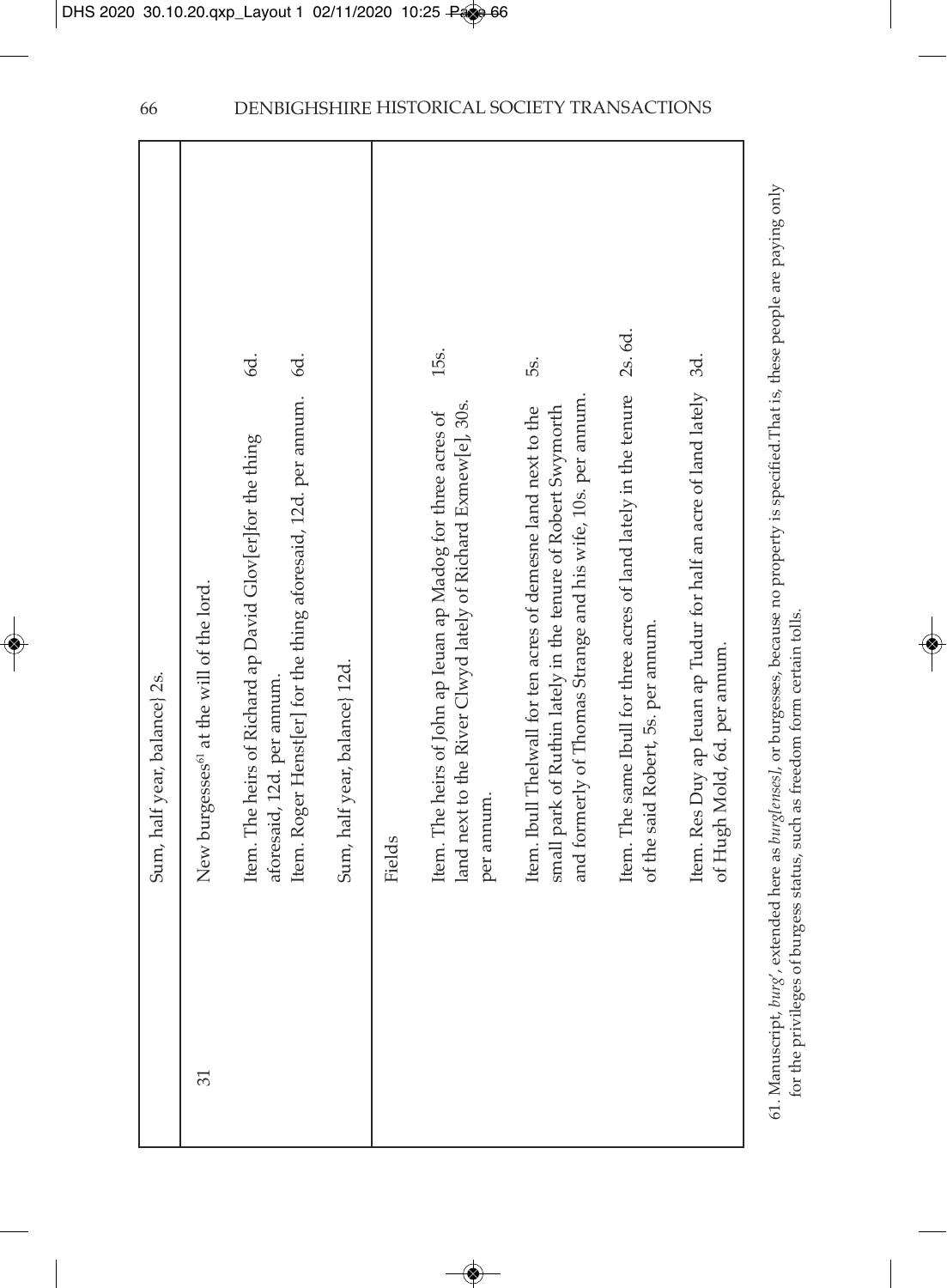| 9d.                                                                                                                                   | 12d.<br>12d.                                                                                                                                                                                                           | 3s.                                                                               |                                   | treduction, decrease,<br>decay 41i. 8s. 7d.<br><del>qua.</del> 7s. 4d. <del>ob.</del><br>4 <del>s. 4d. ob. qua.</del><br>2011. <del>7s. 7d. ob.</del><br>(balance,<br>Value <sup>62</sup> |                                                                                                                           |
|---------------------------------------------------------------------------------------------------------------------------------------|------------------------------------------------------------------------------------------------------------------------------------------------------------------------------------------------------------------------|-----------------------------------------------------------------------------------|-----------------------------------|-------------------------------------------------------------------------------------------------------------------------------------------------------------------------------------------|---------------------------------------------------------------------------------------------------------------------------|
| Item. John ap Sir. David for an acre of land lately in the tenure<br>of the said Sir. David and formerly of John Spen, 18d. per amum. | Item. The heirs of John ap Madog for two acres of land lately<br>Item. Richard ap Jankyn ap Llywelyn for two acres of land<br>of Morfudd ferch Ieuan ap Thomas, 2s. per annum.<br>lately of his father, 2s. per annum. | Item. Edward Longford for 6 acres of land lately of his father,<br>6s. per annum. | Sum, half year, balance} 28s. 6d. | Sum of annual rents of assize of the aforesaid vill; balance,<br>reduction, decay and land granted for a life term without<br>rent} 24li. 15s. 11d. qua.                                  | paying at the feasts of Easter and Saint Matthew the Apostle.<br>Demesne land within the franchise of the vill of Ruthin, |
|                                                                                                                                       |                                                                                                                                                                                                                        |                                                                                   |                                   |                                                                                                                                                                                           | 32                                                                                                                        |

62. A quarter penny (qua.) remains unaccounted for among the sums not struck through. The manuscript is damaged, and this might 62. A quarter penny (qua.) remains unaccounted for among the sums not struck through. The manuscript is damaged, and this might explain for the omission. explain for the omission.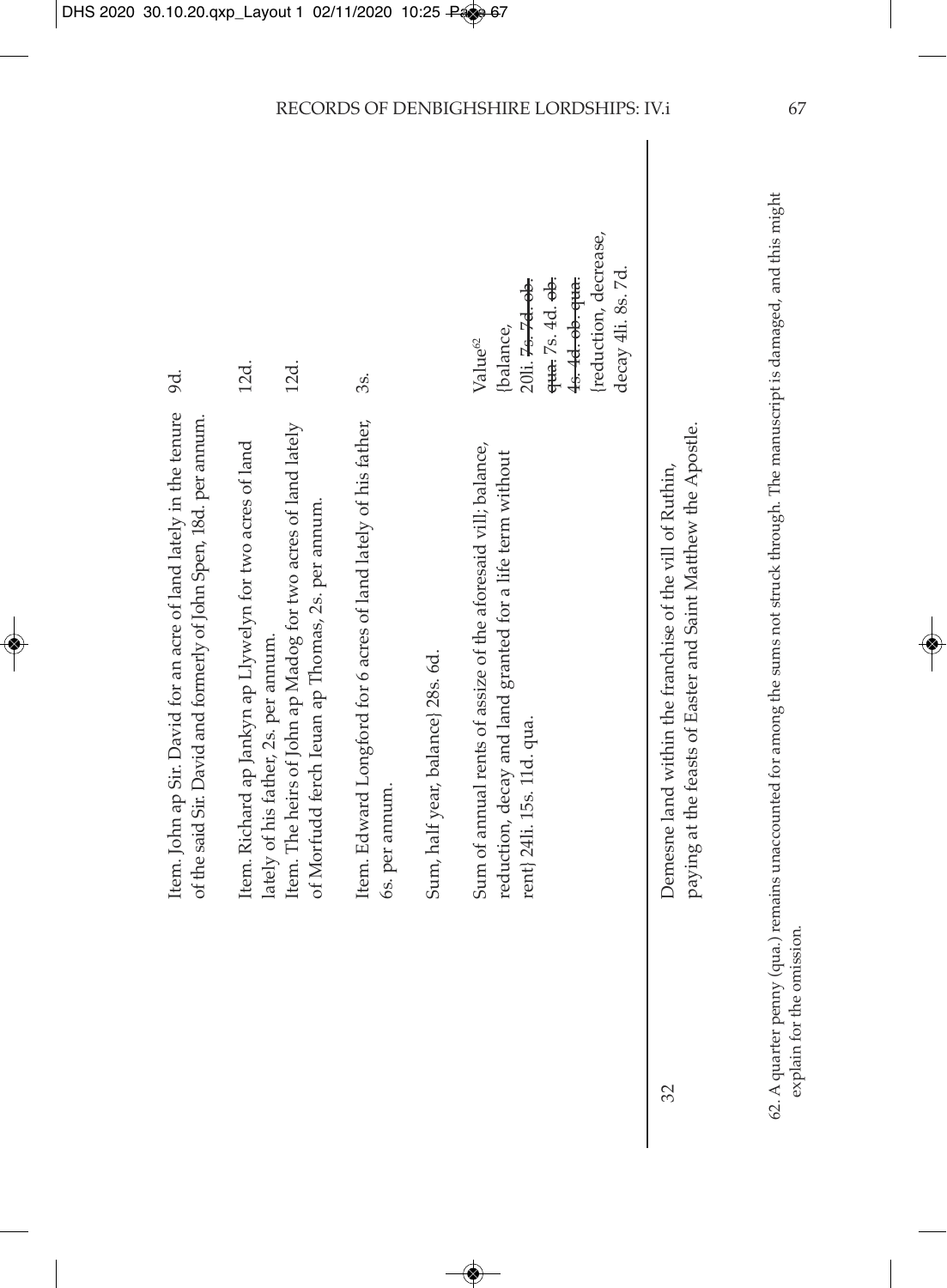| Meugan <sup>64</sup> lately in the tenure of Thomas Mule, 2s. per annum.<br>Item. John ap Yullyn <sup>63</sup> for one acre of demesne land in Pant | 12d.    | illegible<br>comment  |  |
|-----------------------------------------------------------------------------------------------------------------------------------------------------|---------|-----------------------|--|
| Item. Thomas ap John Robynson for two acres of land, 4s.<br>per annum.                                                                              | 2s.     | lillegible<br>comment |  |
| Item. Thomas ap John Robynson for two acres of land, 4s.<br>per annum.                                                                              | 2s.     | illegible<br>comment  |  |
| Item. The same Thomas for one acre of land, 2s. per annum.                                                                                          | 12d.    | lillegible<br>comment |  |
| Item. William ap Jankyn Barly for two acres of land lately of<br>Thomas Mule, 5s. 4d. per annum.                                                    | 2s. 8d. |                       |  |
| Item. David ap Gruffydd ap Ieuan Vachan and Elen his wife<br>for one acre of land lately of Bady ap Deio, 2s. per annum.                            | 12d.    |                       |  |
| Item. Ibull Thelwall for one acre of land lately of Thomas<br>Strange, 20d. per annum.                                                              | 10d.    | illegible<br>comment  |  |
| Item. John ap Gruffydd for 2 acres of land lately of Jonet<br>Henst[er], 4s per annum.                                                              | 2s.     |                       |  |

63. Possibly a variant form of Hywin. 63. Possibly a variant form of Hywin.

64. Presumably this demesne land was in the vicinity of St Meughan's Llanthydd, southeast of Ruthin.See further, J. Fisher, 'Glimpses of 64. Presumably this demesne land was in the vicinity of St Meughan's Llanrhydd, southeast of Ruthin.See further, J. Fisher, 'Glimpses of bygone Ruthin', *Denbighshire Free Press*, 25 March 1899. bygone Ruthin', Denbighshire Free Press, 25 March 1899.

## 68 DENBIGHSHIRE HISTORICAL SOCIETY TRANSACTIONS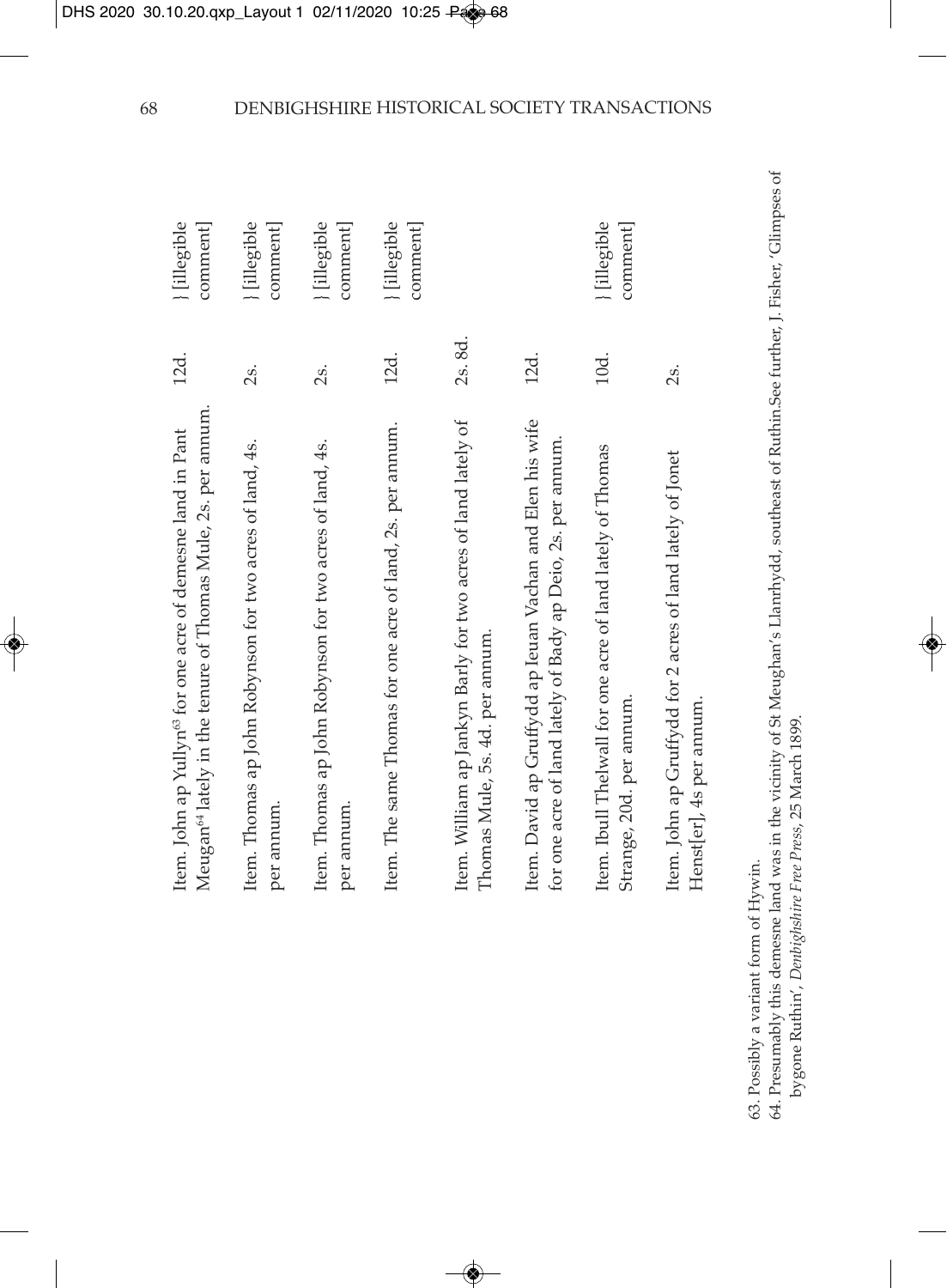|                               | Item. Thomas ap John Robynson for 2 acres of land, 4s. per<br>annum.                                                                                                                                                                                                                                               | 2s.      | lillegible<br>comment]                                 |
|-------------------------------|--------------------------------------------------------------------------------------------------------------------------------------------------------------------------------------------------------------------------------------------------------------------------------------------------------------------|----------|--------------------------------------------------------|
|                               | field called Trwyn Mawr <sup>65</sup> with demesne marsh and land, for<br>granted to lord George Grey, Knight, by the present lord, his<br>Item. Tudur ap Llywelyn Vachan and William Clerk for the<br>which the farm is 33s 4d, per annum, from a certain farm<br>father, 6s. 8d. per annum for a life term, etc. | 13s. 4d. | half year} 3s. 4d.<br>for a life term,<br>Land granted |
|                               | Item. John Mule for one parcel of land called Dôl Clwyd<br>Uchaf, <sup>66</sup> 20s. per annum.                                                                                                                                                                                                                    | 10s.     |                                                        |
|                               | Land granted without rent for a life term.                                                                                                                                                                                                                                                                         |          |                                                        |
|                               | the said George for the term of his life by grant of the said lord<br>tenure of Thomas Strange, 13s 4d. per annum, in the hands of<br>Item. A certain parcel of land in the same field lately in the<br>his father.                                                                                                | 6s. 8d.  |                                                        |
|                               | Item. John Mule for a field called Dôl Clwyd Isaf, <sup>67</sup> 40s. per<br>annum.                                                                                                                                                                                                                                | 20s.     |                                                        |
|                               | Item. William Ruto[ur] for one and a third acres of land next<br>to the mill of the grange, 16d. per annum.                                                                                                                                                                                                        | 8d.      |                                                        |
| 65. Manuscript, Teruyn Maour. |                                                                                                                                                                                                                                                                                                                    |          |                                                        |

oo: wanuscript, *tertyn twututi.*<br>66. Manuscript, *Dole Cloid ucha* (E. Upper Clwyd Meadow).<br>67. Manuscript, *Dole Cloid yssa* (E. Lower Clwyd Meadow). 66. Manuscript, *Dole Cloid ucha* (E. Upper Clwyd Meadow). 67. Manuscript, *Dole Cloid yssa* (E. Lower Clwyd Meadow).

RECORDS OF DENBIGHSHIRE LORDSHIPS: IV.i 69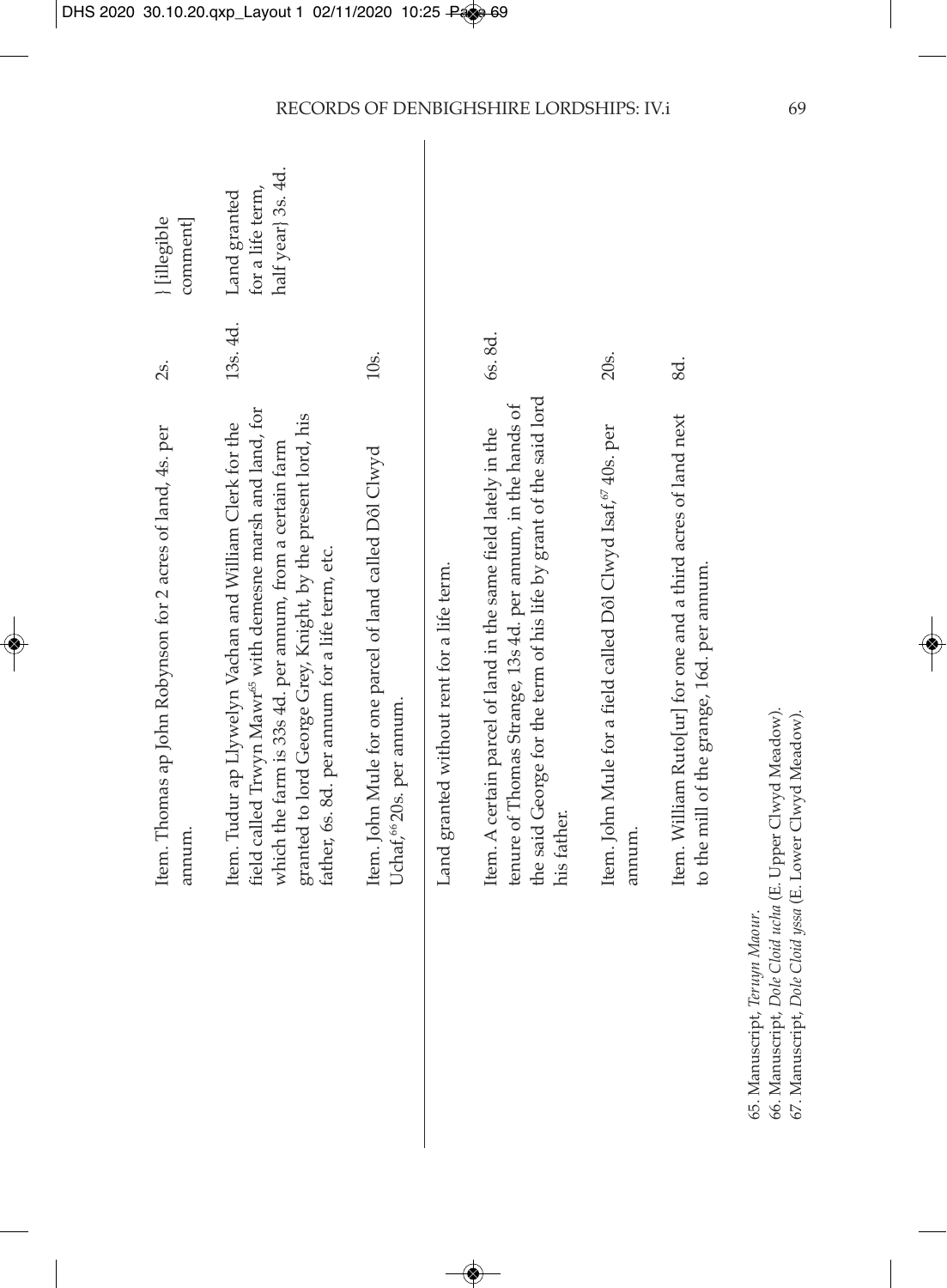|                                                                                                                                                                                                            | 12d.                                                                                  | 6s. 8d.                                                                      | 6s. 8d.                                                                       | 3s. 4d.                                                                                                                             | 6s. 8d.                                                                                                                                                      |
|------------------------------------------------------------------------------------------------------------------------------------------------------------------------------------------------------------|---------------------------------------------------------------------------------------|------------------------------------------------------------------------------|-------------------------------------------------------------------------------|-------------------------------------------------------------------------------------------------------------------------------------|--------------------------------------------------------------------------------------------------------------------------------------------------------------|
| Item. Gruffydd ap David ap Maredudd for one parcel of land<br>tenure with the farm of the said mill at the will of the lord<br>next to the mill of the grange, 16d. per annum, now in his<br>without rent. | Item. Ibull Thelwall for one acre of land lately of Thomas<br>Strange, 2s. per annum. | Item. Peter Stanley for one field called Castle Hill, 13s. 4d.<br>per annum. | Item. The same Peter for another field of Castle Hill, 13s. 4d.<br>per annum. | Item. John ap Edward for one croft called Paynailt Croft <sup>68</sup> and<br>another croft called Har[e] Croft, 6s. 8d. per annum. | acres and land called Gorse Field with the Birches, for 13s. 4d<br>Item. Petro Stanley for three crofts called Cae Newydd, <sup>69</sup> seven<br>per annum. |
| will of the lord<br>33                                                                                                                                                                                     |                                                                                       |                                                                              |                                                                               |                                                                                                                                     |                                                                                                                                                              |
|                                                                                                                                                                                                            | sd.<br>Field held at the                                                              |                                                                              |                                                                               |                                                                                                                                     |                                                                                                                                                              |

68. Paynailt could be doubtfully modernised as 'Penult'. 69. Manuscript, Cay Newith (E. New Field) 68. *Paynailt* could be doubtfully modernised as 'Penult'. 69. Manuscript, *Cay Newit*h (E. New Field)

## 70 DENBIGHSHIRE HISTORICAL SOCIETY TRANSACTIONS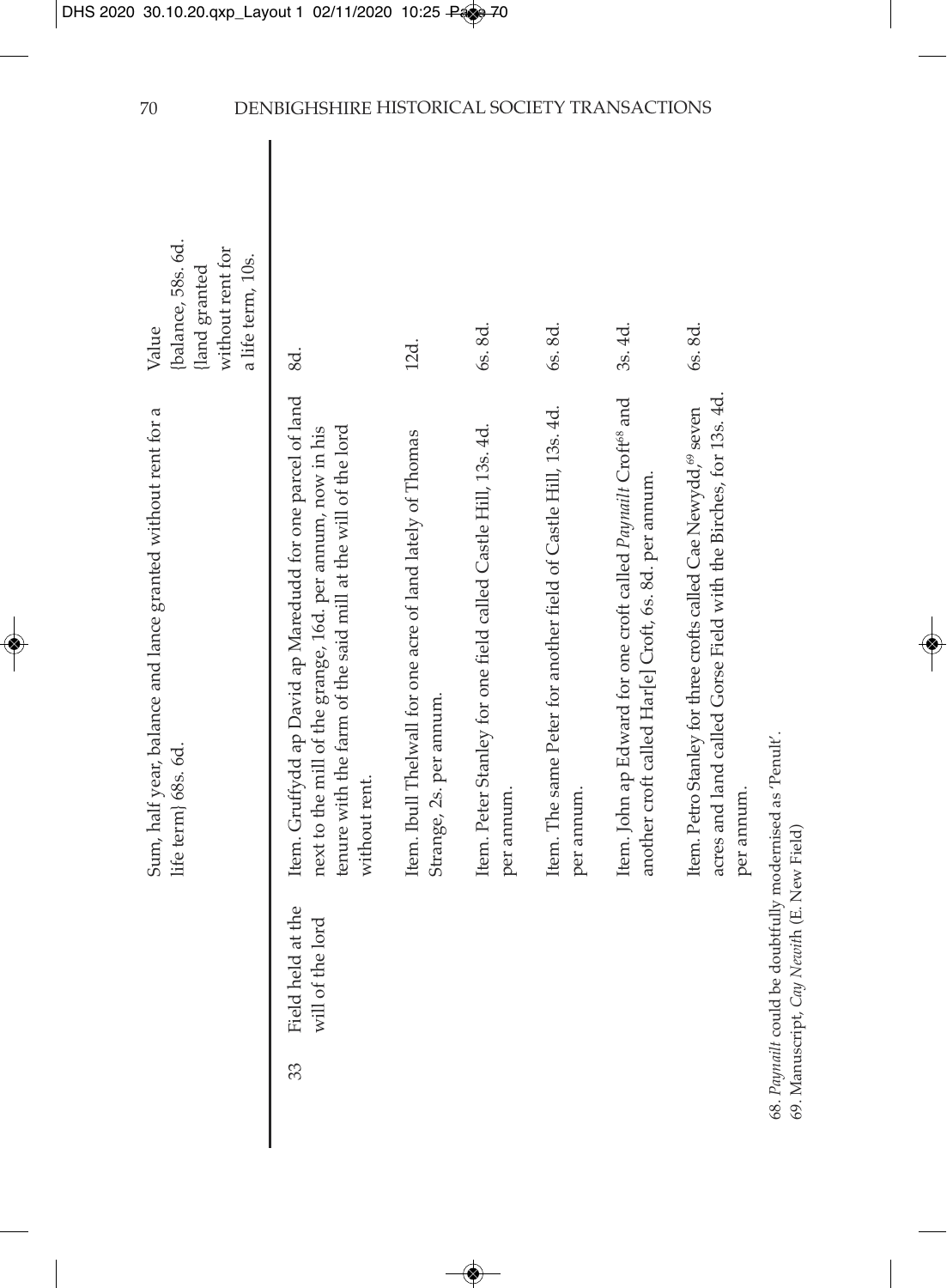| called Coed-marchon <sup>70</sup> and lately in the tenure of Katherine<br>Item. Richard ap Rees for demesne land next to the Clwyd<br>Bean, 9s. 8d. per annum.                                                       | 4s. 10d.          |                                  |
|-----------------------------------------------------------------------------------------------------------------------------------------------------------------------------------------------------------------------|-------------------|----------------------------------|
| Item. Peter Stanley for one croft called Cae Cona, for which<br>the ancient rent is 15s. per annum, in his tenure for 10s. per<br>annum, and so reduction, 5s. per annum.                                             | 5s.               | half year} 2s. 6d.<br>Reduction, |
| Item. Hugh Calveley for the horsemoor, <sup>71</sup> 10s. per annum.                                                                                                                                                  | 5s.               |                                  |
| Item. Richard Exmewe for one croft next to the River Clwyd,<br>3s. per annum.                                                                                                                                         | 18d.              |                                  |
| the grange, 14s. per annum. And granted to lord George Grey,<br>knight, by the lord his father without rent for the term of his<br>Item. Richard ap Jankyn for the 'Holmes <sup>72</sup> next to the mill of<br>life. | 7s.               |                                  |
| Item. For podis <sup>73</sup> 10d.                                                                                                                                                                                    | 5d. <sup>74</sup> |                                  |
| Item. Concerning new incrde <sup>75</sup> 8d.                                                                                                                                                                         | 4d. <sup>76</sup> |                                  |
| 70. Manuscript, Coyd marchan, marked as Coed-marchon on the 1879 six-inch Ordinance Survey map.<br>72. Possibly, this could be modernised as 'the homes'.<br>71. Manuscript, le horsmore.                             |                   |                                  |

Ĩ  $\mathfrak{c}$ 

71. Manuscript, le horsmore.<br>
72. Possibly, this could be modernised as 'the homes'.<br>
73. This line has been added later and is not fully legible. 73. This line has been added later and is not fully legible. 72. Possibly, this could be modernised as 'the homes'.

74. Not included in the sum below.

74. Not included in the sum below.<br>75. This line has been added later and is not fully legible.<br>76. Not included in the sum below. 75. This line has been added later and is not fully legible. 76. Not included in the sum below.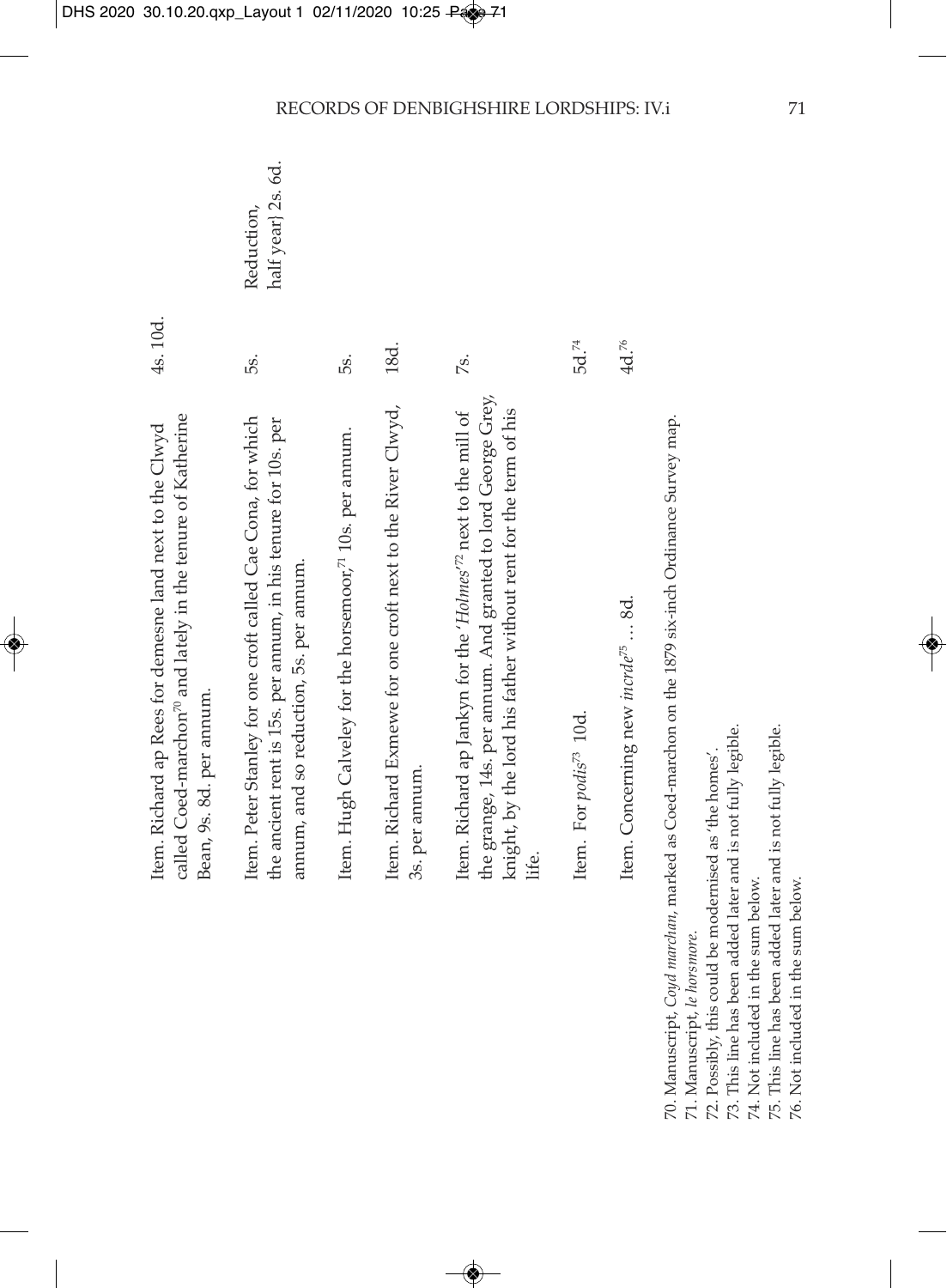|  |  |  |  |  | DHS 2020 30.10.20.qxp_Layout 1 02/11/2020 10:25 <del>P@o 72</del> |  |
|--|--|--|--|--|-------------------------------------------------------------------|--|
|--|--|--|--|--|-------------------------------------------------------------------|--|

| [land granted for a life<br>land granted without<br>term without rent, 7s.<br>rent at the will of the<br>reduction, 2s. 6d.<br>balance, 40s. 8d.<br>lord, 8d.<br>Value | Jand at a life term, 34s.<br>land at the will of the<br>(balance, 9li. 18s. 4d.<br>and reduction, 5s.<br>lord, 16d.<br>Value                 |                                                                                                                                                                                                                                                                                                                                                                         |                                                                                                                                                                                                                                                                                                                                                                                                                   |
|------------------------------------------------------------------------------------------------------------------------------------------------------------------------|----------------------------------------------------------------------------------------------------------------------------------------------|-------------------------------------------------------------------------------------------------------------------------------------------------------------------------------------------------------------------------------------------------------------------------------------------------------------------------------------------------------------------------|-------------------------------------------------------------------------------------------------------------------------------------------------------------------------------------------------------------------------------------------------------------------------------------------------------------------------------------------------------------------------------------------------------------------|
| Sum, half year, balance, land granted without rent at the will<br>of the lord, land granted without rent for a life term, and<br>reduction} 50s. 10d.                  | life term, land granted at the will of the lord and reduction}<br>Sum total, annually, balance, demesne land granted for a<br>111i. 18s. 8d. | grange with the pentice, the hobbet and the peck, $\overline{r}$ and tolls<br>term to come, annually, paying at four terms, namely at the<br>and stallage of the same, besides other tolls at whichever<br>feasts of Christmas, Easter, the nativity of Saint John the<br>Farm of the mill of the aforesaid vill and the mill of the<br>Baptist, and Michaelmas.}<br>34 | 77. This is the right to control official weights and measures in the borough.The 'hobbet', often called a 'hoop', was about a bushel, while<br>a peck was a quarter bushel.However, in medieval Wrexham, a hobbet/hoop was only half of a bushel. See, M.F. Stevens, Urban<br>assimilation in Post-Conquest Wales: Ethnicity, Gender and Economy in Ruthin, 1282-1348 (Cardiff, 2010), 144; D. Pratt, 'Wrexham's |

medieval market', these *Transactions*, 15 (1966), 13–14.

medieval market', these Transactions, 15 (1966), 13-14.